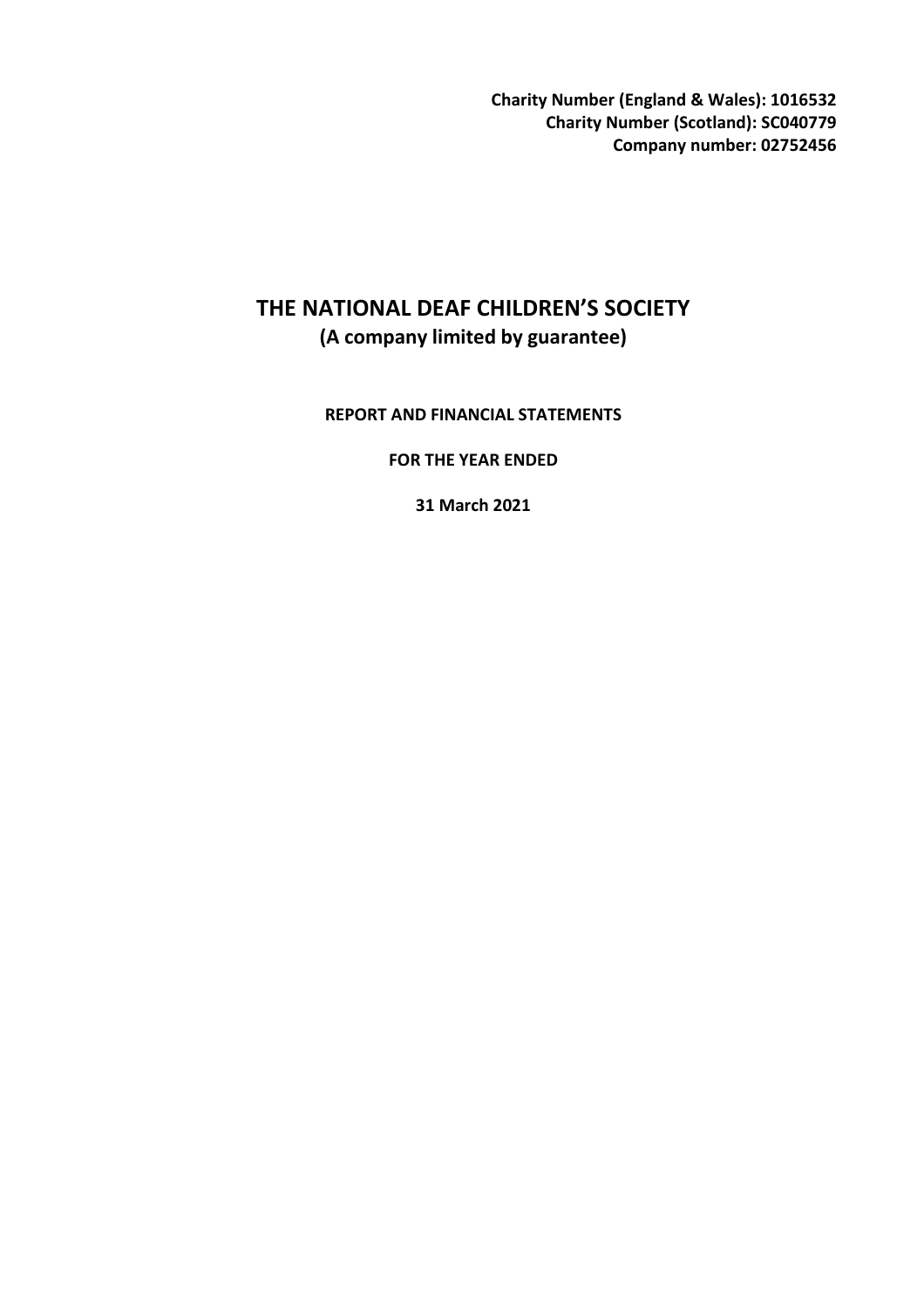# **The National Deaf Children's Society Annual Report and Financial Statements for the year ended 31 March 2021**

### **Contents**

| Page           |                                                |
|----------------|------------------------------------------------|
| 1              | Legal and administrative information           |
| $\mathfrak{p}$ | Report of the directors                        |
| 27             | Report of the independent auditors             |
| 31             | Consolidated statement of financial activities |
| 32             | Consolidated balance sheet and balance sheet   |
| 33             | Consolidated statement of cash flows           |
| 34             | Notes forming part of the financial statements |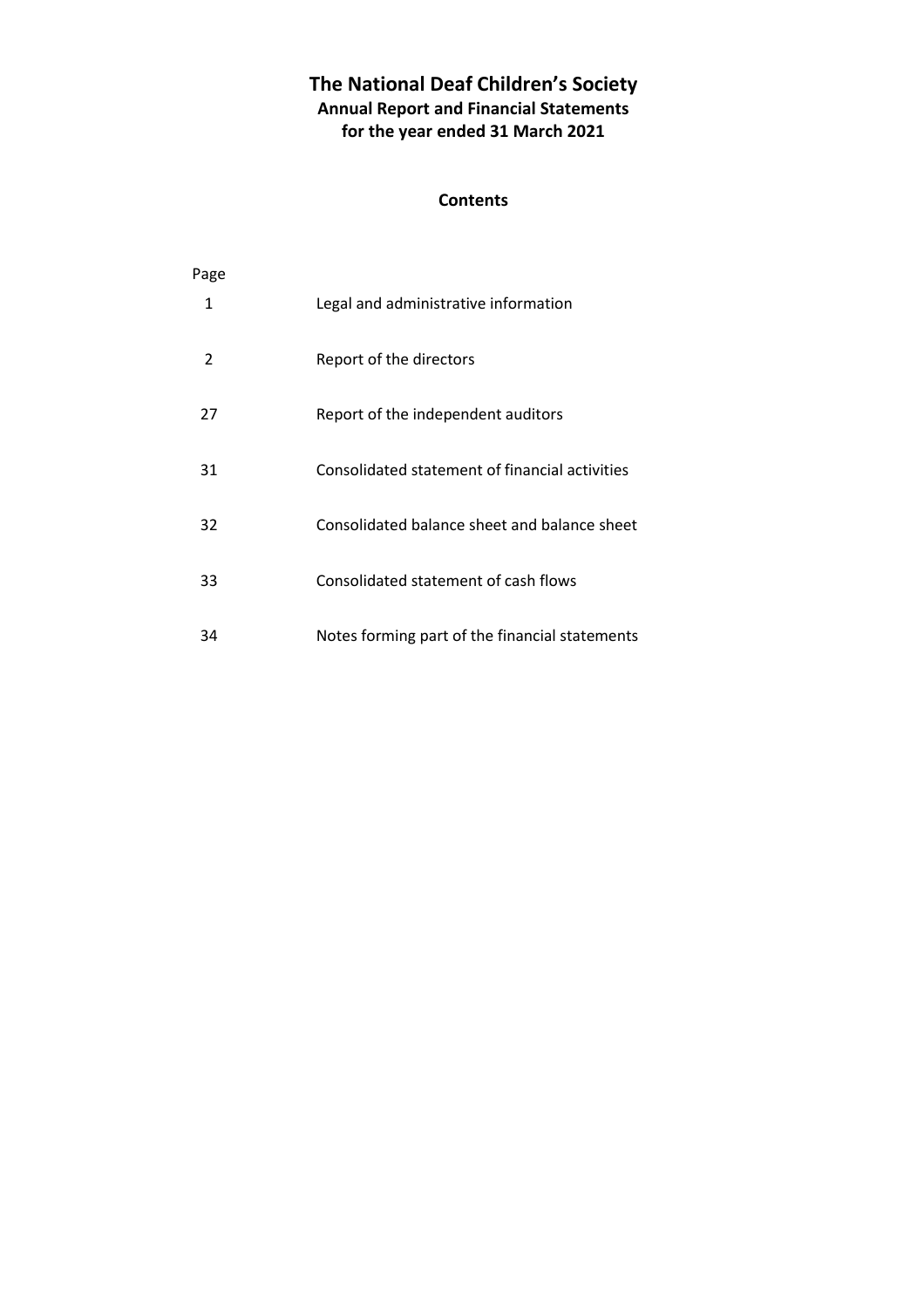### **Board of Directors**

| <b>Tim Polack</b> | (Chair)            |
|-------------------|--------------------|
| Dominic Holton    | (Vice Chair)       |
| Helen Selwood     | (Treasurer)        |
| Sheila McKenzie   | (Deputy Treasurer) |
| Suzanne Beese     |                    |
| Katherine Binns   |                    |
| Lynn Gadd         |                    |
| Altaf Kassam      |                    |
| Damian Proctor    |                    |
| Jennie Rayson     |                    |
| Jan Rutherford    |                    |
| Lorraine Wapling  |                    |

#### **Chief Executive**

Susan Daniels OBE

### **Auditor**

Crowe U.K. LLP, 55 Ludgate Hill, London EC4M 7JW

#### **Solicitors**

Bates Wells London LLP, 10 Queen Street Place, London EC4R 1BE

#### **Bankers**

National Westminster Bank plc, 46 Notting Hill Gate, London W11 3HZ

### **Principal and registered office**

Ground Floor South, Castle House, 37–45 Paul Street, London EC2A 4LS

### **Charity number (England and Wales)**

1016532

# **Charity number (Scotland)**  SC040779

**Company number**  02752456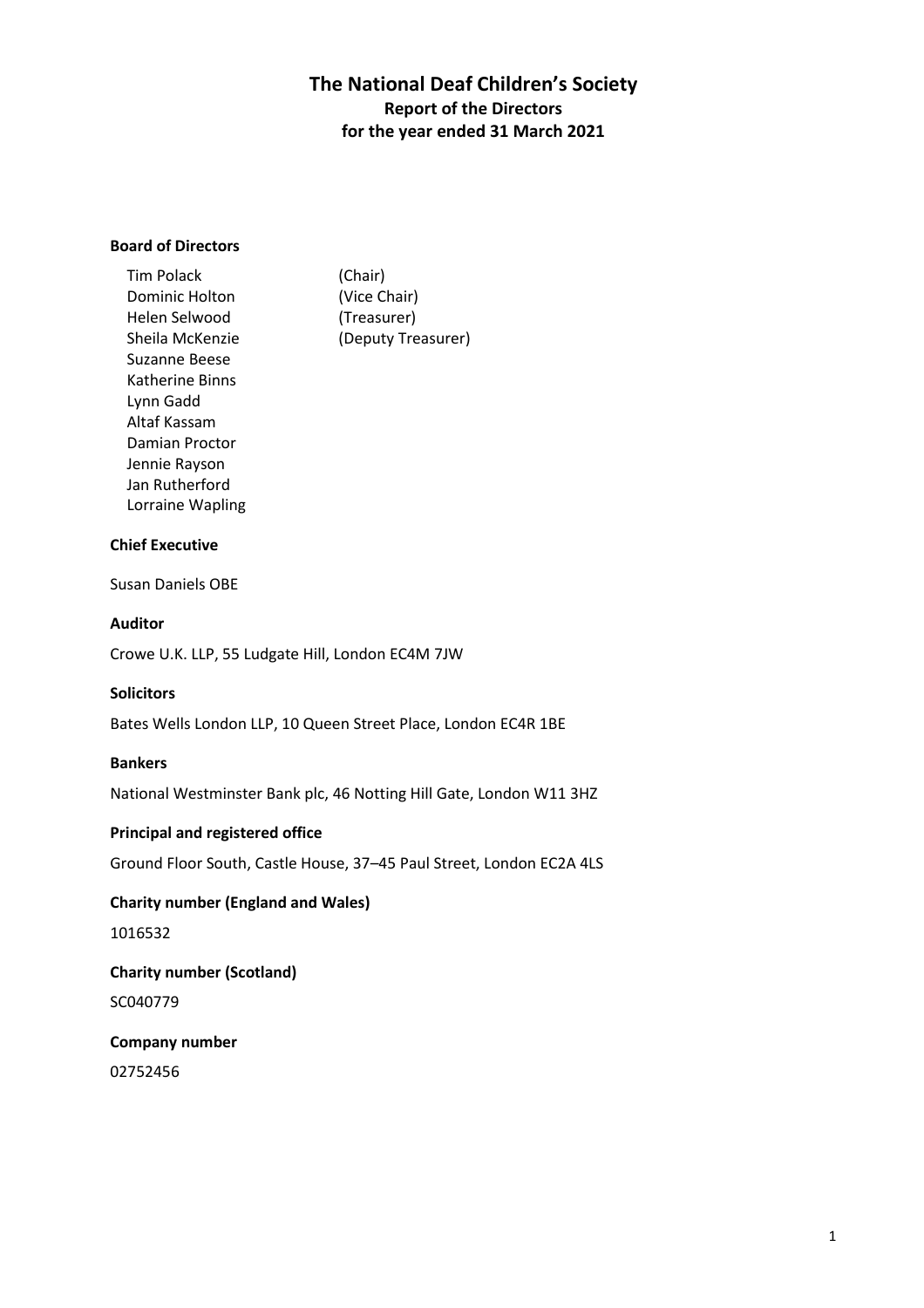The trustees (who are the directors) of the National Deaf Children's Society have pleasure in presenting their report and financial statements for the year ended 31 March 2021.

The financial statements have been prepared in accordance with the accounting policies set out in the notes to the accounts, and comply with the charity's governing document, the Charities Act 2011, and Accounting and Reporting by Charities: Statement of Recommended Practice, applicable to charities preparing their accounts in accordance with the Financial Reporting Standard, applicable in the UK and Republic of Ireland, published on 16 July 2014.

The charity is registered with the Charity Commission, under registration number 1016532, and with the Office of the Scottish Charity Regulator, under number SC040779. It is a company limited by guarantee.

We operate in England, Northern Ireland, Scotland, Wales and the Channel Islands, and we are developing our international work through partners in South Asia and East Africa. Details of trustees and the Chief Executive who served during the year are set out on page 23.

### **Our aims and objectives**

### **Objectives**

The charity's objectives are to further the education of and to relieve the needs of deaf children.

### **Vision**

Our vision is a world without barriers for every deaf child.

### **Charitable aims**

Our mission is that together we will overcome the social and educational barriers that hold deaf children back. We are focused on overcoming barriers:

- in local and national services
- in language and communication
- to independence.

### **Public benefit**

The achievement of these long-term aims drives our objectives and activity programme. We review our aims, objectives and activities annually. As part of that process, we consider the outputs of our activities, assess the benefit of those outputs to the lives of deaf children, and develop future objectives to make sure that our work continues to deliver the most benefit against our charitable aims.

The following section contains more information on the way our work has benefited deaf children and their families over the last 12 months, measured against objectives set at the beginning of the year.

From February 2020 onwards, all our activities were increasingly affected by the COVID-19 pandemic. The impact of this, and how we responded to it and adapted our work, so that we could continue to deliver our charitable aims, is included under each heading in the following report.

The trustees confirm that they have complied with the duty in section 17 of the Charities Act 2011 to have due regard to the Charity Commission's general guidance on public benefit.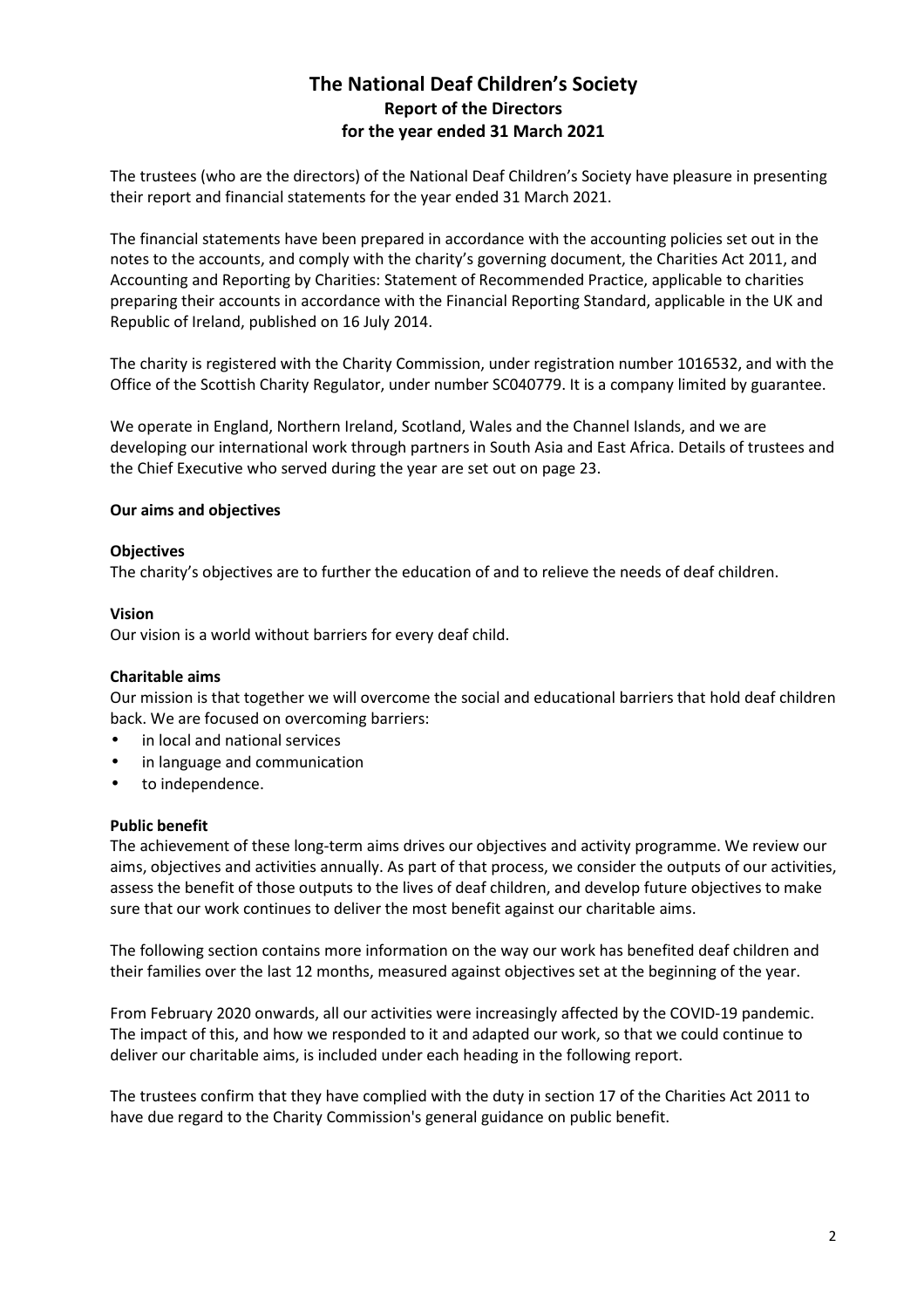### **Strategic report**

Our mission is to overcome the social and educational barriers that hold deaf children back, and our ambition is that by 2030 no deaf child will be left behind.

This year marked the fourth year of our 2017 to 2022 strategy. Taking into consideration that the COVID-19 global pandemic started to impact the UK from February 2020, we worked quickly to revise our plans and targets for 2020/21 early in the year. We adopted a more flexible approach, using a clear set of regularly reviewed planning assumptions, to help us adapt to the situation as it evolved, including the risk of multiple waves and local lockdowns. We considered our use of the furlough scheme when assessing our capacity to deliver our work, and we ensured that learning from the situation was used to shape our work throughout 2020/21 and beyond.

Our existing strategy and our three strategic areas were still appropriate in the 2020/21 year, despite the global pandemic. These areas are:

- local and national services
- language and communication
- independence.

Within these strategic areas, we repositioned much of our campaigning to react to possible COVID-19 developments which may have had a particularly negative impact on deaf children and young people. We also accelerated plans to deliver more of our services online, building on pilots in 2019/20. We have extended and refreshed our current five-year strategy by an additional year to give us more time to develop our next strategy. Our work throughout the year, and our impact and reach, can be seen in the following sections.

### **Area of focus A: Overcoming barriers in local and national services**

### **We will refocus and increase our reactive influencing and campaigning to advocate for the rights and needs of deaf children and young people at this time, particularly with regard to education and audiology.**

**Measure:** Our evidence of the extent we have influenced, in order that the rights of deaf children and young people are upheld and their needs are met in the current situation and as services recover.

**Reactive influencing and campaigning for the rights and needs of deaf children and young people**  During 2020/21 we collected and submitted evidence to parliamentary committees and groups such as the All-Party Parliamentary Groups across the UK, to highlight the needs of deaf children and young people. This included video evidence, direct evidence from young people, and evidence responding to consultations. In England, our evidence was mentioned in the Education Committee and the Women and Equalities Committee. In Wales, there are references to deafness consistently in Welsh Government guidance to schools, with our materials now available on the Welsh Government's education platform. In Northern Ireland, the committee took forward nine actions from our evidence. There was also a motion debated in the Northern Assembly in September 2020 on the impact of COVID-19 on identification and intervention of deaf children.

A large part of our reactive campaigning due to COVID-19 was around face masks. This is because no matter what communication method they use, deaf children face challenges with communication and isolation when unable to lipread. From the early stages of face masks being introduced, we pushed for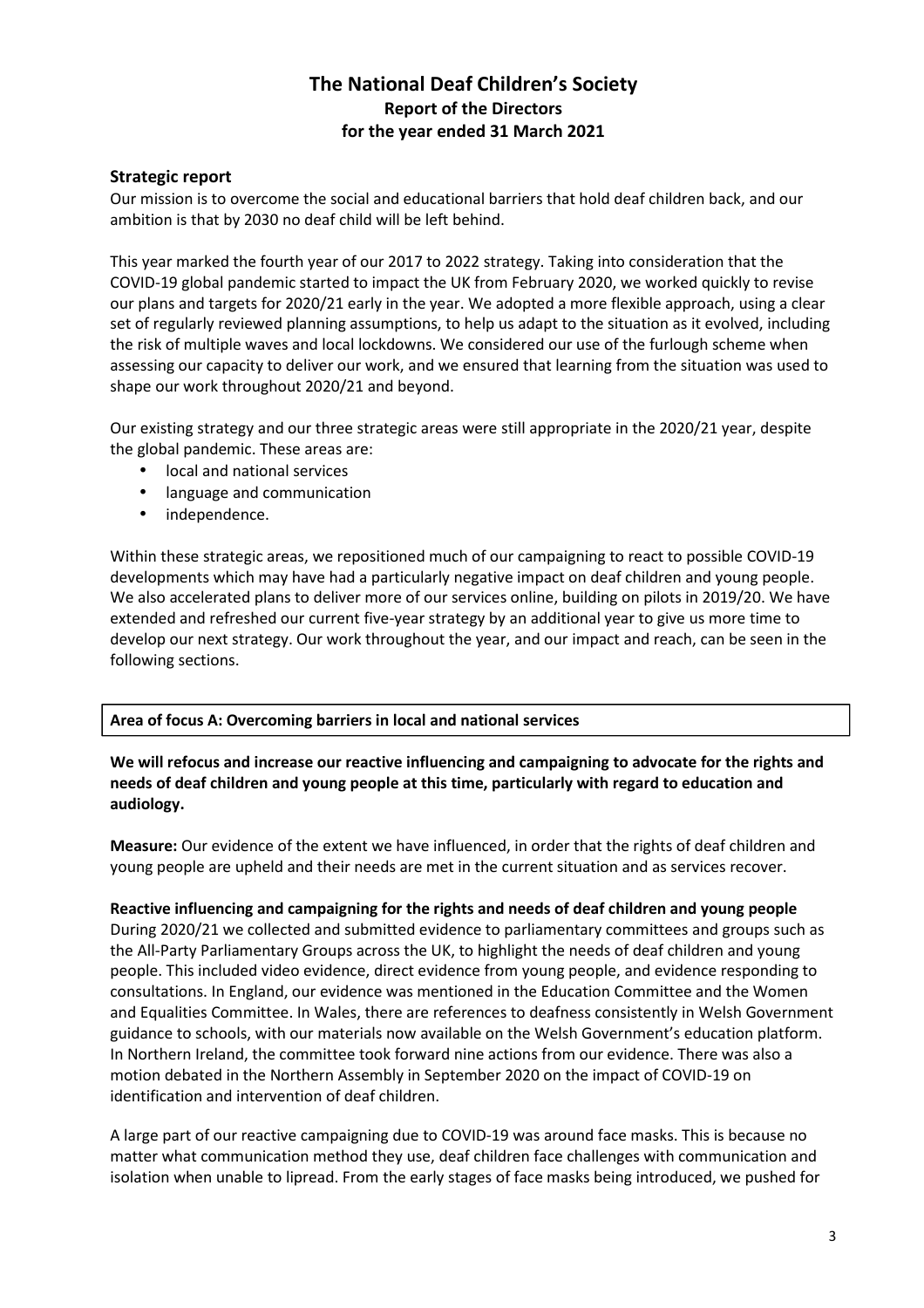clear masks, to support the communication, education and wellbeing needs of deaf children and young people. The Women's and Equalities Committee published a report which included a recommendation on clear face masks – likely a result of our evidence. The committee also had a positive response from the Government who stated that, "When we find out which clear face masks work best, we will buy them for the Health and Social Care teams that need them". We participated in the Department of Health and Social Care (DHSC) Transparent Mask Stakeholder meetings looking at procurement and longer-term use in the NHS. In Q3, DHSC purchased 250,000 clear face masks. Further trials are underway on new face masks, and we continue to work with the NHS Supply Chain PPE group on trialling other designs in the NHS. We have been involved in this group since the beginning and are regularly invited to provide input, highlighting the needs of deaf children. We also continue to update our blog on clear masks and coverings so that families and professionals have the information they need. During the year, our blog *Clear Face Masks and Face Coverings – Where to buy and what to look for* had over 9,400 unique page views.

The return to school after lockdown saw the use of face masks in classrooms across the UK. In England, we worked to ensure the initial Department for Education (DfE) guidance on the use of face masks was amended to include face shields/visors as an alternative to exemption. After our influence, it now sets out reasonable adjustments, mentioning impact on "those who rely on visual signals for communication", and stressing the need to discuss it with the young person and family. (After year end, in May 2021, the wording in their guidance was further improved.) We supported one of our Young People's Advisory Board members, Dinah, with her petition about face masks in school, and this was signed by over 35,000 campaigners at year end (and more after year end). In addition, three MPs tabled a series of Parliamentary Questions regarding DfE Guidance on face coverings, and 23 questions on face masks were asked by seven MPs. In the devolved nations, our work on face masks led to guidance from governments, including references to deaf children, drawing heavily from the information we provided.

### **Education**

We have undertaken work UK-wide to ensure that deaf children and young people were supported with schools reopening in autumn after the lockdown, and our return to school survey was used to brief the Department for Education, Ofsted, key stakeholders in the devolved nations, the National Sensory Impairment Partnership (NatSIP) and the British Association of Teachers of the Deaf (BATOD). We developed resources for both professionals and parents to ensure deaf children continued to receive the specialist support they need. With BATOD and NatSIP, we also produced an open letter to all schools. We received positive feedback from parents and professionals on the resources we developed. We also successfully influenced Ofsted with our local insight reports on responses to the COVID-19 situation.

We adapted our face-to-face Roadshow offer into a series of digital workshops to support education. Despite school closures at points in the year, we managed to reach over 2,540 people through our digital Roadshow – including deaf children and young people, their hearing peers, parents, and professionals. The feedback has been positive, with at least one positive outcome reported for all those who fed back, and with many schools booking more sessions after having initial ones.

We fed back to Ofqual on their proposals for exams in 2021, and Ofqual will now require Heads of Centre to consult with 'specialists' and Special Educational Needs Coordinators in the grading of disabled students. This is an improvement on the 2020 exams, when it was only 'recommended'. We also influenced T-levels, pushing for flexibility for deaf British Sign Language (BSL) users. As a result, deaf young people who use BSL will not have to meet the requirement to pass English at GCSE standard for the new T-level qualification. Instead, they can achieve the Level 2 BSL certificate.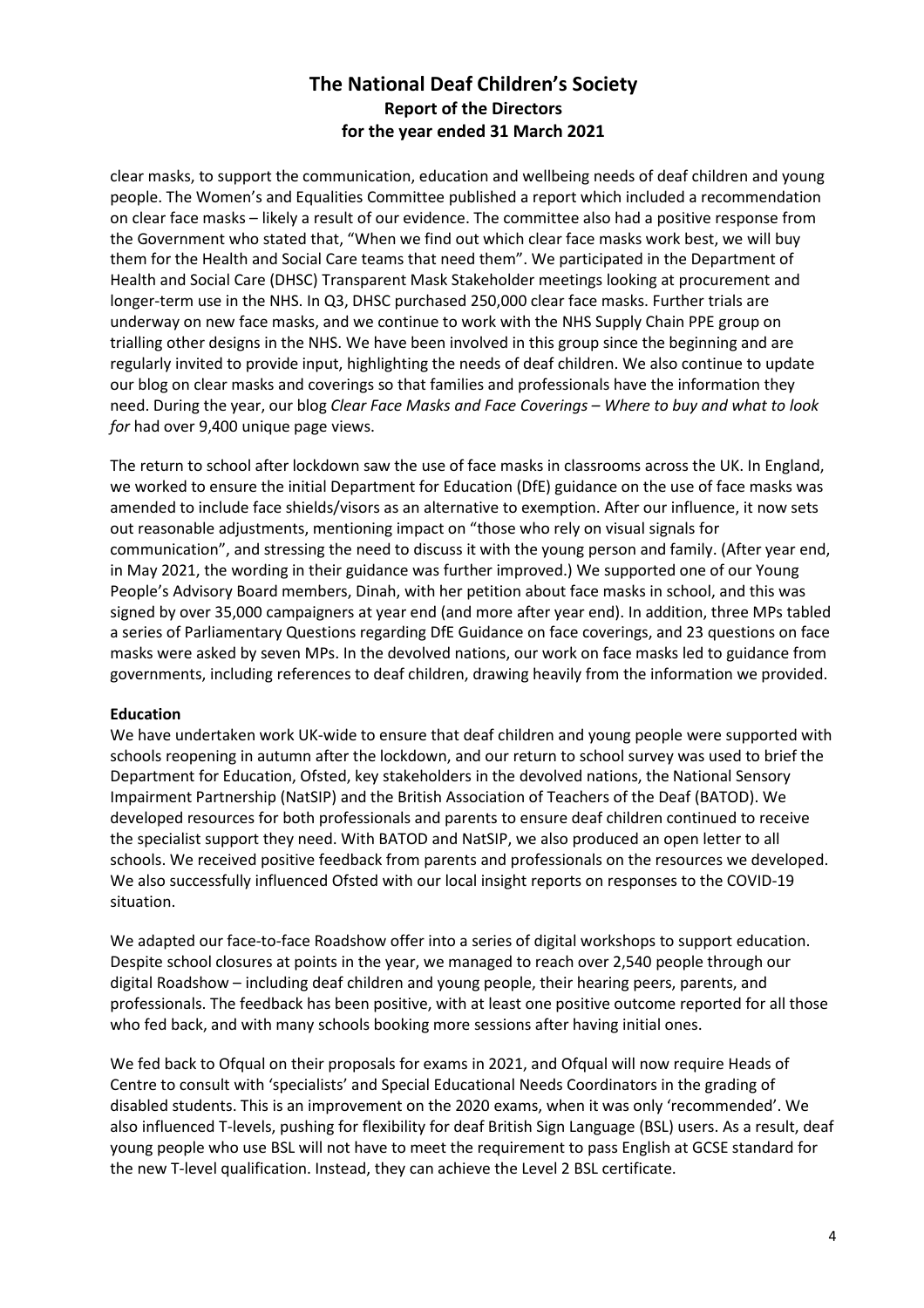Due to the Government focus being changed by COVID-19, some other elements of our national planned influencing work in education have been delayed, for example to influence the forthcoming SEND review and the BSL GCSE in England. In Wales, we continued work on the Welsh Additional Learning Needs (ALN) reforms. Significant influencing has been undertaken throughout the year and the ALN Code laid before parliament included changes we had requested, with several references to deafness throughout the final Code. In Northern Ireland we held some focus groups on the new Special Educational Needs (SEN) Framework and pushed for better disaggregation of data to support better planning for deaf children.

Local policy and campaigning successes in education include the Wirral, where our action on the potential closure of a resource base has led to the Council now agreeing to support the base financially; and Barnet, where our action on a significant threat to Teacher of the Deaf numbers has led to a commitment from the Council to arrange cover and for permanent recruitment to commence. In Tower Hamlets, we challenged significant budget and staffing cuts through local campaigning, supporting parents and contacting local MPs. It has since been confirmed that a total of six posts have been added back into the structure. In Kent, they have agreed to undertake a consultation with parents and are including co-production in the review of their services. Several local authorities have been impacted by COVID-19. We continue to collect evidence on planned local SEND reviews so we can ensure the views and needs of deaf pupils and their families are taken into consideration.

### **Children's Hearing Services**

Over the past year we have continued to engage with key professionals, consortia, groups and organisations across the UK. With COVID-19 having a large impact on services, we worked with the British Academy of Audiology on guidance for remote services and prioritisation for children's services (which has reached across the sector), and contributed to the *Rapid Review into Paediatric Audiology* in England, with follow-up meetings to ensure that our asks are implemented by NHS England. We provided a response to the Newborn Hearing Screening Programme Quality Standards consultation, and worked with them on a new animation encouraging parents to take their baby for diagnostic audiology appointments. Together with two deaf young people, we met with and contributed to the review of BSL Interpretation services during COVID-19.

In Northern Ireland, we were appointed to a Public Health Agency working group on access to health services for deaf children and young people during the pandemic. In Wales, we participated in the Newborn Hearing Screening Wales Quality Assurance Group. Paediatric audiology audits – which we normally contribute to – were delayed by COVID-19, but we expect them to restart in autumn 2021.

We work with Children's Hearing Services Working Groups (CHSWGs) – groups where professionals from Children's Hearing Services from different organisations come together. At the start of the first lockdown, we encouraged CHSWGs to meet virtually, and, despite lockdown, we have participated in meetings for all 115 CHSWGs during the year. Work to encourage parent representation continues. We have run four Parents as Partners workshops reaching 56 parents, and we have 10 parents who have joined/said they will be joining a CHSWG after attending our workshop. We are actively encouraging CHSWGs to become more strategic, and in autumn 2020 we shared an action plan template to add structure to meetings. Through participating in CHSWGS, we are working to improve multi-agency working, including sharing Local Authority (LA) education information. We have reduced the number of inactive CHSWGs from 12 to three, and 56 CHSWGS have initiated work on action plans.

### **Social care**

Whilst our work in this area remains small in comparison to education and Children's Hearing Services, we have worked on some key projects this year aimed at influencing practice. We finalised and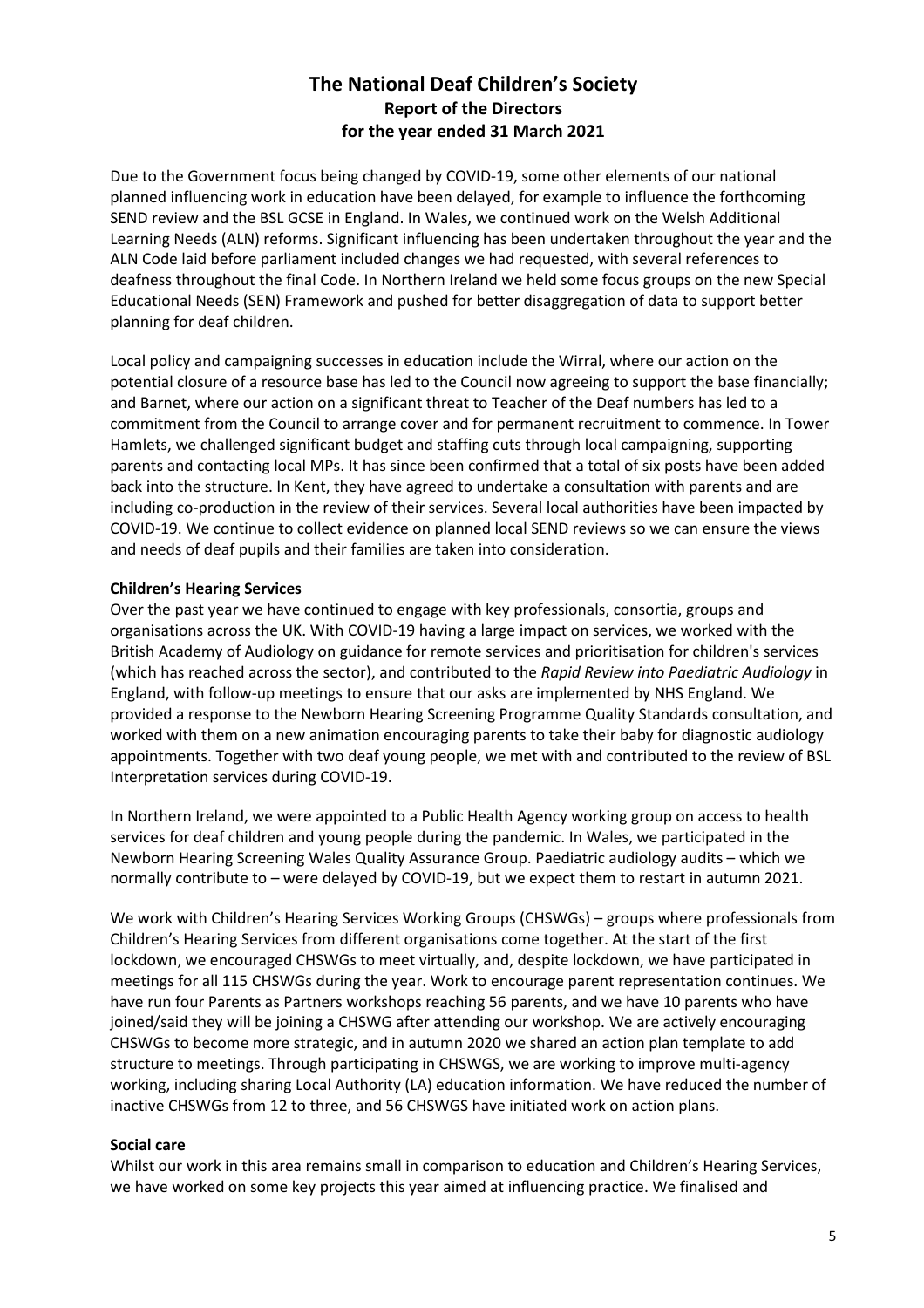published a social care Early Help tool, for services to consider deaf children's and their family's needs. This is now available to download, and, as a result of the tool, we are working with local councils who have asked for help, highlighting areas of concern. With the National Working Group on Safeguarding Disabled Children (which we co-chair) we worked on an audit tool to help councils consider the needs of deaf and disabled children, which is currently being trialled in Hertfordshire. As a result of this cochairing role, we received a request from the NSPCC for bespoke training on safeguarding deaf and disabled children, which we delivered to 50 participants with positive feedback. We are also advising sensory education professionals in Hull and Manchester on referrals into children's social care.

In Northern Ireland, a small amount of funding has been allocated to support the development of specialist Deaf Child and Adolescent Mental Health Services (DCAMHS) and the work of a Task and Finish Group, on which we sit, has started. In England, we aim to build a provider collaborative proposition with DCAMHS, in partnership with SignHealth, Sense and Kooth, as a comprehensive Tier1-3 Englandwide offer for deaf children, parents and schools. An initial proposal has gone to NHS England and we are waiting to hear their response.

### **Supporting families to access and influence services**

We have continued to provide information, support and advice to families around education issues, Children's Hearing Services and social care, where possible supporting parents through workshops and events which have led to positive outcomes. Throughout the year we have also continued to provide up to date information to families on changes to Special Education Needs and Disabilities (SEND) laws in each country.

### **Did we succeed in this objective?**

Yes. In an incredibly challenging year, we have worked hard to ensure that the rights and needs of deaf children and young people have been kept on the agenda. Our work has ensured deaf awareness around the use of face masks, and that schools have been considering the needs of their deaf pupils. We have been integral to providing audiology guidance for remote services and to supporting CHSWGs to run remotely during this period.

It remains to be seen what long-term impact COVID-19 will have on deaf children and young people and on the services which support them. It will also be important for us to be ready for when the Government begins to address issues they had put on pause due to COVID-19, such as the SEND review and the BSL GCSE in England.

### **Area of focus B: Overcoming barriers in language and communication**

**We will help families to support the language and communication skills of their deaf child, particularly focusing on the home environment and home learning, and we will focus on understanding the impact of late diagnosis and support.** 

**Measure:** Parents have increased ability to communicate with their deaf child and report their child is more confident in communicating.

We pivoted early in Q1 of 2020/21 to deliver our family events online, which provided a wide range of support, information, peer connections and child-focused activities. We held 104 online events in total, reaching 2,194 attendees from across the four nations, with 99% of those who gave us feedback saying they had achieved at least one positive outcome. We had more than five times as many event attendees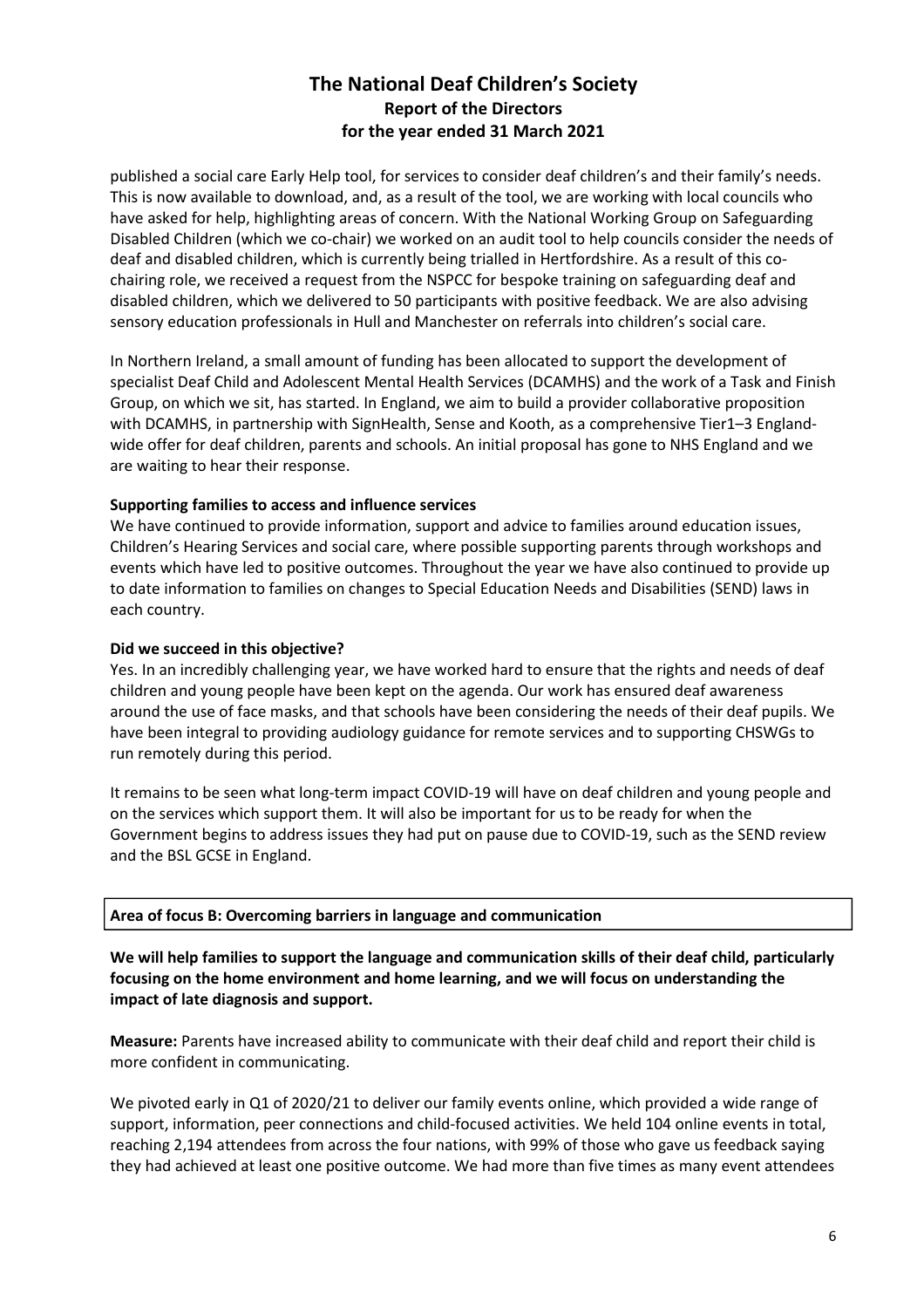as in 2019/20, and there were improvements to numbers of Black, Asian, and other ethnic group families, and families from more deprived areas, compared to our face-to-face events.

Fourteen of our events were home learning and education online sessions for families with children of various ages, and these reached 241 attendees. We observed a real need for this during lockdown, and we adapted and developed sessions in response to the changing learning situation throughout the pandemic. Dedicated early years sessions, with a focus on early learning, and language and communication development, have been delivered, for example Baby and Toddler sessions, Sensory Play, and Sleep.

At the start of the year, we launched a series of sequential Family Sign Language (FSL) videos on YouTube (with versions for each of the four nations to cover national variations in signing). They had high engagement, with nearly 8,000 views in the first month, and over 29,000 views across the year. We also swiftly moved our FSL courses to online delivery, where priority families across all four nations were given one-to-one tutor support. Overall, 53 courses were delivered to families with over 200 people reached, and 100% reporting positive outcomes linking to communication. We now also have a commissionable FSL offer.

During the year we developed and delivered Success from the Start – an online developmental resource for families of deaf children aged 0 to 3 and specialist early years professionals. This included delivery of training to 61 professionals in England, and 50 attendees at the National Sensory Impairment Partnership working day. Feedback throughout has been positive, and workshops have been oversubscribed. The resource has been downloaded over 300 times.

We developed and updated blogs and resources for parents and professionals, providing the latest information and across all four nations. Resources include *Top Tips for Learning at Home With Your Child*  (over 1,400 unique page views), *Deaf Friendly Remote Learning: A checklist for teachers* (over 2,500 unique page views), and *How to Make Your Resources Accessible to Deaf Children and Young People*  (around 500 unique page views). We also continued to provide and participate in webinars including delivering a webinar on Making Webinars Accessible to Deaf Learners, on behalf of the Education and Training Foundation, with 120 professionals registered.

Improving the accessibility of home learning materials became important during the pandemic. During the year we conducted and shared an audit of Department for Education (DfE) resources, raised accessibility with governments across the UK, the BBC, and the Oak National Academy, found volunteers to help subtitle the Oak National Academy online lessons and assemblies and, with young people, created accessibility guidelines. Our work in partnership with the Oak National Academy was particularly impactful, with their video lessons going from 0% subtitled to 100% subtitled. Oak Academy has around 220,000 users accessing it every day. (Not all these children will be deaf, but there is easily accessible content for those who are.)

The evidence we gave to the Education Select Committee in England also led to the Chair writing to the Minister of State about accessible remote learning. We developed and published a series of blogs, information pages, and tutorial and demonstration videos to contextualise assistive technology for home learning and working. Vicky Ford MP (Parliamentary Under-Secretary of State for Children and Families at the DfE) responded to our letters stating that our accessibility checklist was shared with their regional SEND advisers and that as part of their work reviewing 'Get help with remote education', they "will include the link to this guidance as an option for consideration". Working with a parent campaigner we also met with Developing Experts, an online education provider, who agreed to 100% subtitling. In Northern Ireland, we lobbied for guidance on the accessibility of home learning materials for deaf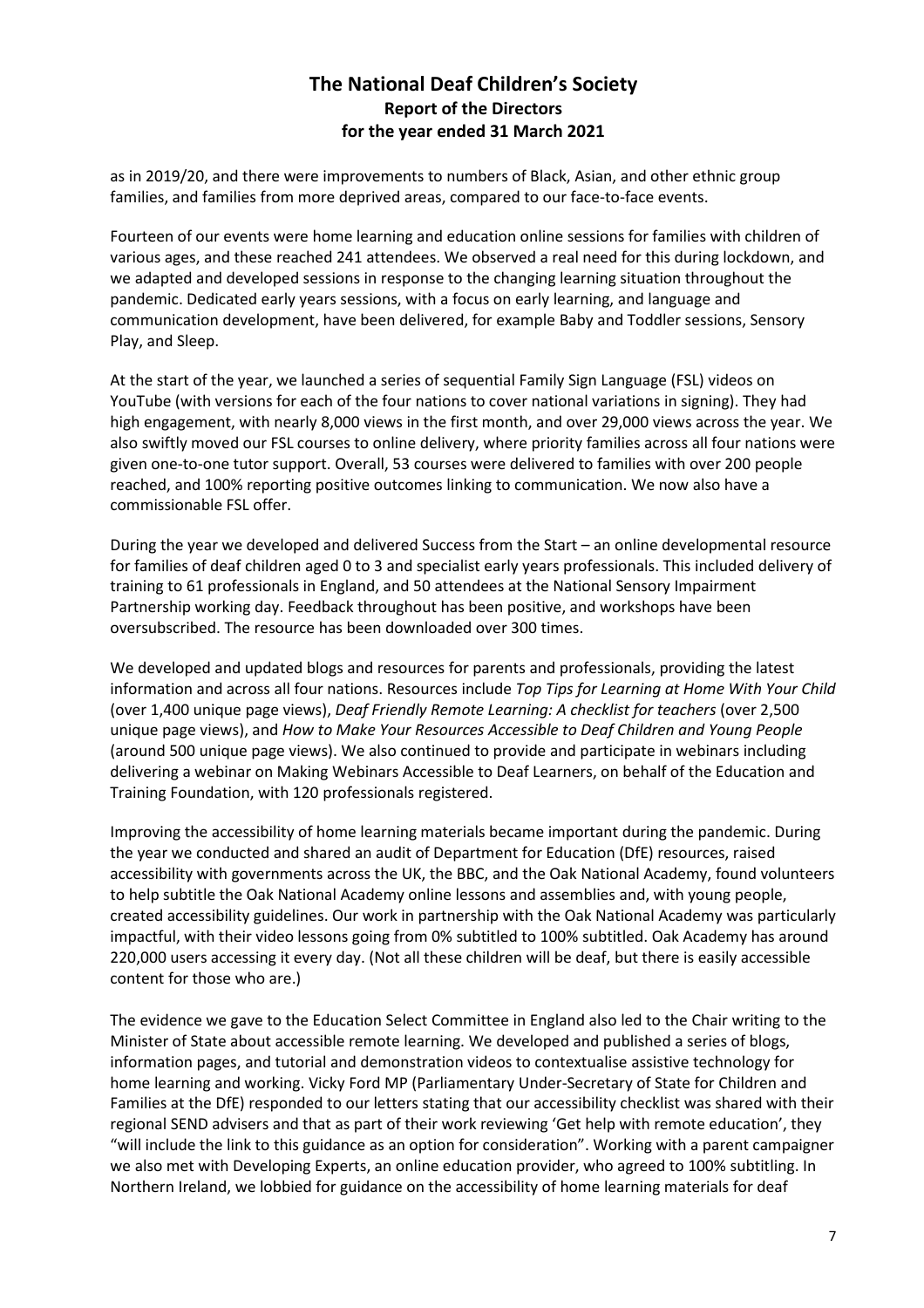children, which the Education Authority published. Overall, we have achieved much greater awareness of accessibility of home learning resources.

Technology can have a large impact on a deaf child or young person's communication, however due to COVID-19, our Technology Test Drive and our Borrow to Buy technology loan services have been mainly on hold. Despite this, we continued to actively monitor radio aid policies and procedures across the nations, challenging cases at a local level across the UK. During lockdowns we produced information for families, professionals and schools about COVID-19-secure use of radio aids. We also worked to influence governments on the provision of radio aids for home use, especially on the return to school post-COVID-19. In Northern Ireland, as lockdown began, radio aids were provided for home use following our advice.

Early in the year, we developed a briefing on the impact of late diagnosis and delayed support due to COVID-19. Practice examples were collated with evidence from local authorities, specialist education services and special schools/colleges across England on how they have been supporting deaf children since the COVID-19 lockdown. These were used in a briefing which was shared with DfE and Ofsted.

### **Did we succeed in this objective?**

Yes. Our work to swiftly move our events online, and to make our sign language courses available online and/or thorough videos have supported parents with developing their children's language and communication skills. Our work on the home learning environment has also been key, with our focus on highlighting the importance of accessibility benefiting children across the UK. In our annual Deaf Children Today survey, parents rated happiness with how they and their child communicate in everyday situations, from 0 (not at all happy) to 10 (very happy). The average was 7.30 out of 10, continuing fairly in line with the 2020 survey average of 7.35, despite the pandemic.

### **Area of focus C: Overcoming barriers to independence**

**We will support deaf children and young people by developing digital support, including opportunities for them to connect with each other, and information and support related to careers, transitions, and independence.** 

**Measure:** The take-up and feedback on these activities, including evidence of how they support independence.

We spent some time after the pandemic hit adapting our events for deaf children and young people. We delivered 19 digital events from Q2 onwards, based on six themes: cooking, sport, quizzes, mental health, creative arts and skills-based with activities such as yoga, vlogging and filmmaking skills. These were attended by 106 deaf young people from across the UK, which is 44% of those reached with faceto-face youth activities in the previous year. 100% of those who fed back to us said they achieved a positive outcome. We also piloted a Pen-Pals service from Q1, and this proved to be popular with deaf children and young people, reaching 228 throughout the year. 98% of those who fed back to us said they achieved a positive outcome.

As well as online events, we have also been working on our online information and support. We progressed work throughout the year on re-developing our website for deaf children and young people – the Buzz. All content was written in English and BSL, and over 130 deaf children and young people fed into the Buzz project over the year. (The Buzz launched after year end in April 2021, along with our new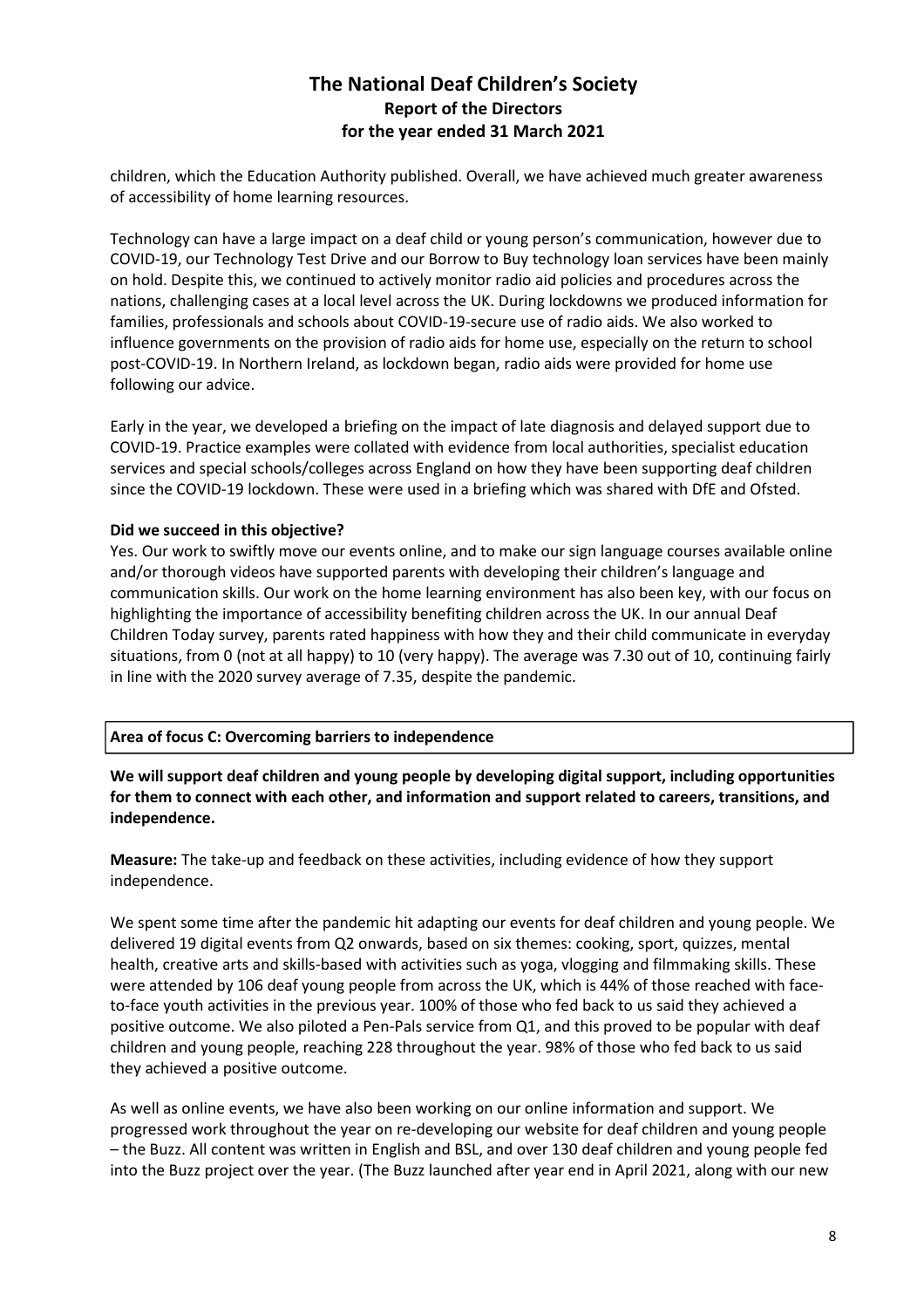young people's sub-brand.) We developed and piloted an 'And You' series of webinars – to deliver information to deaf children and young people, with topics such as Access to Work, technology, benefits, and deaf role models. The number of young people engaging with the webinars was up to 70 a month at its highest point – either attending the live session or watching the recording. All young people reported that they had found the sessions useful, and either learnt something new or felt more confident in that topic.

Despite COVID-19 affecting our Deaf Works Everywhere careers campaign (launched the previous financial year), we have been continuing to make progress in several areas over the year, for example, we organised a broad coalition of disability and youth unemployment organisations to lobby Government to include specific support for disabled young people in the Plan for Jobs. We also met with Justin Tomlinson MP, Minister of State at the Department for Work and Pensions. This all led to a dedicated working group being set up as part of the Youth Employment Group, and engagement with the Disability Unit in Cabinet Office. Jointly, with Leonard Cheshire, we co-chair the new disability subgroup within the Youth Employment Group. We also met with the Shadow Minister for the Cabinet Office who agreed to write to the Employment Minister about access to Kickstart, and we secured significant improvements in the Northern Ireland rollout of the scheme (JobStart).

We submitted our Deaf Works Everywhere campaign video to the Drum content awards and won the award for Best Charity Content Marketing Campaign, when it was referred to as "powerful" and "inspiring". We also received our first annual report from our post-16 research, READY. This cohort study has provided some very valuable evidence in the areas of social networks, health, wellbeing, communication and education for deaf young people – and how these elements link together and support independence.

We completed our work on the funded Careers & Enterprise Company project, having shifted our tailored, deaf-specific careers advice sessions to be online. During the project, we reached 160 deaf young people, and with increased knowledge and aspirations, 91% said they were more likely to apply for support after they leave school. We also completed an extension project for home learners/those who dropped out of education. Linked to this, we created, tested, and launched our Deaf Works Everywhere Toolkit in Q4, with an e-learning module to support it. By the end of Q4, the toolkit had been downloaded by 175 people covering 87 Local Authorities. Twenty-eight external professionals had accessed the module. There was a 50-percentage-point increase in delegates rating themselves as confident in supporting deaf young people with their careers opportunities post training. 89% said they felt confident they could apply what they learned. We developed a Deaf Awareness for Careers Advisors Wales e-learning module. 130 Careers Advisors completed the module, with 100% saying it was valuable to their role, and Careers Wales has now made it mandatory for all new Careers Advisors. We also adapted our Accessibility in the Workplace training to be deliverable over a digital platform – we trialled this and have delivered the training to 12 organisations reaching 46 professionals, with positive feedback. We were also invited to join a Disabled Student Stakeholder Group looking at reviewing the procurement model for the supply of the Disabled Students' Allowance.

### **Did we succeed in this objective?**

Yes. Despite COVID-19, we created many opportunities for deaf young people to increase their independence, connect with each other and access careers-related information and support. We also managed to progress some of our policy and campaigning work through new opportunities which arose because of the Government response to COVID-19. Although our Deaf Children Today survey shows careers advice provision is still patchy, it also shows we can be quite confident that parents' aspirations for their children's future career seem to have remained stable, despite the pandemic.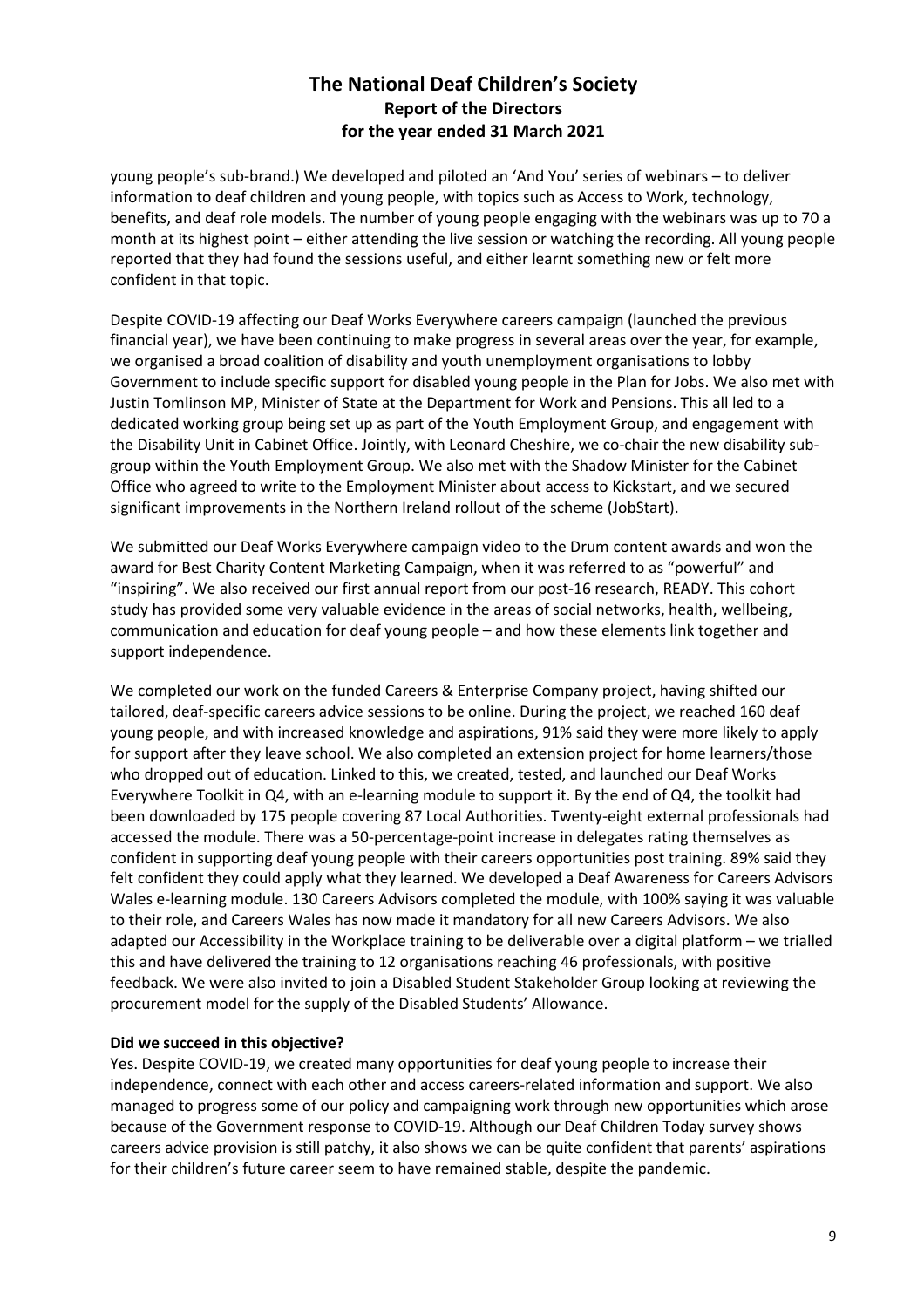We will continue to develop our online offer for deaf young people going forward, and we plan to pick up our work with the possible partnerships that we've started developing, for example, for volunteering opportunities and work experience placements for deaf young people.

### **Scotland**

### **Overcoming barriers in local and national services**

In Scotland, we were invited to join the Scottish Government's Children and Families COVID-19 Response Working Group focusing on early years/under 5s. The pace of change in responding to the pandemic can mean government focus changes, and some of the work we have undertaken has been superseded by events such as the exam position paper, blended learning in Scotland and drafting a submission to the Comprehensive Spending Review.

With face masks work, we provided guidance, promoted our position paper, and worked to influence guidance on face coverings in education. Our work on face masks and accessibility during COVID-19 has raised our profile with civil servants and helped develop relationships further. In Scotland, government guidance links to our blogs, referring to reasonable adjustments and clear face masks.

We continued to tailor our online support for professionals during lockdown. This included the development of new e-learning opportunities and online support for health visitors to increase deaf awareness.

Due to government focus being changed by COVID-19, many other elements of our planned influencing work in education have been delayed, for example the Additional Support Needs (ASN) review and BSL Act work in Scotland.

We have been regularly participating in the Hearing Impairment Network for Children and Young People and asked to chair sub-groups. We are also developing work to evidence need for Deaf Child and Adolescent Mental Health Services in Scotland.

#### **Overcoming barriers in language and communication**

Of families attending our online events, 143 were from Scotland, and of families attending our online Family Sign Language courses, 53 people were from Scotland.

We worked with partners to produce the *BSL Act National Progress Report*. The report identified good practice and highlighted areas for improvement. A summary report (including BSL translation) for parents/carers was published. We also increased our capacity to support young people, families and professionals to help implement commitments under the BSL Act.

During the year we developed and delivered *Success from the Start* – an online developmental resource for families of deaf children aged 0 to 3 and specialist early years professionals. We delivered *Success from the Start* in Scotland, with two sessions to the Scottish Sensory Consortium and 90 attendees. Feedback throughout has been positive and workshops have been oversubscribed.

#### **Overcoming barriers to independence**

We continued to help prepare deaf children and young people in Scotland for adulthood. Our research helped to identify the impact of COVID-19 on deaf young people, and findings were key in developing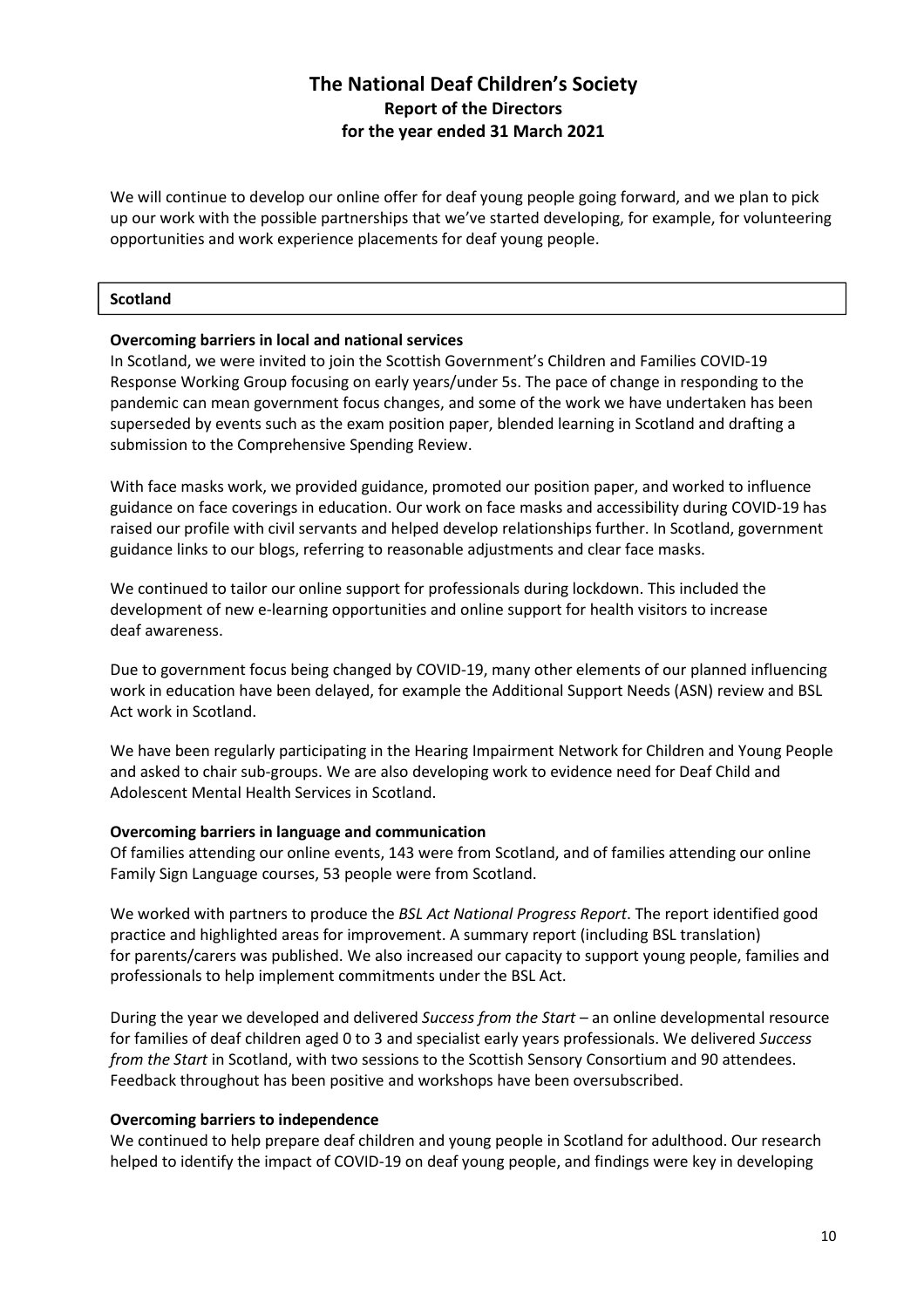campaign plans in Scotland. We used a variety of online initiatives to support and connect deaf children and young people during the pandemic, for example, our Pen-Pals project.

We sit on the Social Security Scotland External Equalities Network and have been attending meetings feeding in on how equalities can be mainstreamed within the new system. Plans for the Scottish Government to take full responsibility for disability benefits have been delayed due to COVID-19 until at least summer 2021.

### **International**

**We will continue to work with partners in East Africa and South Asia, supporting deaf children internationally in our three strategic areas of focus. We will prioritise ensuring that those we support through our partners have access to appropriate health messaging, and will continue to increase our profile and develop our international role as an expert trainer.** 

In our international work through Deaf Child Worldwide (DCW), we continued to support our partners in South Asia and East Africa, with ten partners having focused on providing education and communication support to deaf children and young people and their families. The support provided evolved throughout the pandemic, with our partners continuing to reach beneficiaries over the year as much as possible, even if not always face-to-face. In Q4, we had our highest reach of the year: 986 parents/family members were supported, 1,004 deaf children and young people were reached, 375 peers and 684 professionals were reached. Thirty-five parents' groups were supported, though intermittently due to COVID-19 restrictions. In Q4, 209 parents and Community Resource parents were trained, the highest in the year.

From the beginning of the pandemic, with no travel possible, we have been adapting to delivering our international work remotely. We have re-developed our training, with a focus on blended learning, using a combination of e-learning and Zoom sessions. In Q3, we developed Deaf Awareness training for online delivery, which was trialled in partnership with Basic Needs India. Following this, nine new DCW consultants in India were trained remotely as an induction, using the blended learning approach. In Q4, the East Africa Senior Lead Trainer team delivered Deaf Awareness online sessions and one face-to-face session in Nairobi (where COVID-19 restrictions were more relaxed at the time) to 14 partner staff, using the manuals as the basis of workshops. In turn, partner staff trained 10 facilitators and trainers to improve the quality of their training for deaf young people. As a result, the facilitators reviewed their content to make it more accessible for the young people to understand, using more participatory methods.

We have continued to strengthen our evidence base, closely monitoring learnings and insights from partners on the ground as COVID-19 hit and developed. We also did some thorough evaluations of projects, including an internal mid term review in Kenya and an end of project evaluation in Uganda. In addition, three internal reviews were conducted with six partners (of which four in Orissa are considered as one large programme). We have been testing new developmental evaluation and participatory evaluation methods, and embedding these into the new projects. We have been sharing the learning from our monitoring and evaluation work as widely as possible.

To support the work to increase our global profile, we launched the Deaf Child Worldwide *Unheard Children* report, on the experiences of deaf children in developing countries. The report, with its Foreword signed by Former UK Prime Minister, and the UN's Global Envoy on Global Education, Gordon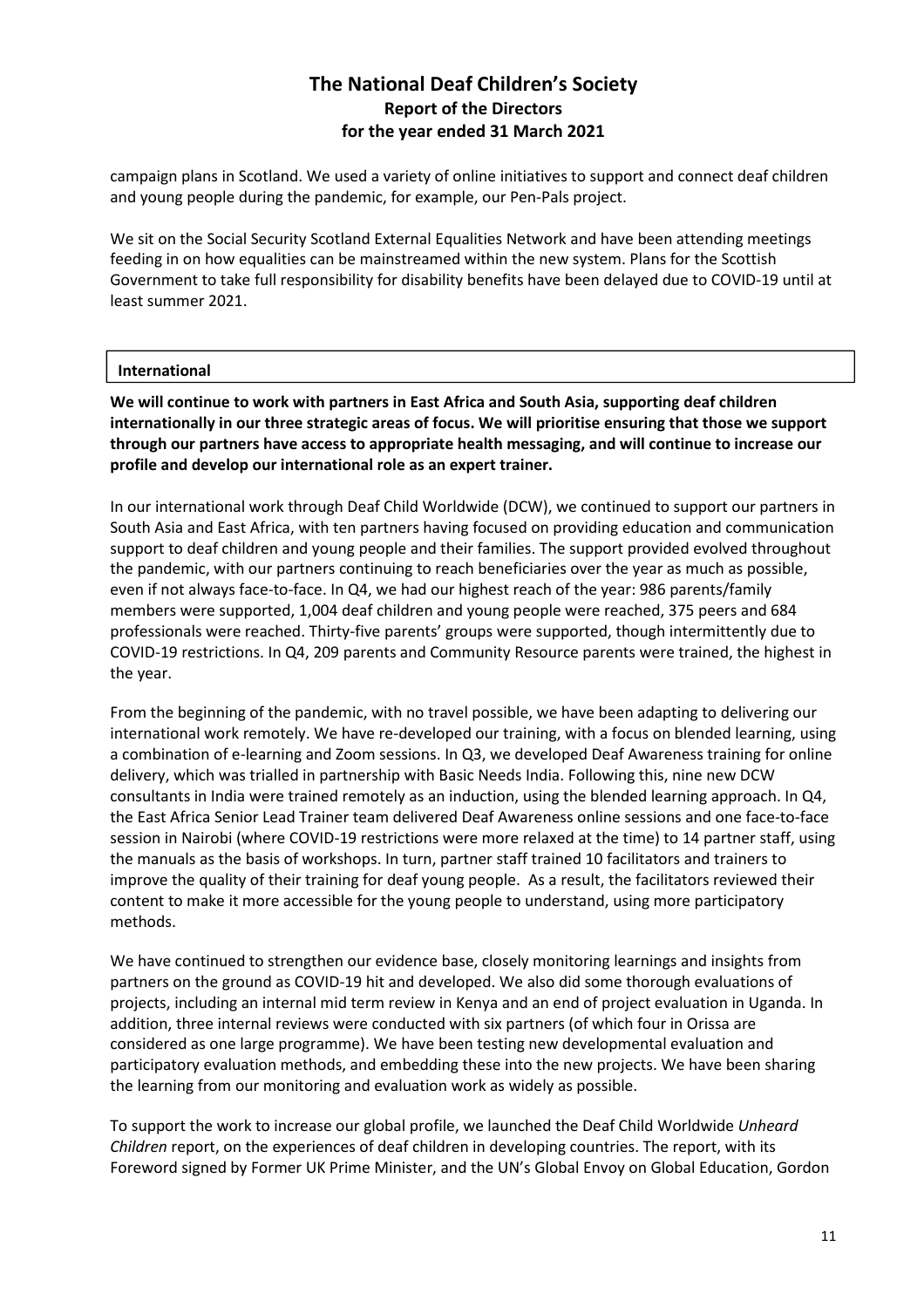Brown, was launched in an online webinar on 1 December, with 87 attendees, and further views on YouTube. Following on from this, 178 people registered for the first Unheard Children webinar (exploring the topic of language and communication) in March, and 90 people attended from 35 different countries, with a third of them based in the UK.

### **Did we succeed in this objective?**

Yes. We have continued to work with partners in East Africa and South Asia, and despite COVID-19, have seen positive outcomes across our strategic areas of focus. We have also further developed our training and our profile, and have been strengthening our monitoring and evaluation work. New projects were paused but some extensions to existing projects were granted and were reviewed quarterly.

#### **Underpinning activities**

**We will continue to develop the support we give to our members, providing them with information, support and advice, and will continue to protect the rights of deaf children and young people in line with our strategy. In particular, we will accelerate our digital offer, expand our user-generated content, increase opportunities for peer-to-peer support, and continue to grow our activism work. We are aware that a digital offer is not appropriate for all of our beneficiaries, and we will seek to reintroduce some limited face-to-face support later in the year, but only when it can be done safely.** 

We were joined by over 4,000 new members this year, with our cumulative membership (excluding supporter members) now sitting at around 97,000. Of these, around half are UK parents/carers. We believe we are reaching over 27,000 permanently deaf children and young people aged 0-25 across the UK, through at least one of their parents/carers being a member of the National Deaf Children's Society.

We have continued to provide information, advice and guidance to our members. We have provided tailored support through our advice and guidance services, with 3,290 initial contacts with our Helpline, and full casework support provided through 1,367 advice and guidance cases over the year. Satisfaction levels remain very high, with families consistently reporting more than a 95% satisfaction with our support. This is also the case for our casework outcomes, with very high levels of positive outcomes for deaf children, young people and their families. Families have been supported to take their cases to independent tribunals where there is merit, and we supported 237 families to appeal their case over the year, again with a very high success rate. We also supported families to apply for over £1.3 million of 'in year' benefits and over £5.2 million of 'full award' benefits, providing vital financial support to families during a difficult and challenging year. We have continued to focus on strategic casework which can impact policy and practice more widely.

We continued to provide information through our website, and through delivering our annual four editions of Families Magazine and 12 e-newsletters, with a steady rate of engagement. There have been many improvements made to the website this year, including improvements to navigation and our signup form (using user testing), creating a new Search Engine Optimisation strategy, and work on improving page speed. We have continued to increase the amount of user-generated content, such as our family blogs.

We believe that families being able to connect to other families with similar experiences plays a large part in the ability of members to self-support. After much scoping, development, and testing work, we successfully launched Your Community online forum at the end of July 2020, providing parents and other family members with a new way to connect with each other, share experiences and seek support. It already has around 500 members signed up. We also launched a new project – a parent-to-parent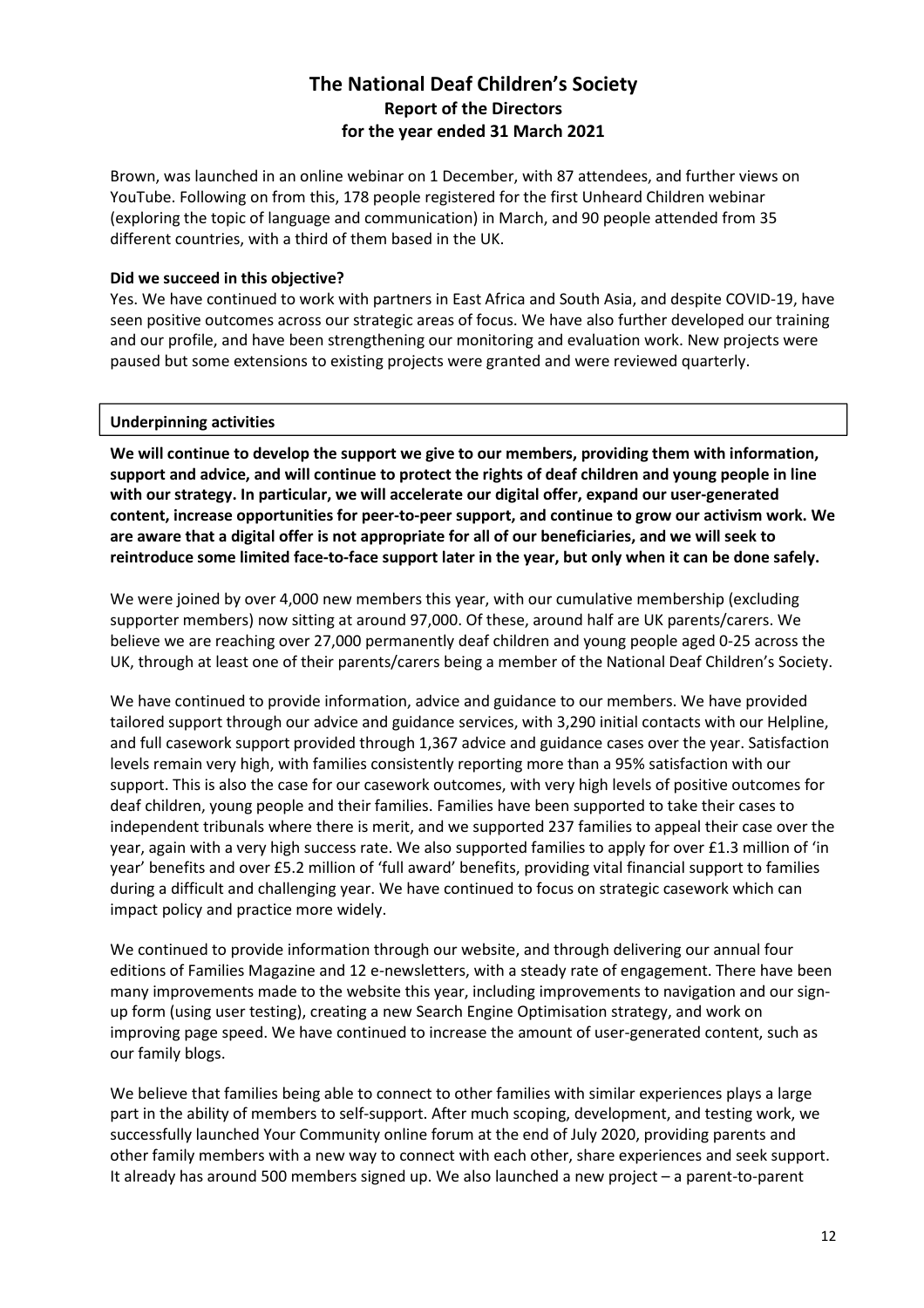support scheme in Bristol, our first pilot area. Twelve referrals have been received from Q3 onwards and families are being supported by our trained parent volunteers.

We had 91 local groups at year-end, allowing an estimated 5,000 people to connect, and 140 online groups allowing an estimated 27,000 people to connect online. We have continued to be proactive in delivering remote support to local Deaf Children's Society groups throughout this difficult time. Alongside this, we are continuing to work with a range of emerging groups at different stages of development. We further developed our 'Connecting Families' model, and our new sub-brand for our 'Connecting Families' offer. This will provide a flexible response to the need to connect – enabling new types of local group support to grow and (importantly during such a difficult time for small charities) offering formal groups an option to 'step-down' but maintain support to families.

As a result of COVID-19 we have been unable to carry out any community engagement work and our focus shifted to the digital divide. We have made some progress towards supporting those experiencing digital poverty and exclusion, for example a new webpage to link families to support, grants and training, and our internal family engagement toolkit being created and updated extensively to include work around digital exclusion and research in this area. Staff also identified families who would benefit from tablets to assist with home schooling as part of the Vodafone Tech Appeal in partnership with Barnardo's, as part of the See, Hear, Respond project. Seventy free tablets and dongles have been distributed to families most in need in England.

We have continued to grow our activism work and have taken this approach throughout much of our campaigning. Our Young People's Advisory Board (YAB) has been instrumental in sharing its views to inform our work, including informing the National Rail's accessible travel approach and process, talking to Vicky Ford (MP) about inaccessible learning and partners who must improve accessibility, and feeding in their views and experience of COVID-19 to the SEND All-Party Parliamentary Group. The YAB also secured a slot interviewing MPs as part of My Life My Say Quarantine Question Time (Kier Starmer and Ed Davey) in front of over 2,000 young people. We also supported other organisations with consultations, including ChildLine, CoppaFeel, SignHealth, Thomas Polkington Trust and BBC Newsround. We are 364% above target for consultations with deaf children and young people across the year (727 young people aged 8 to 25).

We have also been increasingly positioning ourselves as experts through our professional training and consultancy work. We successfully delivered our Starting Out virtual early years conference in November 2020 – our first online conference. It sold out ahead of time, reaching 250 delegates, more than doubling our target. This was particularly impressive as we have struggled to attract professionals from early years settings in the past. 93% of respondents rated it as 'good' or 'excellent.' 85% of respondents said they intended to change practice, because of what they learnt on the day. We also delivered online training and developed new e-learning modules, broadening our total reach to professionals across the UK to 1,593 – nearly double compared to last year. We also piloted some free Live@4 webinars for professionals and reached 537 professionals across the UK through nine of these.

### **Did we succeed in this objective?**

Yes. We have provided tailored information, support and advice to thousands of families of deaf children. We have grown our digital offer, moving all face-to-face events online and improving our online content. We successfully launched Your Community online forum for parents, increasing their ability to connect, and have continued to focus on activism as a key part of our campaigning work. We have also grown our reach of professionals through our online methods. We are conscious that there is more to do to ensure those impacted by the digital divide are being reached – our research suggests there has been little sector-wide progress on the digital divide and most organisations seem to be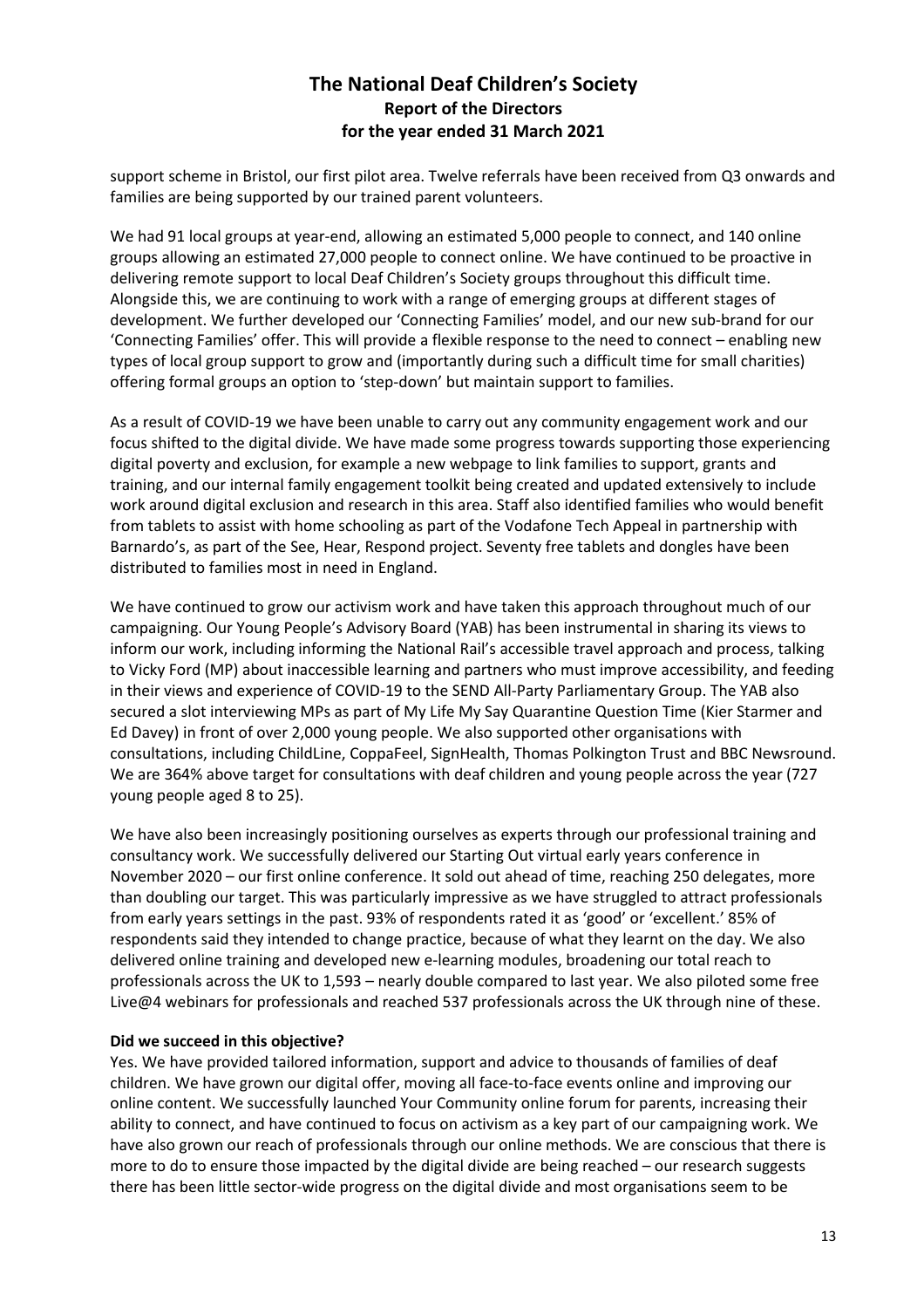struggling with the best approaches. It has not yet been deemed safe to start delivering work face-toface yet, but we are prepared for when it is.

### **Smarter working**

**We will continue to work more effectively and efficiently. In particular, we will prioritise the safety and wellbeing of our staff. Having proved that we can work at home effectively we will not reopen the offices until it is considered safe to do so, including consideration of employees' need to use public transport to get to work.** 

We surpassed our media reach target for the year with 296 million Opportunities to See, mainly due to the popularity of our face masks media work, which generated a fifth of media coverage for the year in one week. We established a new internal commissioning group to manage all information, training, and external communications, and to make sure our communications were accurate, up to date and sensitive. We also updated our brand guidelines and video guidelines.

We have also prioritised the importance of internal communications over the past year. Workplace by Facebook was rolled out to all staff in late March 2020, and it has proven to be an important channel. On average we had 198 Facebook Workplace accounts active on a monthly basis – around 85% of staff. In the Loop, our weekly newsletter, continues with a regular update on the most recent organisationwide news as well as recognition of great work in the past week. A new initiative, Live@11, was implemented early on during the first lockdown, replacing the lunchtime seminars. Attendance has averaged around 80 people each session from around the country – a much better engagement rate than our previous lunchtime seminars and much more accessible to staff based across the UK.

We did regular pulse surveys to ensure staff had the opportunity to tell us how they felt and what support they needed, especially with COVID-19. We noted that areas for improvement were wellbeing, work-life balance and return to the office. In response, we facilitated some online 'jam' sessions to give managers an opportunity to discuss the outcome of the pulse surveys and raise any concerns/suggestions, re-designed an online wellbeing toolkit for staff, and provided support for staff wellbeing with a new Employee Assistance Provider which we frequently reminded staff they could access confidentially. We carried out the furlough process sensitively and in compliance with government guidance, successfully submitting our claims on a timely basis. Throughout the year, our staff have been amazing; embracing learning and innovation, and delivering projects crossorganisationally with speed and agility.

We shortened our planning cycle to be more reactive, including keeping planning assumptions and interim risk registers under review. We improved our approaches to understanding and reporting our context, trends, performance, and impact. We closely monitored the needs of our members, from campaign surveys, to insights and trends from our work, to our annual Deaf Children Today survey. A digital review from an external consultancy also helped us start thinking about how we could further capitalise on all we have been learning over the past year and increasing our digital offer even further in the future.

We made great progress with our safeguarding work this year, quickly adapting to support the shift to remote/digital offerings for our beneficiaries. This has meant ensuring all staff received training and support, and rolling out a new safeguarding recording system. Our health and safety work helped us manage new and different risks, and we have been preparing for when face-to-face service activity and working in offices returns. Having adapted quickly at the start of the year to ensure all staff were able to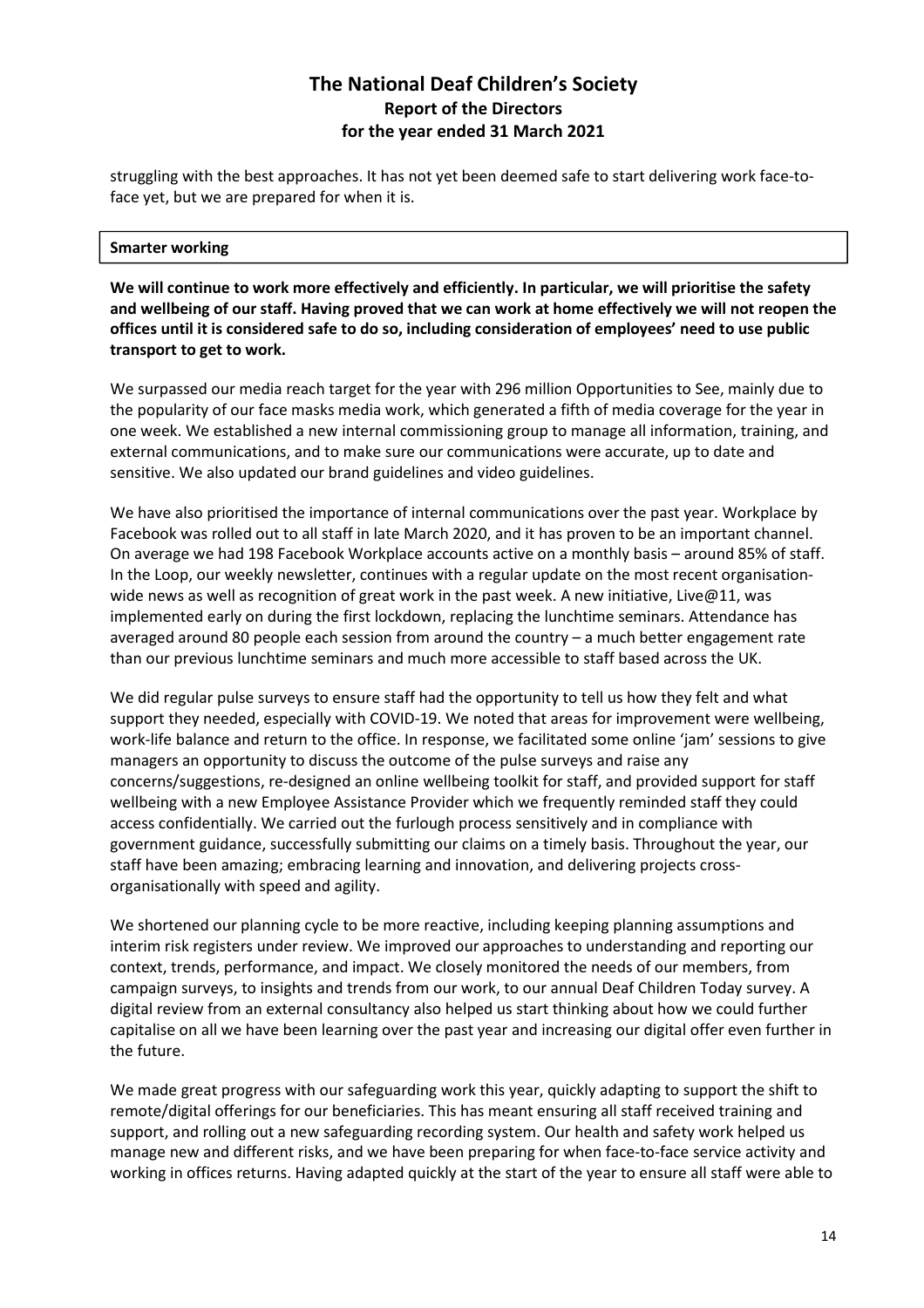work remotely, this support continued throughout the year. Microsoft Teams was rolled out, our intranet was upgraded, and a new desk booking system has been setup for the offices for when we are able to return.

### **Did we succeed in this objective?**

Yes. We have focused on ensuring our staff have been supported through the pandemic, and that they could work effectively from home, prioritising internal communications and feedback opportunities. We adapted swiftly to changes from the impact of COVID-19, ensuring we remain an effective and efficient organisation. At year end, it has not yet been deemed safe to start returning to offices, but we are prepared for when it is. (As of July 2021, we have started piloting a safe return to our London office, and we have plans to do the same for our other offices.) We are also exploring what the future of work might look like for us, embracing learnings from the pandemic.

### **Targets for 2021/22**

Our mission is to overcome the social and educational barriers that hold deaf children back. Our ambition is that by 2030 no deaf child will be left behind. We have extended and refreshed our current 2017–2022 five-year strategy by an additional year to give us more time to develop our next strategy.

The changes to the three key areas of focus in the current strategy are:

- local and national services this is the same
- language and communication this has shifted to focus on the early years of a deaf child's life
- independence this is the same.

Language and communication will continue to run as a theme throughout out work in all three areas.

We will focus on these areas for the year ahead. With the COVID-19 global pandemic continuing to affect the way we work, we will continue to keep a clear set of regularly reviewed planning assumptions, to help us adapt to the situation as it evolves, including regular risk register updates. Our plans and targets for 2021/22 take these into account:

### **Local and national services**

**> We will improve outcomes for deaf children and young people by making sure that services for them are available, accessible and of a high quality to meet their needs.** 

**Measure:** Evidence of our influence, so that the rights of deaf children and young people are upheld, and their needs are met, as services recover from COVID-19.

### **Early years**

**> We will help families to ensure their deaf child has the best possible start in life, particularly focusing on information, advice, access to Family Sign Language and peer-to-peer support.** 

**Measure:** Evidence of positive outcomes for families with children in the early years.

### **Independence**

**> We will support the development of deaf children's independence and preparation for adulthood, with a focus on post-16 transitions and entry into employment.**

**Measure:** Evidence of positive outcomes for deaf young people in activities which link to independence.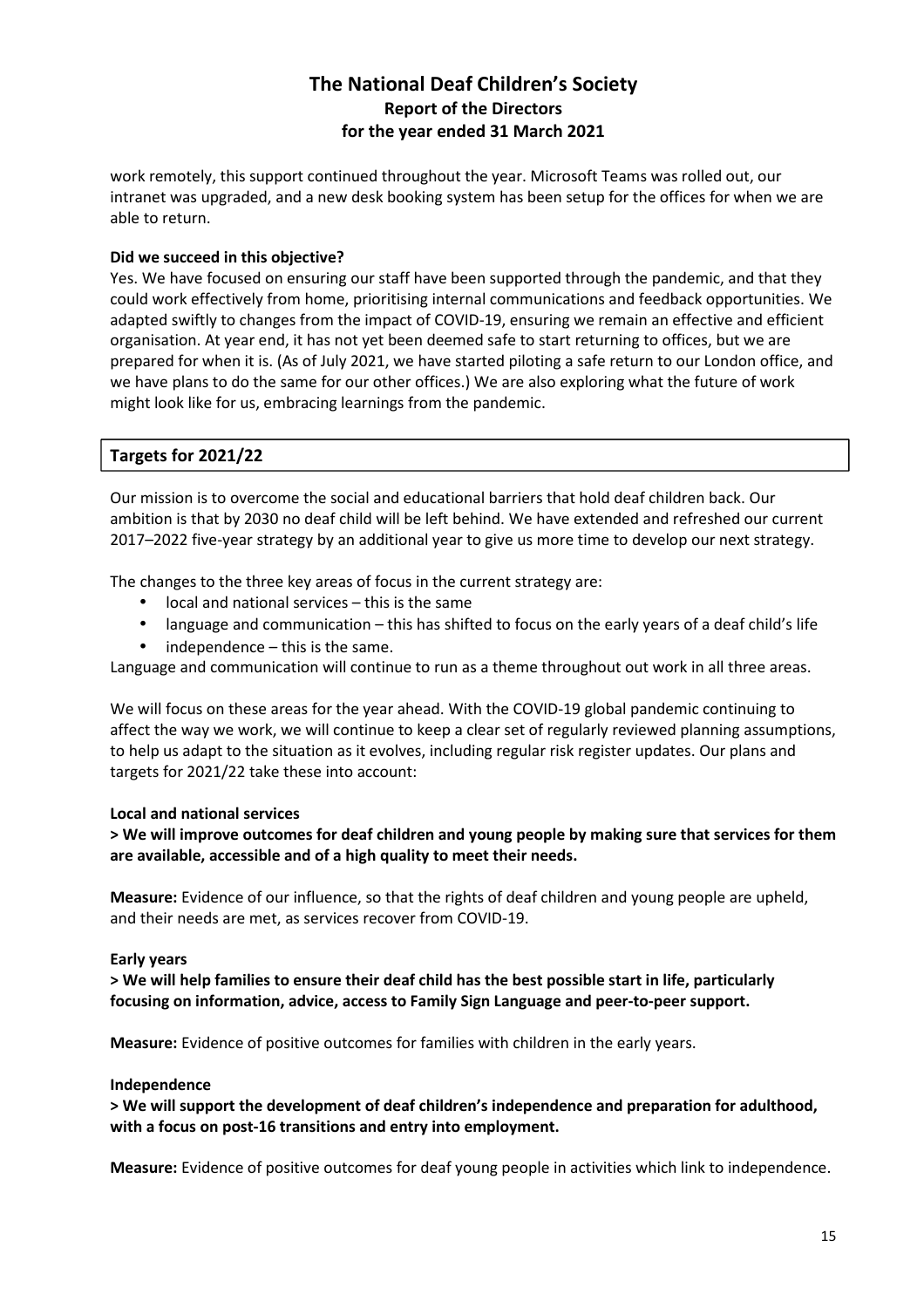### **International**

We will continue to work with partners in East Africa and South Asia, supporting deaf children internationally in our three strategic areas of focus. We will continue to increase our profile, build our evidence base and develop our international role as an expert trainer.

### **Underpinning activities**

We will continue to develop the support we give to our members, providing them with information, advice and guidance. We will continue to build on our accelerated digital transformation from the previous year.

### **Smarter working**

We will continue to improve the efficiency and effectiveness of our work, and will prioritise the safety and wellbeing of our staff.

### **Fundraising**

Fundraising is essential to allow us to carry out our vital work to support deaf children, young people and their families. Trustees are grateful to the many individuals, companies, trusts and institutions who have supported our work over the year. Our fundraising is supervised in detail by the trustee Finance Audit and Risk sub-committee, with regular reporting to our full trustee board which receives copies of all fundraising mailings. We are active members of the Fundraising Regulator and of the Chartered Institute of Fundraising, and our staff engage widely across the sector to support measures to increase public trust and support.

As well as employing our own professional fundraising staff, we use specialist agency support to help to engage new supporters for our work. The standards we expect from agencies working on our behalf are formally agreed in advance, and include a requirement to abide by the Code of Fundraising Practice. We encourage all such agencies to be members of both the Chartered Institute of Fundraising and the Fundraising Regulator, and work closely with them to ensure they treat everyone they deal with courteously and professionally. We are particularly conscious of the need to take care when interacting with individuals who are, or may be, vulnerable, and we require all staff and agencies we work with to follow our Ethical Fundraising, and Fundraising and Vulnerable People policies. We also ensure that all fundraising agencies have their own Fundraising and Vulnerable People policy which is consistent with the requirements of our own. Fundraisers working on our behalf receive initial and regular ongoing training which ensures they are given detailed information about the work of the charity, understand the regulations governing professional fundraising, and are equipped with the skills necessary to fundraise responsibly and respectfully on our behalf.

As part of their scrutiny of our fundraising, trustees review annually the completed Charity Commission checklist *Charity Fundraising: A guide to trustee duties (CC20)*. We follow rigorous processes to ensure all complaints and allegations of fraud are recorded and investigated within strict timeframes by a designated staff member, and that any learning is documented and acted upon.

Over the course of the year, we investigated 32 allegations of suspected fraud, 6 of which were upheld and reported to the police via Action Fraud. Our website outlines our Complaints Policy and clearly explains how an individual can complain. We received 353 complaints about our fundraising activity, 314 of which related to our face-to-face supporter recruitment campaigns. To put this in context, our recruiters made contact with an estimated one million individuals over the course of the year, giving a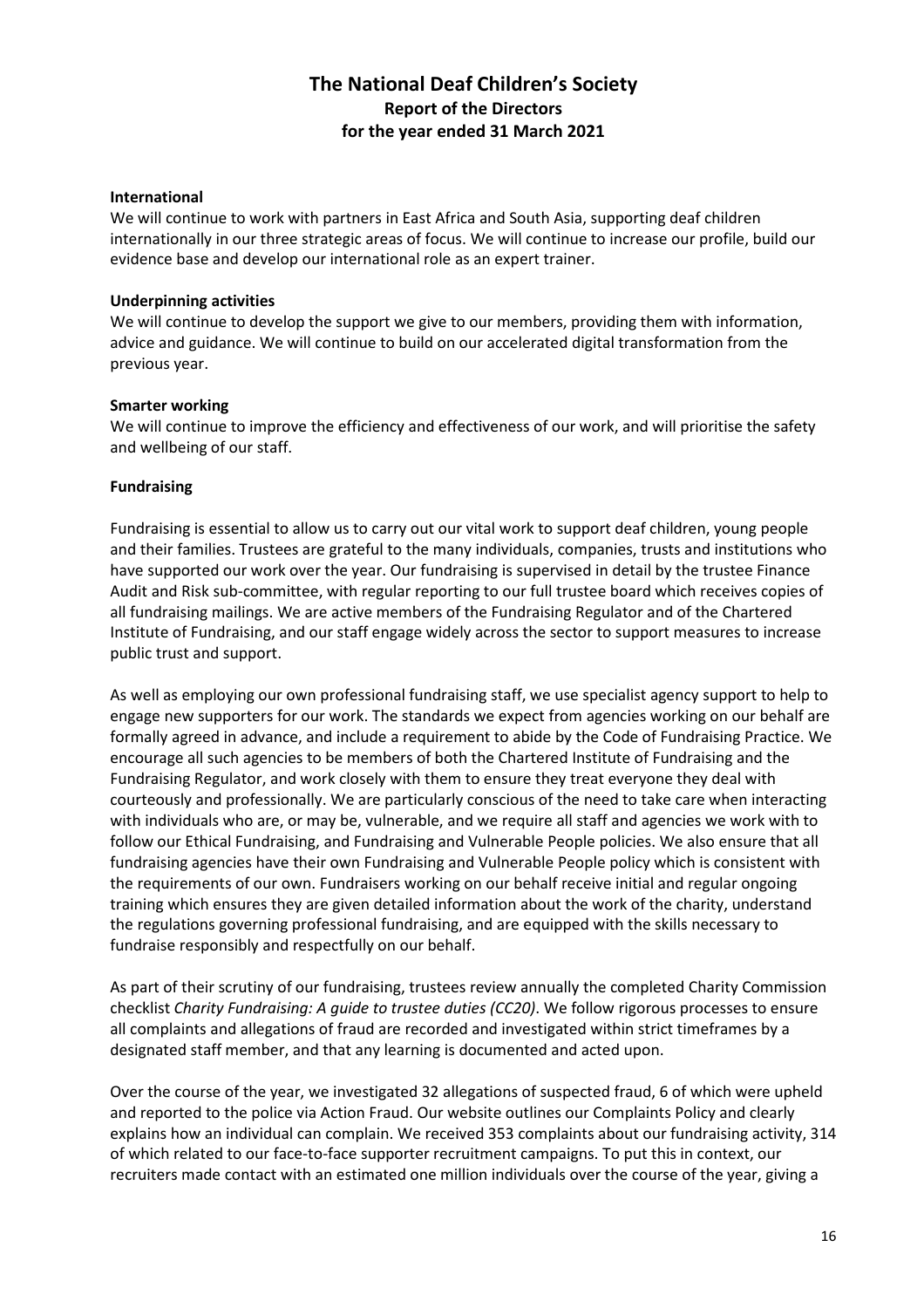complaint rate of one complaint per 3,300 contacts made. All complaints were handled in line with our Complaints Policy and none were escalated to the Fundraising Regulator. We also received 17 requests to amend communication preferences via the Fundraising Preference Service, all of which were actioned promptly on our database. Detailed complaint and fraud reports covering the above are regularly reviewed by our trustees.

As part of our commitment to maintaining high standards, we set targets for the number of face-to-face interactions and outbound telephone calls which are monitored, and receive regular reports on this. A designated Compliance Officer supports this work, and progress is monitored by trustees.

The impact of COVID-19 on our fundraising and our plans to manage the financial impact is addressed in the following section.

### **Principal risks and uncertainties**

A Risk Management policy has been agreed and implemented by the trustees. Key risks are reviewed quarterly by the executive directors and by the relevant board committee at each committee meeting, and more frequently if required. Mitigating actions are assigned to individuals. These actions reduce the likelihood and/or impact of any detrimental events. The trustees consider the following to be the key risks facing the organisation.

- **A breach of our IT security.** Cyberattacks, including phishing and malware etc, have significantly increased in frequency and sophistication. The fact that most staff are working remotely, and that hybrid or home working is likely to be an increasing choice for staff, emphasises our reliance on our IT systems and has the potential to increase our vulnerability. We have put protective measures in place including additional IT staff to implement security projects, and training and awareness raising for all staff. We continue to monitor and review our systems and to keep them up to date. To support effective oversight by the board we are introducing reporting on cyber risks and the status of our cyber security programme.
- **Income drops significantly.** From February 2020, necessary restrictions resulting from the COVID-19 pandemic impacted significantly on our ability to recruit new supporters and raise income. Supporter recruitment resumed in summer 2020, with precautions and in accordance with government guidelines. We took a cautious approach to ensure the safety of recruiters and potential supporters, for example not recruiting in towns where cases of COVID-19 were high and abiding by the lockdown restrictions over the winter of 2020/21. Therefore, we did not recruit as many supporters as we have in previous years. Depending on how the pandemic continues to impact on daily life, we hope to be able to recruit additional supporters in 2021/22 to make up the shortfall. We are closely monitoring the lapse rate of supporters. While this has remained low, we are concerned that as the government's furlough scheme comes to an end, we may see more job losses, and affected supporters reducing or cancelling their monthly contributions. To mitigate this, we are monitoring the fundraising environment very closely. We are regularly reviewing data on our supporters, updating our financial forecasts, and making sure we are ready to manage the impact of any drop in income. This is discussed regularly with trustees, with mechanisms in place for additional reporting if there is cause for concern. Trustees also oversee compliance with fundraising regulations and make sure that fundraising is carried out to high ethical standards. Investment continues in income diversification projects to mitigate the risk of reliance on fundraised income where possible.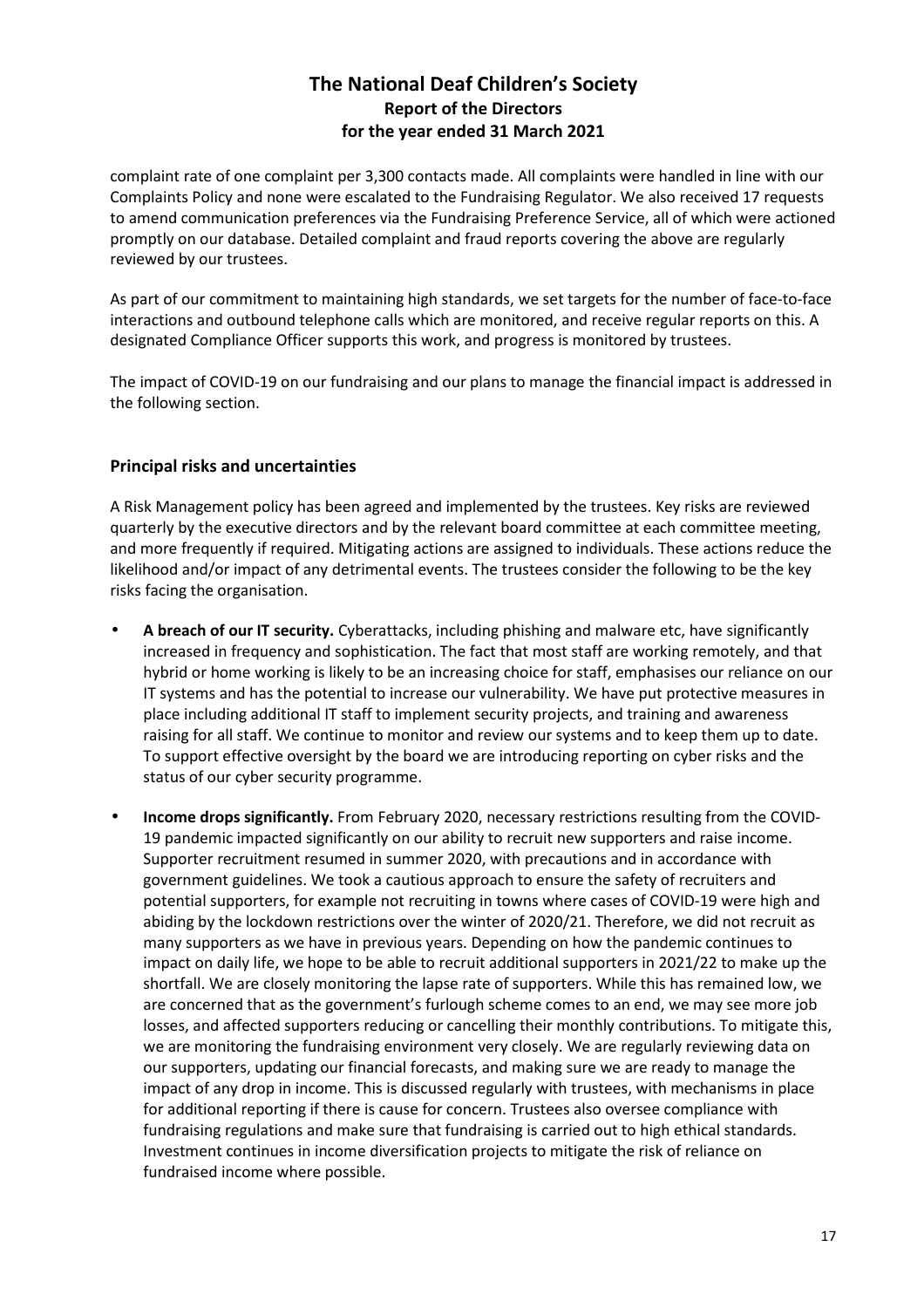- **We are no longer relevant to our members.** Our target audiences (deaf young people, their parents, professionals, and decision-makers) have different needs and many competing demands for their time and attention. If we are to achieve our ambitions, we must stand out, in an increasingly crowded marketplace, with a clear offer that is relevant to them at this time. We are investing in audience insights and marketing, as well as regularly engaging with, and responding to, our audiences through consultation and co-production on new offers. In response to COVID-19, we have moved swiftly to adapt more of our offer to digital platforms and are working on developing a new digital vision and a refreshed post lockdown offer relevant to each audience.
- **A safeguarding failure.** We recognise the importance of safeguarding children and young people in all areas of our work, and in activities organised by affiliated local groups and our international partners. Although COVID-19 means that we are not currently delivering face-to-face activities, opportunities to identify/investigate abuse by others have reduced, and the risk of online abuse has increased. As government restrictions ease, we are planning for a limited return to face-to-face activities. The charity has a Safeguarding policy which applies to everyone who works with or for the charity. The policy is implemented through robust procedures and supported by training programmes for staff and volunteers. We provide online training and require affiliated local groups to meet safeguarding standards. Similarly, we set clear standards and procedures and provide training for our international partners. There is an experienced trustee lead on safeguarding, and safeguarding work across the organisation is regularly reported to the board. All policies and procedures are regularly reviewed internally and with an external advisor. Although we believe the operational procedures have strong safeguards embedded in them, it remains a key risk on our risk register.

### **Financial review**

The financial year 2020/21 was marked by high levels of financial uncertainty but also a fantastic response by our teams as they swiftly moved to embrace digital delivery to maintain our support to deaf children and their families.

With the benefit of hindsight the decision of trustees to invest in recruiting more new supporters than we originally planned in 2019/20 was well timed. It enabled us to enter 2020/21, the most challenging year the charity has faced, with more supporters than any other year. As we adjusted to the initial period of lockdown, there was some uncertainty about the resilience of our income streams. Our supporters, who make regular contributions by direct debit, have been our main source of income for many years. Now we were faced the very real risk that they would lapse at much higher rates as they sought to understand the impact of the pandemic on both the wider economy and their personal financial circumstances. This risk to our main source of income was further exacerbated by the lockdown restrictions, necessary to fight the pandemic, but which also halted almost all of our usual fundraising activities.

Our initial concerns were realised when we experienced a significant increase in lapsing at the start of the year. We responded by communicating regularly with our supporters to keep them updated on how we had changed the ways in which we were supporting deaf children and their families during the pandemic and how positively our innovative digital approaches were being received. Their response was generous, with most maintaining their crucial monthly direct debits to support our work so that lapsing over the year was less than in 2019/20 and our income from supporters, in most cases boosted by Gift Aid, grew marginally to £21.7 million. However as lockdown restrictions prevented us from recruiting new supporters for most of the year our investment in fundraising fell to its lowest level since 2006. This means we will have fewer supporters than we had expected in 2021/22 and beyond and so less income.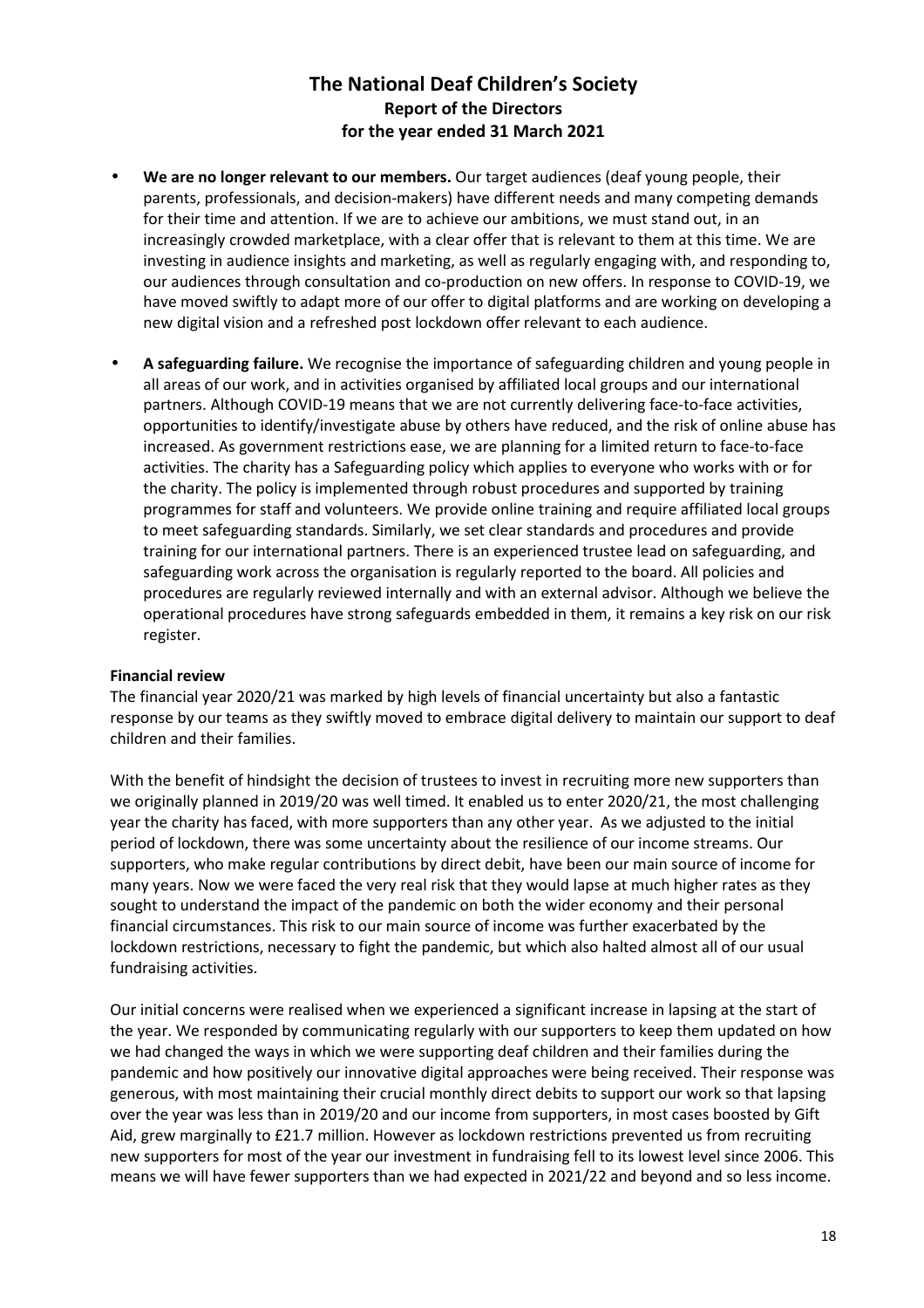As we rely on our fundraising income to finance our charitable expenditure we have plans to address this. The fundraising underspend in 2020/21 has increased our reserves and we will use these to raise our planned fundraising investment in 2021/22 and 2022/23 to make up for the lower level of investment in 2020/21. As a result a substantial, but affordable, deficit is planned in 2021/22. We will continue to closely monitor the performance of our supporter income fundraising against targets and will seek to further diversify our income streams when suitable opportunities arise

Overall in 2020/21 our income increased by £1.0 million to £25.4 million. Supporter income made up 86% of the total but legacy income, our second highest income stream fell by 11% to £1.1m. A number of grant makers (see Note 13) funded some of our covid response initiatives with new grants and we were also supported by furlough grants of £0.56 million. Our total expenditure of £17.4 million fell by £10.6 million year on year, £7.3 million of this fall was on fundraising investment. We spent £12.7 million on charitable activities, £3.3 million less than in 2019/20 as we refocused our planned work on what was now required and what it was possible to deliver with pandemic restrictions in place. You can read about how this expenditure helped us to achieve the targets we set ourselves earlier in the report.

During the course of the year £0.05 million was spent on fixed assets as part of our planned infrastructure investment.

### **Financial position at year end**

The resilience of our income streams, following the exceptional level of fundraising investment in 2019/20, the covid related fall in all areas of our expenditure and the investment gains of £0.9m increased net assets by £8.9 million to £16.4 million. This will enable us to make up the shortfall in planned fundraising investment in 2020/21 over the next two years, subject to our recruitment activity not being curtailed by further covid related restrictions.

### **Performance of subsidiaries**

NDCS Limited had a successful year and will pass a profit of £49,000 to the charity. Further details are shown in Note 3 of the financial statements.

### **Reserves**

We have a risk based reserves policy which is underpinned by the organisational risk register and is linked with the charity's strategy and corporate plan. This has determined that the target range of general reserves (excluding those reserves represented by restricted funds and fixed assets reserve) required by the charity as being between £7.3 million and £9.6 million. The target range has increased to reflect the risks and uncertainty faced by the charity with £1.50 million to be used to fund strategic investment in digital transformation of our services and income generation.

The total reserves for the charity as at 31 March 2021 were £16.4 million (2020: £7.6million). Unrestricted reserves formed £16.0 million (2020: £7.3 million) and restricted reserves £0.4 million (2020: £0.3 million).

Of the unrestricted reserves balance of £16.0 million, £0.1 million was related to intangible and tangible fixed assets.

General reserves (excluding reserves represented by restricted funds, fixed assets and the revaluation reserve) stood at £16.0 million. As a result of the in year surplus this is significantly above the target reserves range. However a £5.2million deficit budget is planned for 2021/22 and further significant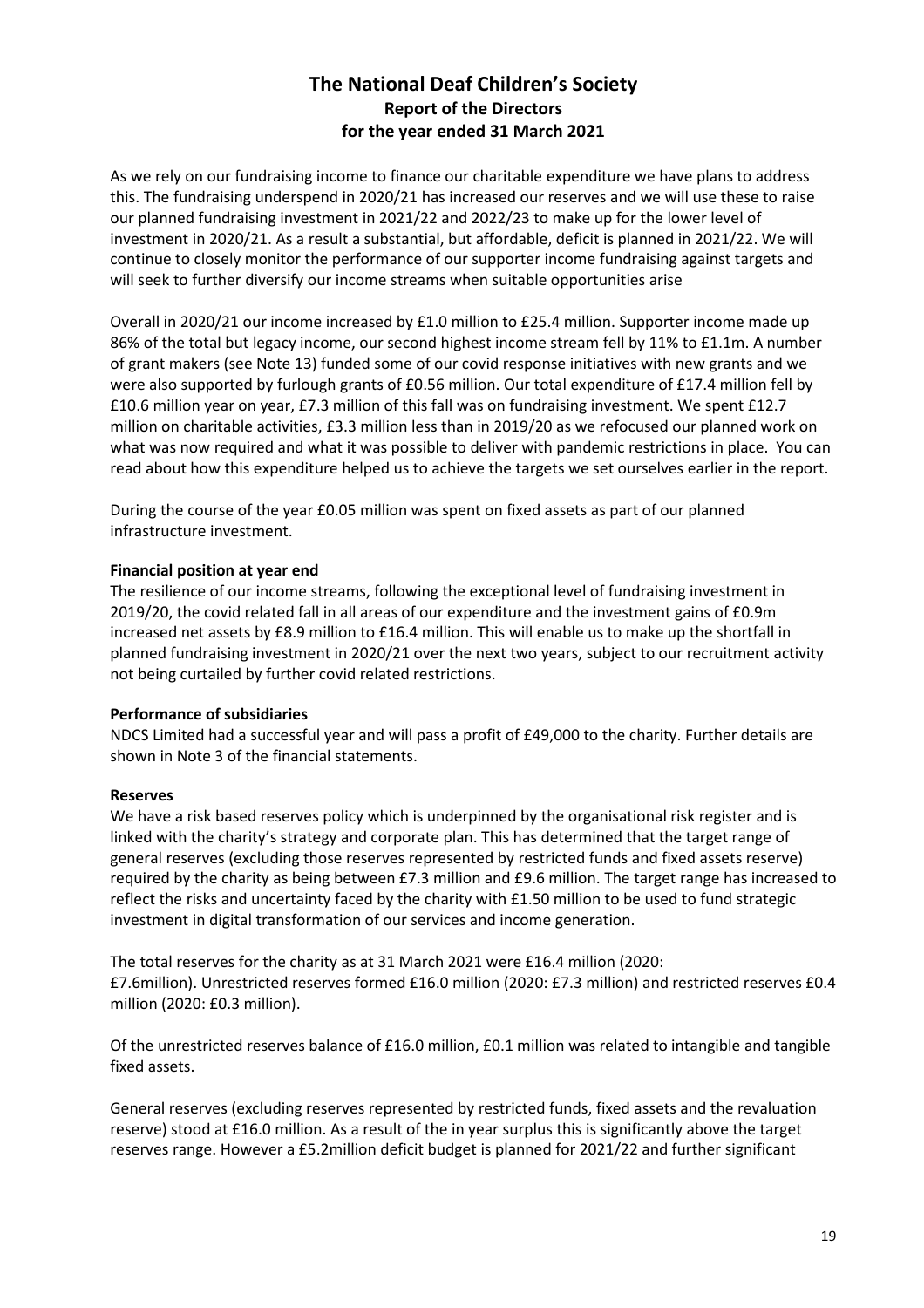investment in fundraising to secure future income and our digital transformation in 2022/23 and 2023/24 is expected to bring us within the target reserves range.

During 2020/21 trustees considered a number of financial scenarios at each meeting which reflected the levels of uncertainty and key risks the charity was facing at the time and how they could impact our reserves and longer term financial sustainability. Additionally they conduct an annual review of the appropriate level of general reserves and changes to the charity's risk profile, strategy and plan are considered as part of that review. The output of the annual review informs subsequent planning and budgeting cycles.

### **Investments**

Trustees have considered the requirements of the SORP and the Charity Commission's guidance (CC14) and remain of the opinion that there are no listed investments adverse to the purpose of the charity. The Investment policy is reviewed annually and there are no specific investment restrictions. Trustees have adopted a cautious and diversified investment strategy to balance potential return with appropriate risk and mitigate the consequences of volatility in the markets.

Quilter Cheviot manage a medium risk, multi asset portfolio for the charity with a total return target at CPI inflation plus 3.5% pa net of fees. This is benchmarked against CPI plus 3.5% annualised, ARC Steady Growth Charity Index and a composite of market indices:

- fixed interest and government bonds: iBoxx £ UK Gilts;
- UK corporate bonds: iBoxx Sterling Corporates;
- UK equities: MSCI UK IMI;
- Overseas equities: MSCI AC World ex UK;
- Alternative investments: 50% iBoxx £ Gilt 1-5yr and 50% MSCI AC World Index (ACWI)
- Cash: Bank of England Base Rate.

The market value of investments stood at £4.6 million at 31 March 2021, an increase of £1.0 million in the year after reinvestment of income. Investments recovered strongly in the year, following the £0.3 million net loss on investments in the previous year which was incurred in the final quarter as the effect of the pandemic on stock markets was felt.

### **Going concern**

The trustees have reviewed our activities, current financial position and risks, including the continued impact of uncertainty arising from the Covid-19 pandemic on our voluntary income and planned support recruitment. As in 2020/21 we continued to incorporate social distancing into our fundraising and programme of work and, after experiencing increased take up and reach we will continue to focus on digital delivery methods to support, and campaign for, deaf children and their families. Although we have now restarted very limited face to face activities we will continue to use digital as our primary method of delivery in future. Although we plan to run a significant but planned deficit in 2021/22 this will be funded by drawing down our reserves. Our trustees will continue to regularly review financial scenarios that model a range of fundraising outcomes. They are confident that these currently indicate that it remains appropriate to adopt the going concern basis of accounting in preparing the financial statements. The trustees have considered several factors when forming their conclusion as to whether the use of the going concern basis is appropriate when preparing these financial statements, including a review of updated forecasts to 31 March 2024, a consideration of key risks – including the ongoing impact of Covid-19 – that could impact the charity and the latest available management information. Covid-19 has had a significant impact on the charity. As set out in our section on risk, from February 2020 to July 2020 and from November 2020 to year end Covid-19 impacted significantly on our ability to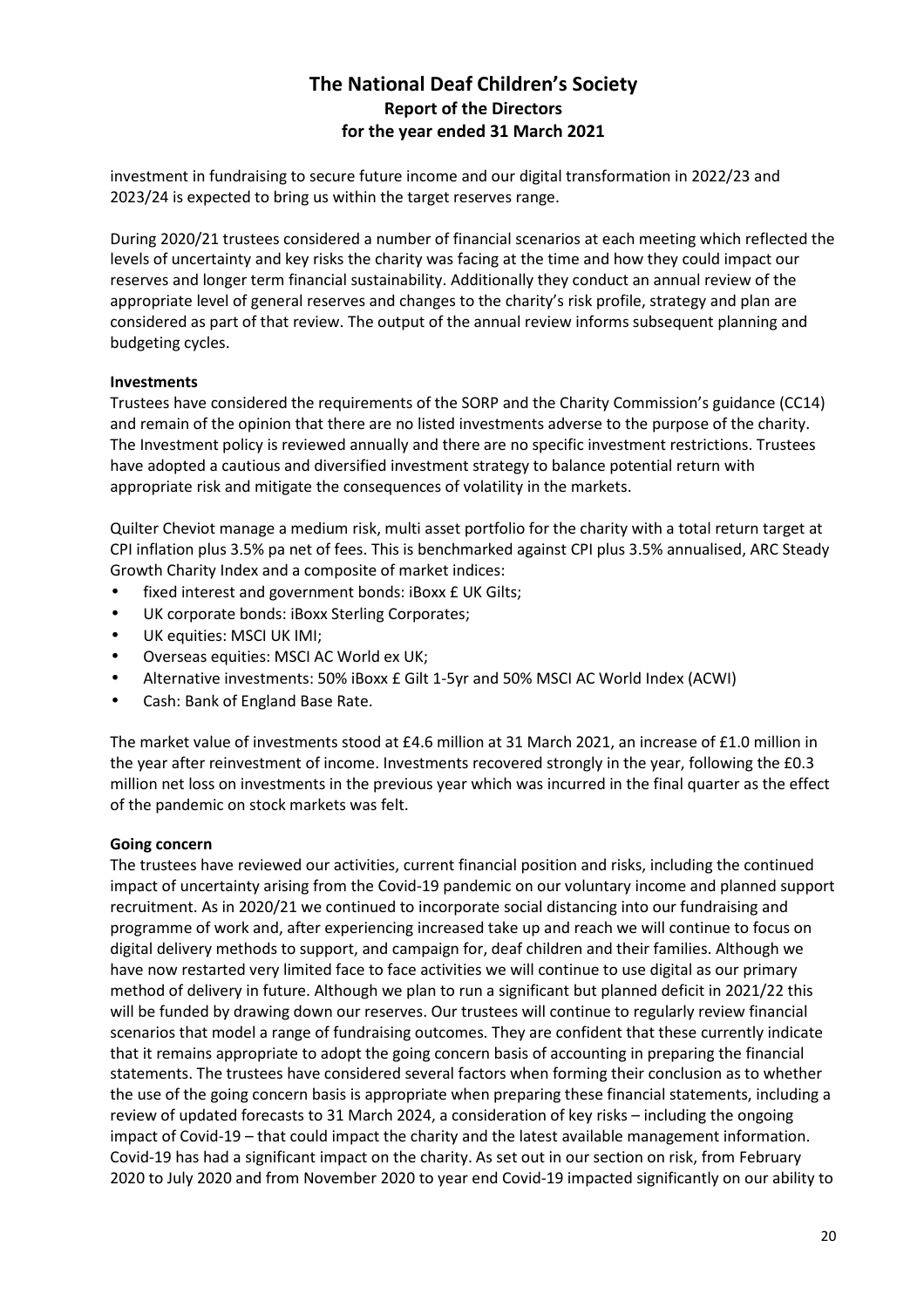recruit new supporters with the temporary suspension of recruitment activity. Although we restarted recruitment activity in April 2021 and recruitment volumes have grown we are closely monitoring the risk of future government guidance reducing our recruitment activity. Scenarios presented to trustees also consider lapsing levels and the impact of falling investment values. Our analysis, and our experience last year, shows that suspending supporter recruitment results in an improved short term financial position due to the associated significant reduction in costs, however over time there is a significant impact on income as we have fewer supporters than planned. Our plans for delivery of charitable activities have been adjusted to increase our use of digital delivery methods to support, and campaign for, deaf children and their families and this is reflected in the scenarios considered. Trustees conclude it is appropriate for the financial statements to continue to be prepared on a going concern basis.

### **Grant policy**

As part of delivering our international charitable activities we award grants to partner organisations in line with our strategic objectives. We undertake a formal appraisal of the project and partner organisation before making a grant which is subject to a specific grant agreement. The due diligence process includes review of the governance, senior management, financial capacity and an assessment of the organisation's capacity to deliver the project objectives. Progress against targets is monitored before making further grant payments and if we are not satisfied that the grant is being managed in accordance with the partnership agreement the grant will be delayed or terminated. In 2020/21 we spent £0.4 million in grants to partner organisations in relation to our international work.

### **Corporate structure, governance and accountability**

We have three subsidiary undertakings and a 25% share in a joint venture consolidated in the group. The three subsidiary undertakings are NDCS Limited, Friends for Young Deaf People, both registered in England and Wales, and Fundación Niños Sordos del Mundo, a charity registered in Spain. NDCS Limited is the only subsidiary undertaking that is actively trading, and donates its trading profit to the National Deaf Children's Society. Further details are included in Note 3 to the financial statements. We have a 25% share in Childlife, a company limited by guarantee. Further details are included in Note 4 to the financial statements.

The trustee board governs the charity and has a maximum of 12 trustees. The majority of trustees must be elected by the membership. All elected trustees must be carers or parents of deaf children and members of the charity. These trustees can be appointed by the trustee board but must stand for election by the voting membership at the next Annual General Meeting (AGM). Additional trustees may be co-opted by the trustee board to enhance the skills of the board. These co-opted trustees do not have to be full members of the National Deaf Children's Society. The Honorary Chair must be the parent of a deaf child. In addition to the Honorary Chair, there are three honorary officer roles – Honorary Vice Chair, Honorary Treasurer and Honorary Deputy Treasurer.

The articles require that each year, one third of the elected trustees – those who have been in office the longest since last elected – should offer themselves for re-election. Elected and co-opted trustees may serve for a maximum of nine consecutive years. After maximum service, all trustees must have a break of three years before being eligible to stand again for election or co-option.

Potential trustees are invited to submit a written application which is considered by a nominations panel comprising the Chair, Vice Chair and an independent governance expert. We have implemented a Board Diversity Action Plan to encourage applications from a wider section of the community. Suitable applicants are interviewed before being proposed as a trustee. All new trustees undertake an induction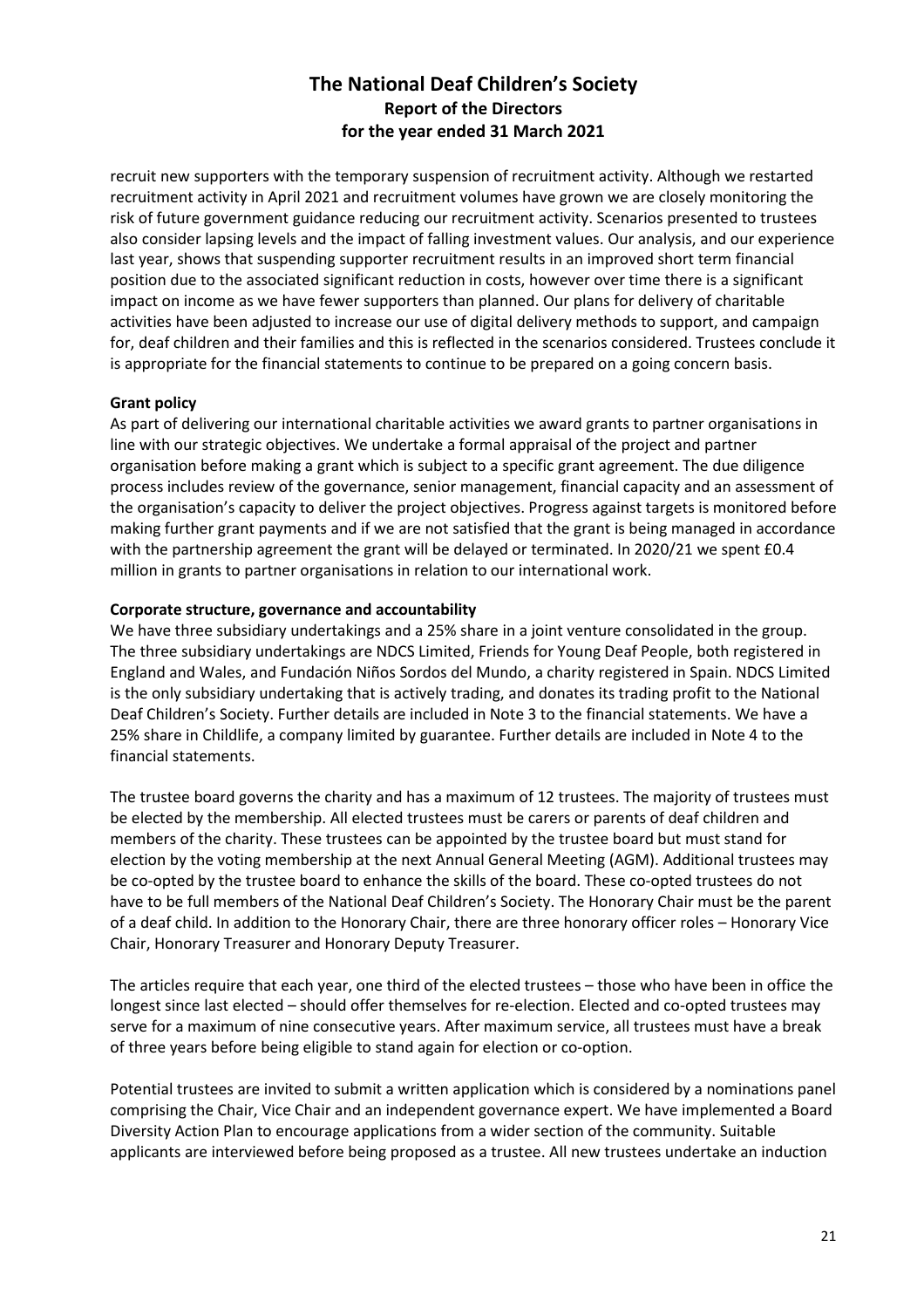programme which involves an introduction to their responsibilities and to the operation of the charity. They are offered the opportunity to have an existing trustee as a mentor in their first year.

The trustees provide leadership and direction for the charity, setting the vision, mission and strategy, which are delivered by the Chief Executive and their team. The trustees are legally responsible for making sure that resources are used prudently and only in support of our objectives, for stewardship of our assets and for ensuring that the charity complies with all relevant legislation and regulation. The trustee board operates a Conflicts of Interest policy. A Declaration of Interest form is completed annually by trustees, senior management and fundraising staff, and new declarations are made and recorded at the start of every trustee committee meeting.

The trustee board meets four times a year. It is supported by four committees, each of which has specific terms of reference. The Finance, Audit and Risk Committee, which meets four times a year, oversees all financial and administrative matters of the charity. The Services and Campaigns Committee, which meets four times each year, provides strategic support and direction to the development of services for beneficiaries and for advocacy. The International Committee, which meets three times each year, provides strategic support and direction to the development of our international work; and the Governance Committee, which meets four times each year, and is responsible for ensuring the Trustee Board has an effective governance framework and an appropriate skills mix. The committees are chaired by trustees with a minimum of three trustee members. Committee meetings are also attended by relevant staff. Each committee has its decisions ratified by the trustee board where appropriate.

The day-to-day running of the National Deaf Children's Society and the exercise of executive responsibility are delegated to the Chief Executive for operational matters, including finance, employment and service delivery.

Each year, the Governance Committee reviews our governance practices in detail against the Governance Code using an 'apply or explain' approach. The review has led to the development of the Board Diversity Action Plan to address the weakest area. Progress and outcomes of the action plan are reported to the Governance Committee. This is being updated in response to the revised Governance Code (2020).

There are clear distinctions between the role of the trustees and of senior management. Matters such as policy and strategic plans are prepared by senior management for consideration and approval by the trustees. All trustees give up their time freely and no trustee remuneration was paid in the year. Details of trustee expenses are disclosed in Note 7d of the financial statements. There were no related party transactions.

### **Employees**

With all of our staff working from home throughout the year and most experiencing their most challenging year both in and out of work we increased our focus on staff wellbeing so that all employees felt supported, developed and included. We recognised the home schooling, childcare, and other caring responsibilities many of our staff faced and worked with them to identify solutions which, in some cases included furloughing or flexing working hours.

We recognised that effective internal communications at all levels would be vital as we responded to the challenges presented by Covid. As all staff worked virtually we encouraged one to one contact between colleagues with teams having more informal contact as well as regular team meetings. This helped to promote wellbeing and ensured staff were aware of how our planned work had changed in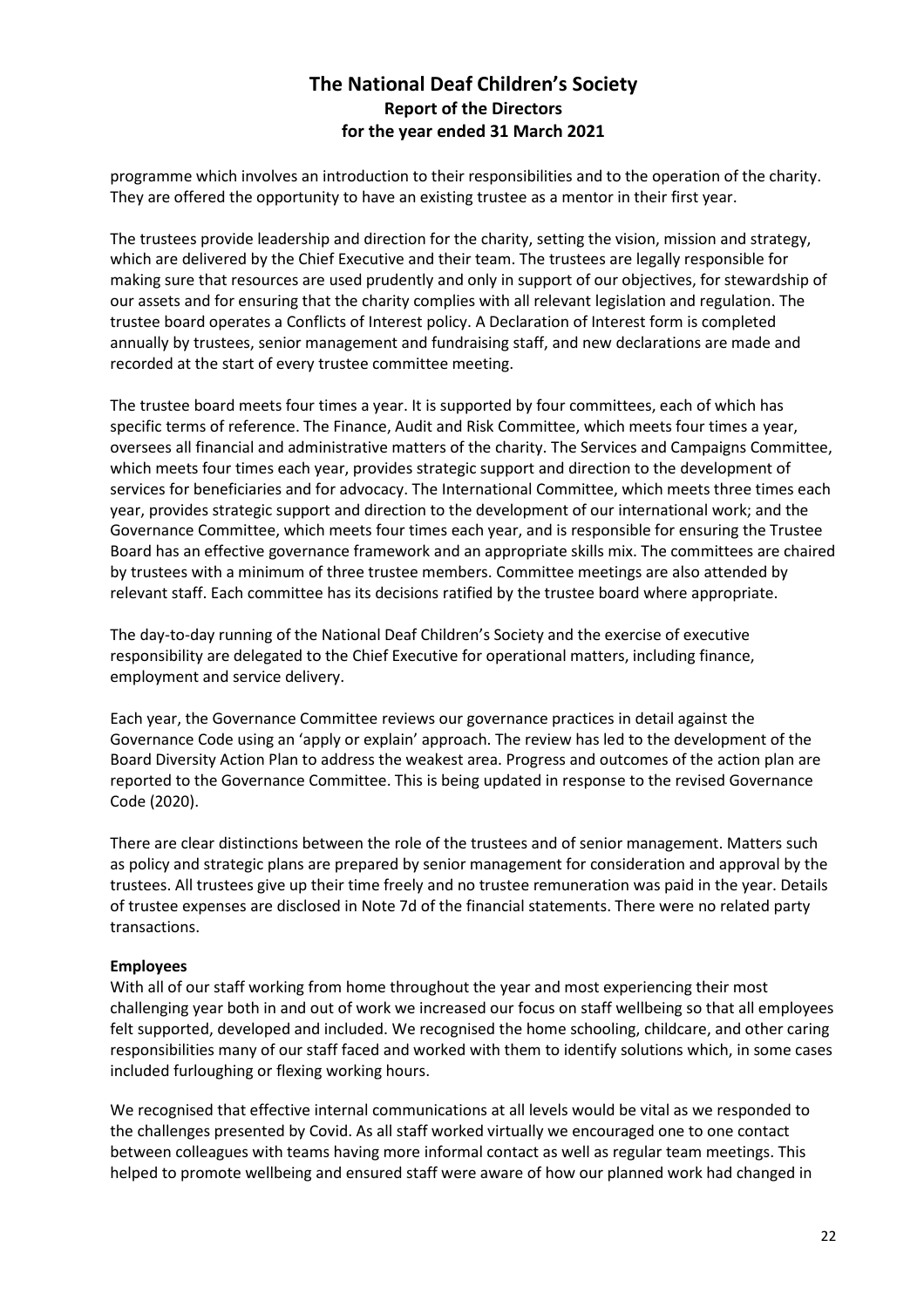response to the pandemic and how their role was affected. Our existing programme of seminars updating staff on areas of our work moved fully online resulting in higher levels of attendance and information continued to be shared through our intranet, Facebook workplace and a weekly digital newsletter In the Loop, which included an update from the CEO each week. We ran regular virtual meetings drawing together managers from across the teams to give training and support while providing a forum for issues to be raised so that effective support could be given. We also ran a series of pulse surveys which gave staff the opportunity to feedback on their wellbeing, their experience of working in lockdown and how they see ways of working evolving in the future which informed both our more immediate responses and our longer term planning.

Our induction events moved on line so the chief executive and other senior members of staff could explain to new starters how their teams were supporting deaf children and their families during the pandemic, ensure that safeguarding continued to be highlighted and new starters benefitted from deaf awareness training. All staff are encouraged to build on this initial deaf awareness training to improve their sign language and communication skills.

We support equal opportunities and are a Level 2 'Disability Confident Employer'. We encourage applications from disabled persons and will liaise with to them to identify and provide the adjustments to support their application and if successful, their employment with us. We recruit and promote on the basis of aptitude and ability without discrimination. We support the continued employment and retraining of employees who become disabled during employment with us, working with them to identify and deliver the appropriate support and training required.

We have a behaviours framework which details expected behaviours in job descriptions, recruitment, performance achievement reviews and the 1:1 framework used for line management across the charity. The behaviours are broken down as (i) Supports the National Deaf Children's Society, (ii) Accountability, (iii) Continuous Improvement, (iv) Personal Effectiveness.

### **Remuneration**

The charity recognises the contribution of every employee and our policy on remuneration is to ensure that the reward package offered is both sustainable and competitive with other organisations so that we can recruit, retain and develop staff with the skills to deliver our strategy. In setting pay levels for our staff we take account of pay practice in other similar sized charities, the public sector and, where necessary, the private sector for specialist and technical roles. The Finance, Audit and Risk Committee reviews a recommendation from the CEO for an annual pay increase as part of the annual budget approval process. Trustees consider affordability, economic trends and external market pay movement and make a recommendation for approval by the Trustee Board. As a result of the uncertainty over the resilience of our income during the year there was no annual increase but annual increments were awarded to eligible staff.

We operate a defined contribution group personal pension scheme, to which all eligible employees are auto-enrolled. We make a contribution of 5.5% of salary with staff contributing 1.5% though they can opt to contribute more.

Information on the maximum and minimum remuneration levels for each grade, and all benefits (including pension) are available to all employees.

The total remuneration of the Executive team (as defined below) was £499,069 (£498,371 in 2019/20). This included pension contributions of £16,514 (£18,342 in 2019/20). There were no benefits in kind. As with all other staff, the Executive team did not receive an annual increase but annual increments were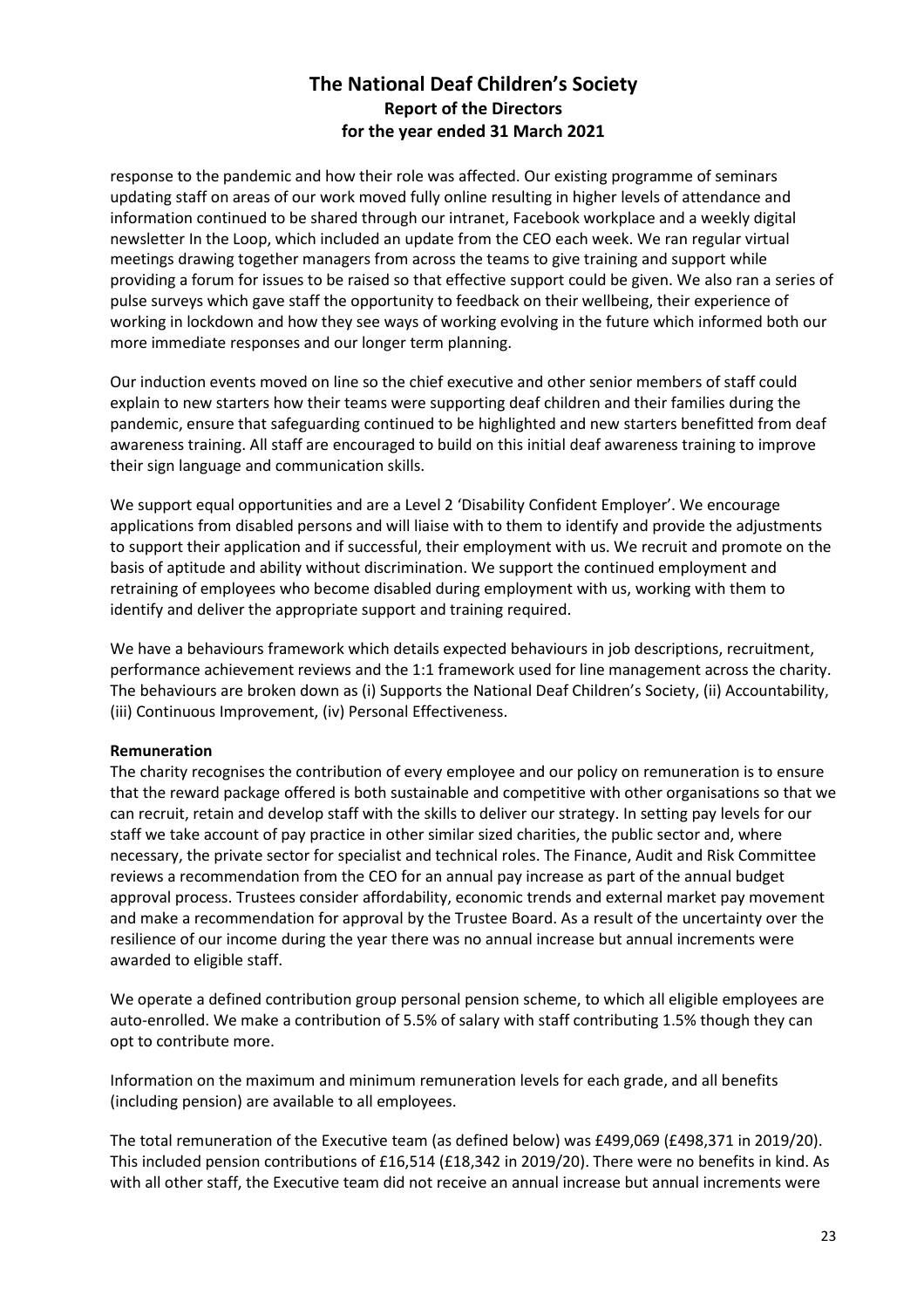awarded to eligible staff. The Executive team consists of: Susan Daniels (CEO), Jane Foreman (Deputy CEO and Director People, Finance and Business Solutions), Helen Cable (Director Children, Young People and Families) to 31 December 2020, Maria Chambers (Interim Director of Services and Innovation) from 4 January 2021, Steve Haines (Director Policy and Campaigns) to 18 February 2021, Mike Hobday (Executive Director of Policy and Campaigns) from 25 March 2021 and Mike Wade (Director Fundraising and Communications).

### **Members of the Trustee Board 2020–2021**

| (Chair)            |
|--------------------|
| (Vice Chair)       |
| (Treasurer)        |
| (Deputy Treasurer) |
|                    |
|                    |
|                    |
|                    |
|                    |
|                    |
|                    |
|                    |
|                    |

As well as trustees, we are supported by our President Sir Christopher Benson JP, DL, FRICS, FRSA.

### **Members**

There are the following categories of membership:

### **Full members**

Full members have the right to attend, speak and vote at general meetings. The following shall be qualified for full membership:

• Parents or carers of deaf children aged between 0 and 25 years, and deaf people aged between 18 and 25 years, living in the United Kingdom.

### **Supporter members**

Supporter members have the right to attend and speak, but not to vote at, general meetings. They retain the benefit of all other rights under company law and all other facilities and advantages of supporter membership. The following shall be qualified for supporter membership:

• Any individual aged 18 or over, who is not a full member, making at least a minimum subscription to the charity and who is a participant in the charity's Supporter Scheme.

### **Associate members**

Associate members have the right to attend and speak, but not to vote at, general meetings. An associate member shall be either an individual, who is not a full member, or a supporter member, or an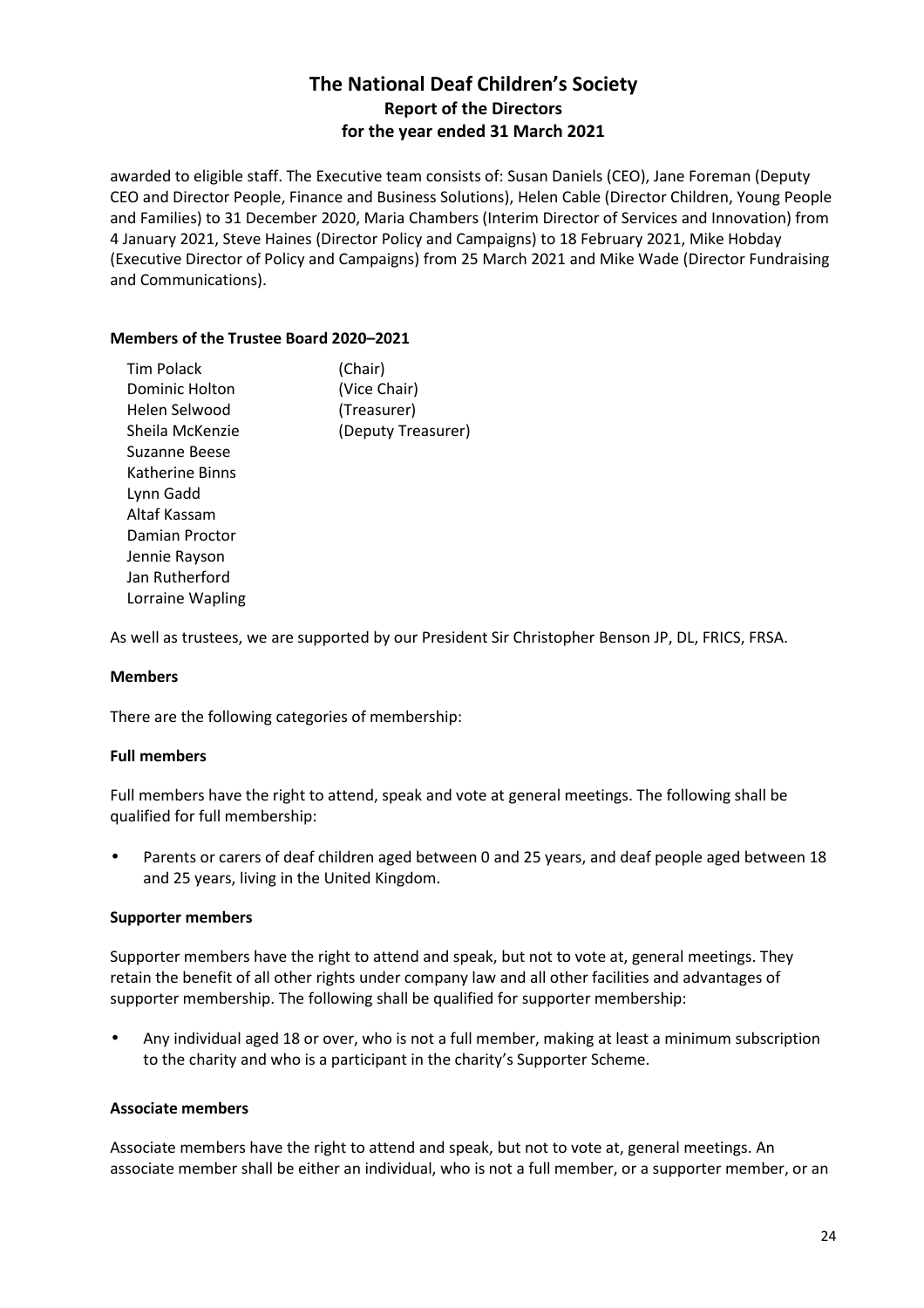organisation that falls into one of the following categories:

- professional members professionals working in fields related to the education and relief of deaf children
- affiliate members any group or organisation based in the UK which adheres to the charity's vision and values statement
- board members co-opted members of the trustees who have been appointed by the existing members of the trustee board (and are known as the co-opted trustees)
- international individual members any individual living outside the UK. (Adopted by a resolution of the trustees made on 12 September 2009.)
- international affiliate members any group or organisation based outside the UK which adheres to the charity's vision and values statement
- family members anyone who is a family member of a deaf person
- parent/carer members anyone who is a parent or carer of a deaf person aged over 25 years
- adult deaf members anyone who is a deaf person aged over 25 years
- young deaf members anyone who is a deaf person aged 16 to 18 years
- other members any individual aged 16 or above living in the United Kingdom.

### **Volunteers**

We have 390 volunteers who help us support deaf children and young people, with 49 of them having done a volunteer assignment in the course of the year. Due to COVID-19, face-to-face events involving volunteers were not able to take place, and during the transition to more digital events there were fewer opportunities for volunteering. However, through the year several new opportunities to volunteer digitally were developed. This included volunteers attending online events to share their experiences with families of deaf children and young people, volunteer support to our new Pen-Pals programme, volunteer involvement in a pilot of a new mentoring programme, and a new volunteer parent-to-parent support scheme being piloted in Bristol.

In addition, Legal Volunteers have provided pro bono support to 37 of our cases this year. We have received over 1,800 pro bono hours of legal support during the financial year 2020/21. The value of these volunteers is estimated at £29,000.

The trustees would like to take this opportunity to thank all our volunteers for their continued support. Without their time and skills, and their continued commitment in the face of a global pandemic, our activities and events would not be as extensive and successful as they are, nor our teams as well supported.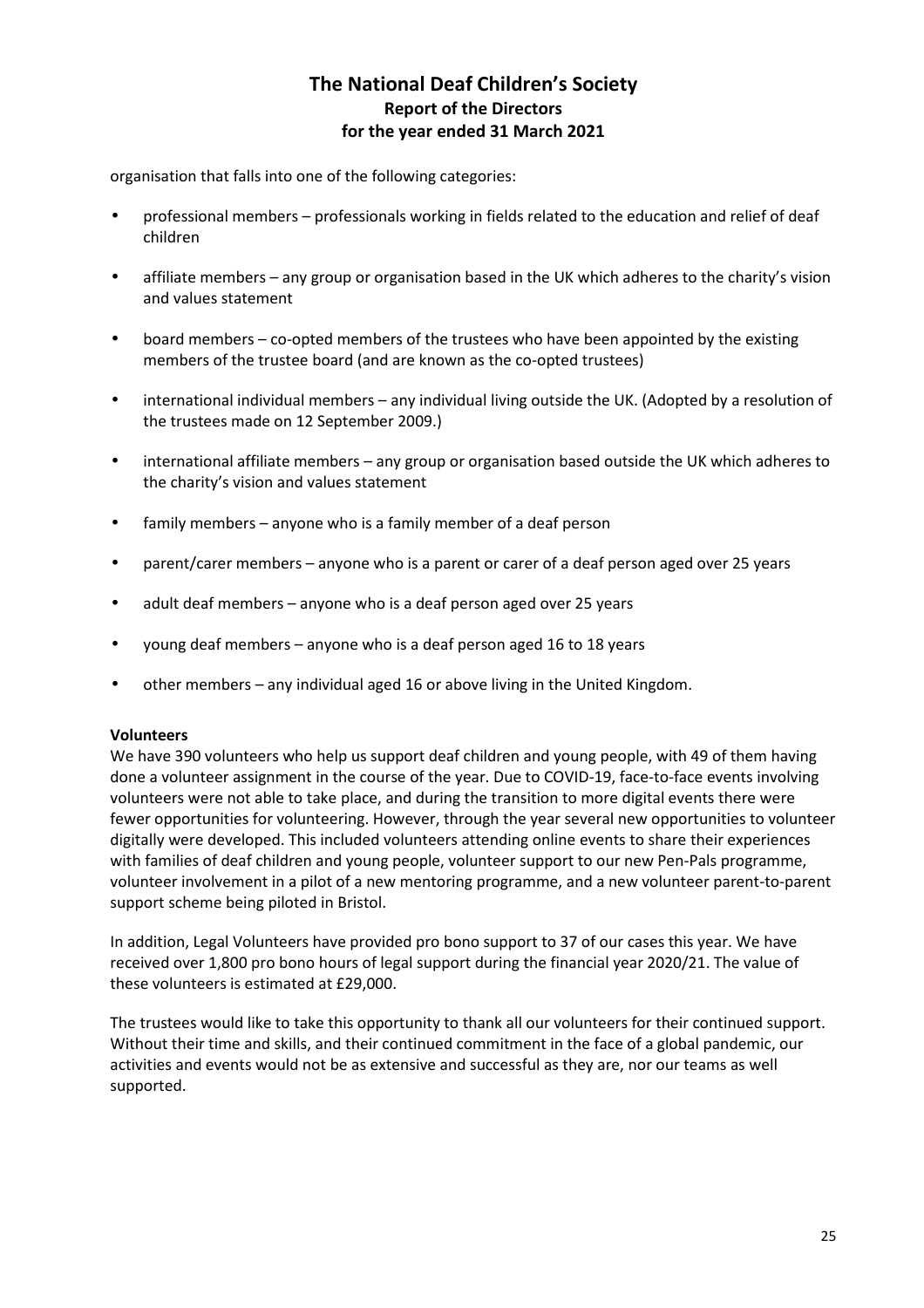### **Statement of trustees' responsibilities**

The trustees (who are also directors of the National Deaf Children's Society, for the purposes of company law) are responsible for preparing the Trustees' Report and the financial statements in accordance with applicable law and United Kingdom Accounting Standards (United Kingdom Generally Accepted Accounting Practice). Company law requires trustees to prepare financial statements for each financial year which give a true and fair view of the state of the affairs of the charitable company and the group, and of the incoming or outgoing resources and application of resources, including the income and expenditure, of the charitable group, for that period. In preparing these financial statements the trustees are required to:

- select suitable accounting policies and apply them consistently
- observe the methods and principles in the Charities SORP
- make judgements and estimates that are reasonable and prudent
- state whether applicable UK Accounting Standards have been followed, subject to any material departures disclosed and explained in the financial statements
- prepare the financial statements on the going concern basis, unless it is inappropriate to presume that the charitable company will continue in business.

The trustees are responsible for keeping proper accounting records that disclose, with reasonable accuracy at any time, the financial position of the charitable company, and enable them to ensure that the financial statements comply with the Companies Act 2006. They are also responsible for safeguarding the assets of the charitable company and the group, and for taking reasonable steps for the prevention and detection of fraud and other irregularities.

The trustees are responsible for the maintenance and integrity of the corporate and financial information included on the company's website. Legislation in the United Kingdom governing the preparation and dissemination of financial statements may differ from legislation in other jurisdictions.

In so far as the trustees are aware:

- there is no relevant audit information of which the charitable company's auditor is unaware and
- the trustees have taken all steps that they ought to have taken to make themselves aware of any relevant audit information, and to establish that the auditor is aware of that information.

### **Auditors**

Crowe U.K. LLP is eligible to act as an auditor in terms of section 1212 of the Companies Act 2006.

### **By order of the Board**

In approving this Report, the trustees are also approving the Strategic Report included here in their capacity as company directors.

Tim Polack Director and Trustee Date: 10 November 2021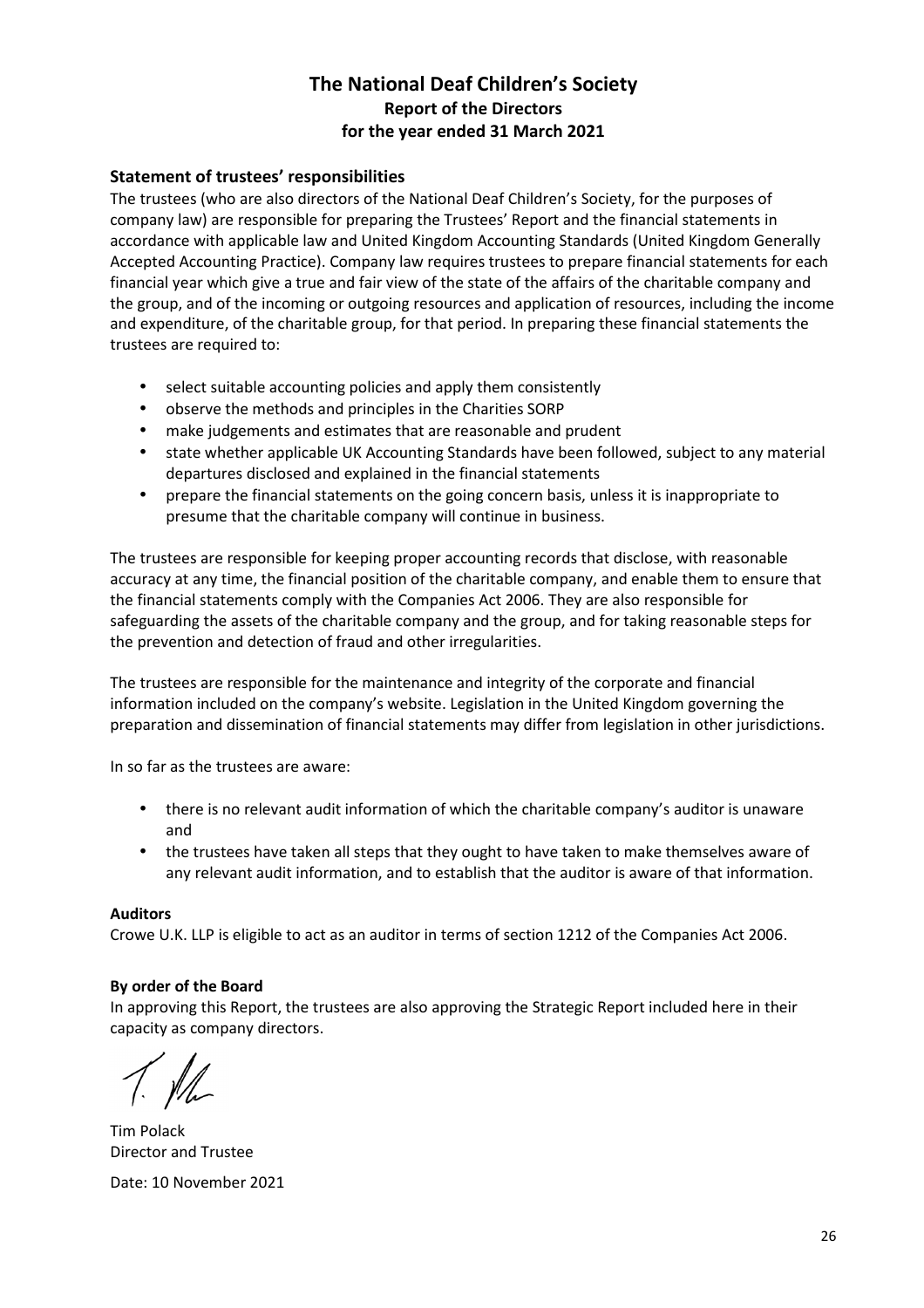### **Independent Auditor's Report to the Members and Trustees of National Deaf Children's Society**

### **Opinion**

We have audited the financial statements of National Deaf Children's Society ('the charitable company') and its subsidiary ('the group') for the year ended 31 March 2021 which comprise Consolidated Statement of Financial Activities (including the Consolidated Income and Expenditure Account), the Consolidated and Charity Balance Sheets, the Consolidated Statement of Cash Flows and notes to the financial statements, including significant accounting policies. The financial reporting framework that has been applied in their preparation is applicable law and United Kingdom Accounting Standards, including Financial Reporting Standard 102 The Financial Reporting Standard applicable in the UK and Republic of Ireland (United Kingdom Generally Accepted Accounting Practice).

In our opinion the financial statements:

- give a true and fair view of the state of the group's and the charitable company's affairs as at 31 March 2021 and of the group's income and expenditure, for the year then ended;
- have been properly prepared in accordance with United Kingdom Generally Accepted Accounting Practice; and
- have been prepared in accordance with the requirements of the Companies Act 2006 and the Charities and Trustee Investment (Scotland) Act 2005 and Regulations 6 and 8 of the Charities Accounts (Scotland) Regulations 2006 (amended).

### **Basis for opinion**

We conducted our audit in accordance with International Standards on Auditing (UK) (ISAs (UK)) and applicable law. Our responsibilities under those standards are further described in the Auditor's responsibilities for the audit of the financial statements section of our report. We are independent of the group in accordance with the ethical requirements that are relevant to our audit of the financial statements in the UK, including the FRC's Ethical Standard, and we have fulfilled our other ethical responsibilities in accordance with these requirements. We believe that the audit evidence we have obtained is sufficient and appropriate to provide a basis for our opinion.

### **Conclusions relating to going concern**

In auditing the financial statements, we have concluded that the trustees' use of the going concern basis of accounting in the preparation of the financial statements is appropriate.

Based on the work we have performed, we have not identified any material uncertainties relating to events or conditions that, individually or collectively, may cast significant doubt on the charitable company's or the group's ability to continue as a going concern for a period of at least twelve months from when the financial statements are authorised for issue.

Our responsibilities and the responsibilities of the trustees with respect to going concern are described in the relevant sections of this report.

### **Other information**

The trustees are responsible for the other information contained within the annual report. The other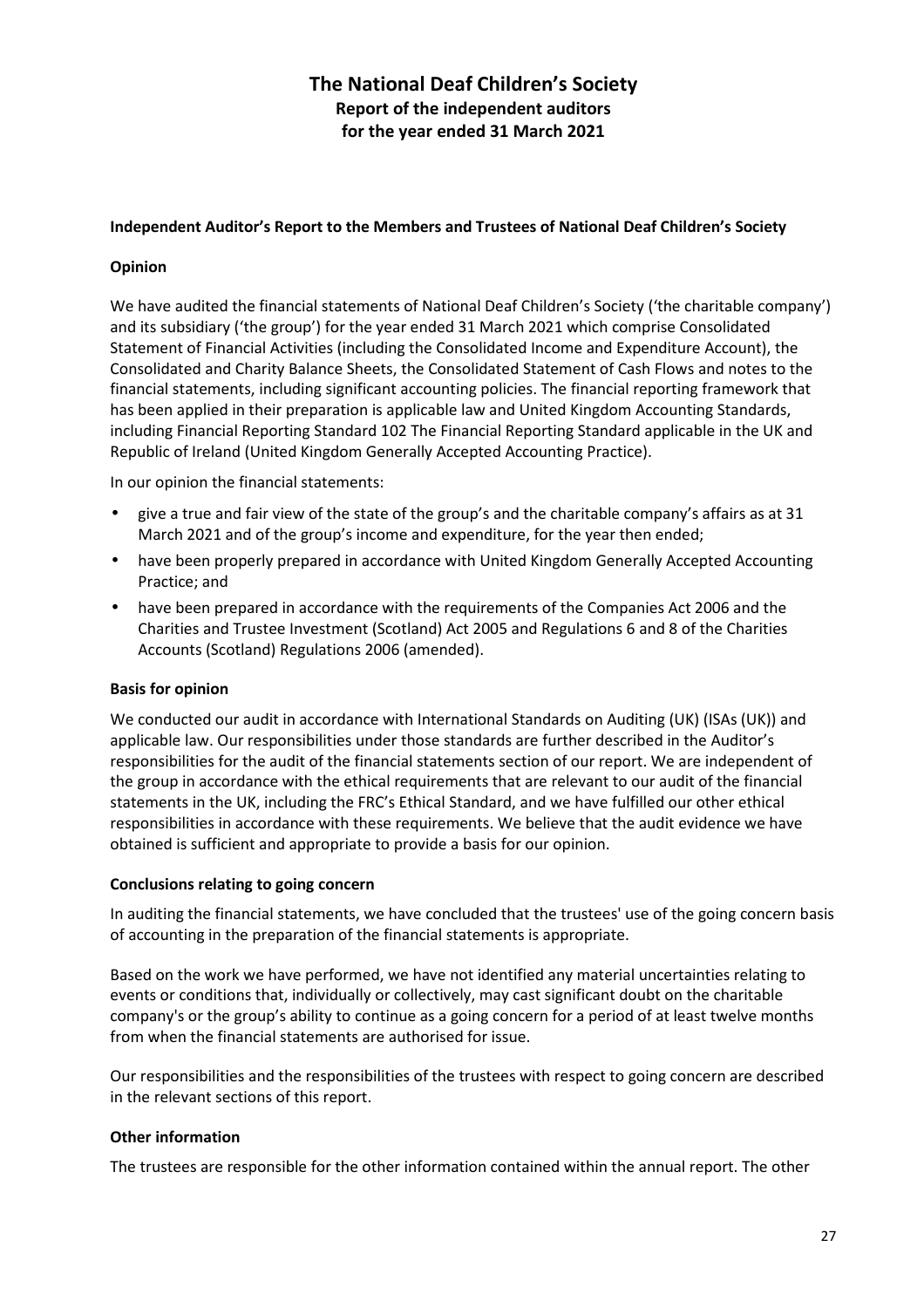information comprises the information included in the annual report, other than the financial statements and our auditor's report thereon. Our opinion on the financial statements does not cover the other information and, except to the extent otherwise explicitly stated in our report, we do not express any form of assurance conclusion thereon.

Our responsibility is to read the other information and, in doing so, consider whether the other information is materially inconsistent with the financial statements or our knowledge obtained in the audit or otherwise appears to be materially misstated. If we identify such material inconsistencies or apparent material misstatements, we are required to determine whether this gives rise to a material misstatement in the financial statements themselves. If, based on the work we have performed, we conclude that there is a material misstatement of this other information, we are required to report that fact.

We have nothing to report in this regard.

### **Opinions on other matters prescribed by the Companies Act 2006**

In our opinion based on the work undertaken in the course of our audit

- the information given in the trustees' report, which includes the directors' report and the strategic report prepared for the purposes of company law, for the financial year for which the financial statements are prepared is consistent with the financial statements; and
- the strategic report and the directors' report included within the trustees' report have been prepared in accordance with applicable legal requirements.

### **Matters on which we are required to report by exception**

In light of the knowledge and understanding of the group and charitable company and their environment obtained in the course of the audit, we have not identified material misstatements in the strategic report or the directors' report included within the trustees' report.

We have nothing to report in respect of the following matters in relation to which the Companies Act 2006 and the Charities Accounts (Scotland) Regulations 2006 requires us to report to you if, in our opinion:

- adequate and proper accounting records have not been kept or returns adequate for our audit have not been received from branches not visited by us; or
- the financial statements are not in agreement with the accounting records and returns; or
- certain disclosures of trustees' remuneration specified by law are not made; or
- we have not received all the information and explanations we require for our audit.

### **Responsibilities of trustees**

As explained more fully in the trustees' responsibilities statement set out on page 26, the trustees (who are also the directors of the charitable company for the purposes of company law) are responsible for the preparation of the financial statements and for being satisfied that they give a true and fair view, and for such internal control as the trustees determine is necessary to enable the preparation of financial statements that are free from material misstatement, whether due to fraud or error.

In preparing the financial statements, the trustees are responsible for assessing the charitable company's ability to continue as a going concern, disclosing, as applicable, matters related to going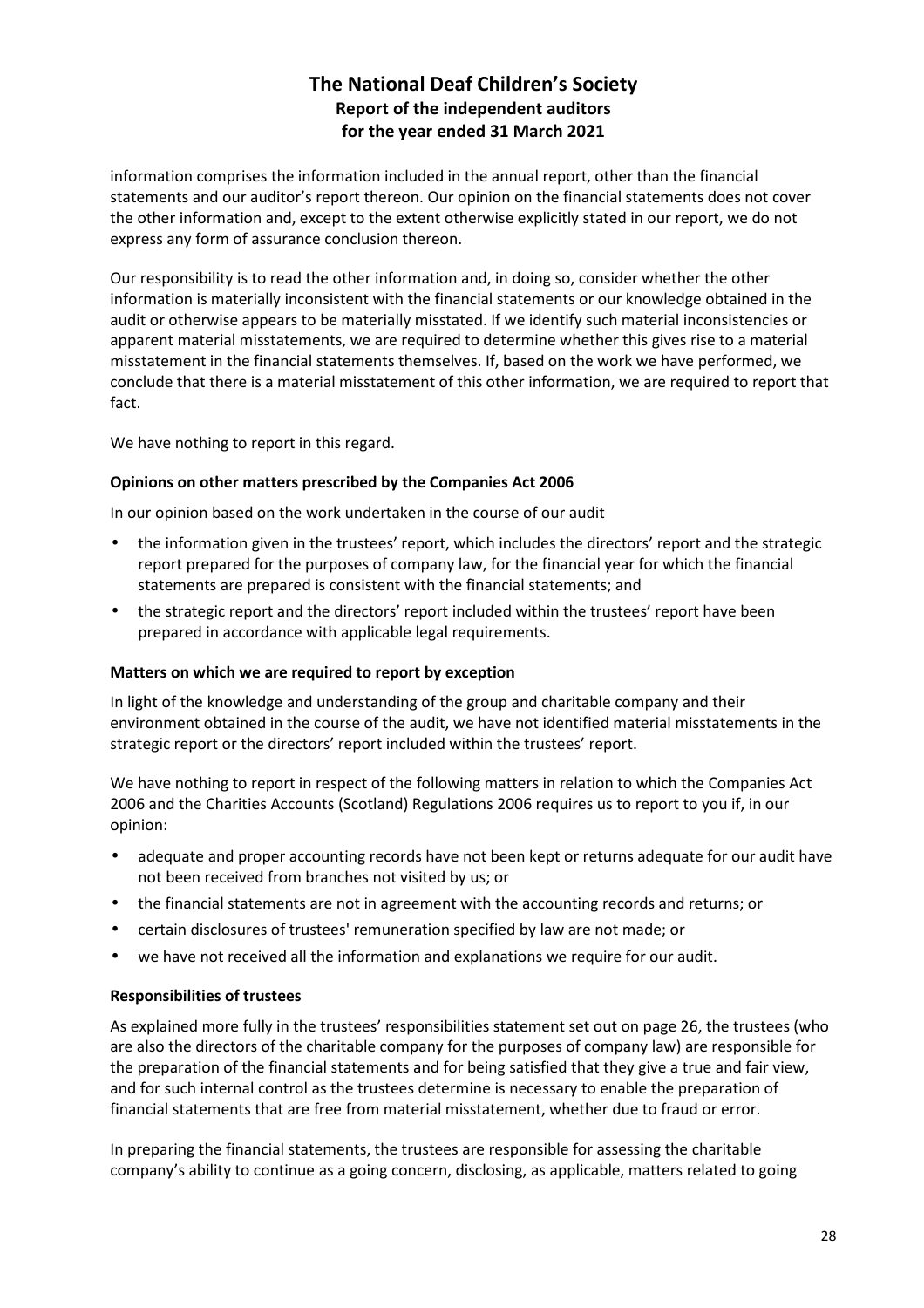concern and using the going concern basis of accounting unless the trustees either intend to liquidate the charitable company or to cease operations, or have no realistic alternative but to do so.

### **Auditor's responsibilities for the audit of the financial statements**

We have been appointed as auditor under section  $44(1)(c)$  of the Charities and Trustee Investment (Scotland) Act 2005 and under the Companies Act 2006 and report in accordance with the Acts and relevant regulations made or having effect thereunder.

Our objectives are to obtain reasonable assurance about whether the financial statements as a whole are free from material misstatement, whether due to fraud or error, and to issue an auditor's report that includes our opinion. Reasonable assurance is a high level of assurance, but is not a guarantee that an audit conducted in accordance with ISAs (UK) will always detect a material misstatement when it exists. Misstatements can arise from fraud or error and are considered material if, individually or in the aggregate, they could reasonably be expected to influence the economic decisions of users taken on the basis of these financial statements.

Details of the extent to which the audit was considered capable of detecting irregularities, including fraud and non-compliance with laws and regulations are set out below.

A further description of our responsibilities for the audit of the financial statements is located on the Financial Reporting Council's website at: www.frc.org.uk/auditorsresponsibilities. This description forms part of our auditor's report.

### **Extent to which the audit was considered capable of detecting irregularities, including fraud**

Irregularities, including fraud, are instances of non-compliance with laws and regulations. We identified and assessed the risks of material misstatement of the financial statements from irregularities, whether due to fraud or error, and discussed these between our audit team members. We then designed and performed audit procedures responsive to those risks, including obtaining audit evidence sufficient and appropriate to provide a basis for our opinion.

We obtained an understanding of the legal and regulatory frameworks within which the charitable company and group operates, focusing on those laws and regulations that have a direct effect on the determination of material amounts and disclosures in the financial statements. The laws and regulations we considered in this context were the Companies Act 2006, the Charities Act 2011 and The Charities and Trustee Investment (Scotland) Act 2005 together with the Charities SORP (FRS 102). We assessed the required compliance with these laws and regulations as part of our audit procedures on the related financial statement items.

In addition, we considered provisions of other laws and regulations that do not have a direct effect on the financial statements but compliance with which might be fundamental to the charitable company's and the group's ability to operate or to avoid a material penalty. We also considered the opportunities and incentives that may exist within the charitable company and the group for fraud. The laws and regulations we considered in this context for the UK operations were: General Data Protection Regulation (GDPR), Anti-fraud, bribery and corruption legislation, Taxation legislation, Employment legislation.

Auditing standards limit the required audit procedures to identify non-compliance with these laws and regulations to enquiry of the Trustees and other management and inspection of regulatory and legal correspondence, if any.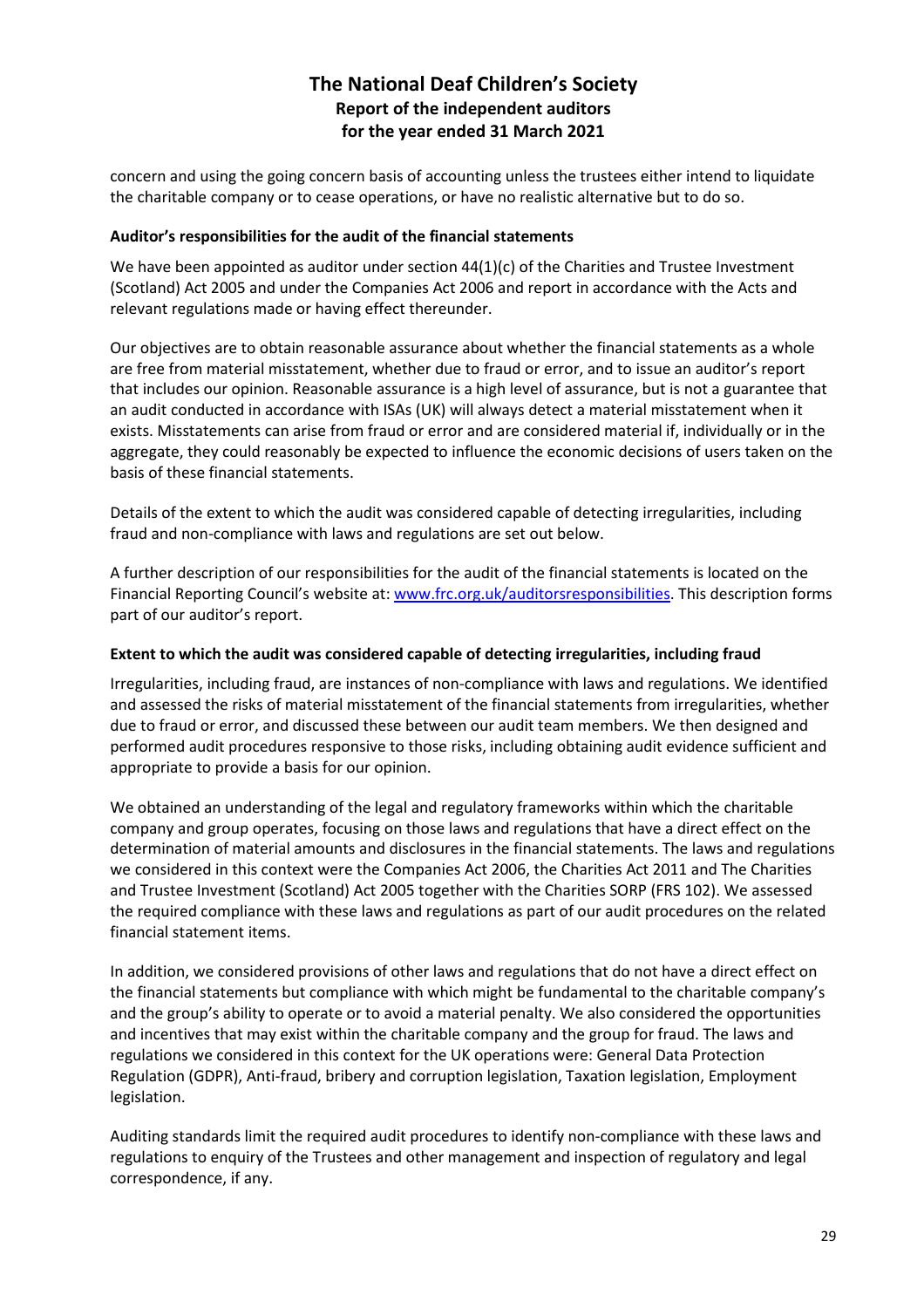We identified the greatest risk of material impact on the financial statements from irregularities, including fraud, to be within the timing of recognition of income, and the override of controls by management. Our audit procedures to respond to these risks included enquiries of management and the Finance, Audit & Risk Committee about their own identification and assessment of the risks of irregularities, sample testing on the posting of journals, reviewing accounting estimates for biases, reviewing regulatory correspondence with the Charity Commission and reading minutes of meetings of those charged with governance.

Owing to the inherent limitations of an audit, there is an unavoidable risk that we may not have detected some material misstatements in the financial statements, even though we have properly planned and performed our audit in accordance with auditing standards. For example, the further removed non-compliance with laws and regulations (irregularities) is from the events and transactions reflected in the financial statements, the less likely the inherently limited procedures required by auditing standards would identify it. In addition, as with any audit, there remained a higher risk of nondetection of irregularities, as these may involve collusion, forgery, intentional omissions, misrepresentations, or the override of internal controls. We are not responsible for preventing noncompliance and cannot be expected to detect non-compliance with all laws and regulations.

### **Use of our report**

This report is made solely to the charitable company's members, as a body, in accordance with Chapter 3 of Part 16 of the Companies Act 2006, and to the charitable company's trustees, as a body, in accordance with Regulation 10 of the Charities Accounts (Scotland) Regulations 2006. Our audit work has been undertaken so that we might state to the charitable company's members those matters we are required to state to them in an auditor's report and for no other purpose. To the fullest extent permitted by law, we do not accept or assume responsibility to anyone other than the charitable company and the charitable company's members as a body and the charitable company's trustees as a body, for our audit work, for this report, or for the opinions we have formed.

Nicola May Senior Statutory Auditor For and on behalf of Crowe U.K. LLP Statutory Auditor

London

11 November 2021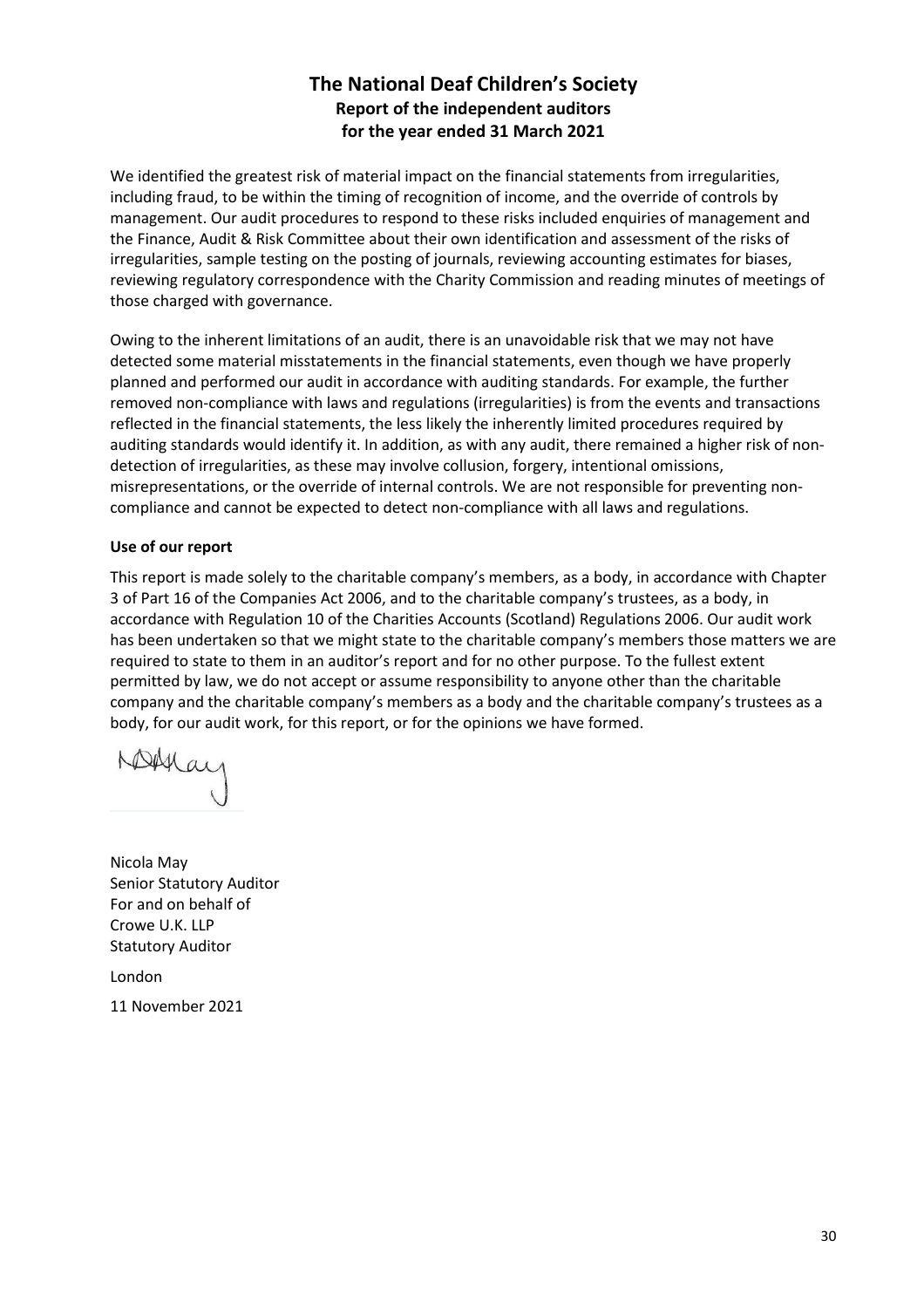# **The National Deaf Children's Society Consolidated statement of financial activities (including consolidated income and expenditure account) for the year ended 31 March 2021**

| Income and expenditure                                                                | <b>Note</b> | <b>Unrestricted</b><br>funds<br>£000s | <b>Restricted</b><br>funds<br>£000s | <b>Total</b><br>2021<br>£000s | <b>Total</b><br>2020<br>£000s |
|---------------------------------------------------------------------------------------|-------------|---------------------------------------|-------------------------------------|-------------------------------|-------------------------------|
| Income and endowments from:                                                           |             |                                       |                                     |                               |                               |
| Donations and legacies                                                                |             |                                       |                                     |                               |                               |
| Regular donations and subscriptions from<br>individuals                               |             | 21,473                                | 262                                 | 21,735                        | 21,465                        |
| Legacy income                                                                         | 5(a)        | 1,077                                 | 10                                  | 1,087                         | 1,221                         |
| Other donations and gifts                                                             |             | 834                                   | 285                                 | 1,119                         | 914                           |
|                                                                                       |             | 23,384                                | 557                                 | 23,941                        | 23,600                        |
| Charitable activities                                                                 | 5(b)        | 178                                   | 389                                 | 567                           | 346                           |
| Other trading activities                                                              | 5(c)        | 82                                    |                                     | 82                            | 139                           |
| Investments                                                                           | 5(d)        | 200                                   |                                     | 200                           | 201                           |
| Other income                                                                          | 5(e)        | 561                                   |                                     | 561                           |                               |
|                                                                                       |             | 24,405                                | 946                                 | 25,351                        | 24,286                        |
| Share of net gain in joint venture                                                    | 4           | 24                                    |                                     | 24                            | 41                            |
| <b>Total</b>                                                                          |             | 24,429                                | 946                                 | 25,375                        | 24,327                        |
| <b>Expenditure on:</b>                                                                |             |                                       |                                     |                               |                               |
| Raising funds                                                                         | 7(a)        | 4,756                                 |                                     | 4,756                         | 12,084                        |
| Charitable activities:                                                                |             |                                       |                                     |                               |                               |
| Overcoming barriers in local and national<br>services                                 |             | 5,493                                 | 287                                 | 5,780                         | 8,232                         |
| Overcoming barriers in language and<br>communication                                  |             | 2,386                                 | 276                                 | 2,662                         | 3,052                         |
| Overcoming barriers to independence                                                   |             | 2,424                                 | 212                                 | 2,636                         | 2,922                         |
| Other charitable activities                                                           |             | 1,490                                 | 106                                 | 1,596                         | 1,789                         |
| Total charitable activities                                                           | 7(a)        | 11,793                                | 881                                 | 12,674                        | 15,995                        |
| <b>Total</b>                                                                          | 7(a)        | 16,549                                | 881                                 | 17,430                        | 28,079                        |
| Net gain on investments                                                               | 10(c)       | 908                                   |                                     | 908                           | (283)                         |
| Net income / (expenditure) and<br>Net movement in funds before and after<br>transfers | 7(e)        | 8,788                                 | 65                                  | 8,853                         | (4,035)                       |
| Fund balances brought forward                                                         |             | 7,268                                 | 317                                 | 7,585                         | 11,620                        |
| <b>Fund balances carried forward</b>                                                  |             | 16,056                                | 382                                 | 16,438                        | 7,585                         |

All amounts relate to continuing activities.

There were no recognised gains or losses other than those dealt with in the above Statement of Financial Activities.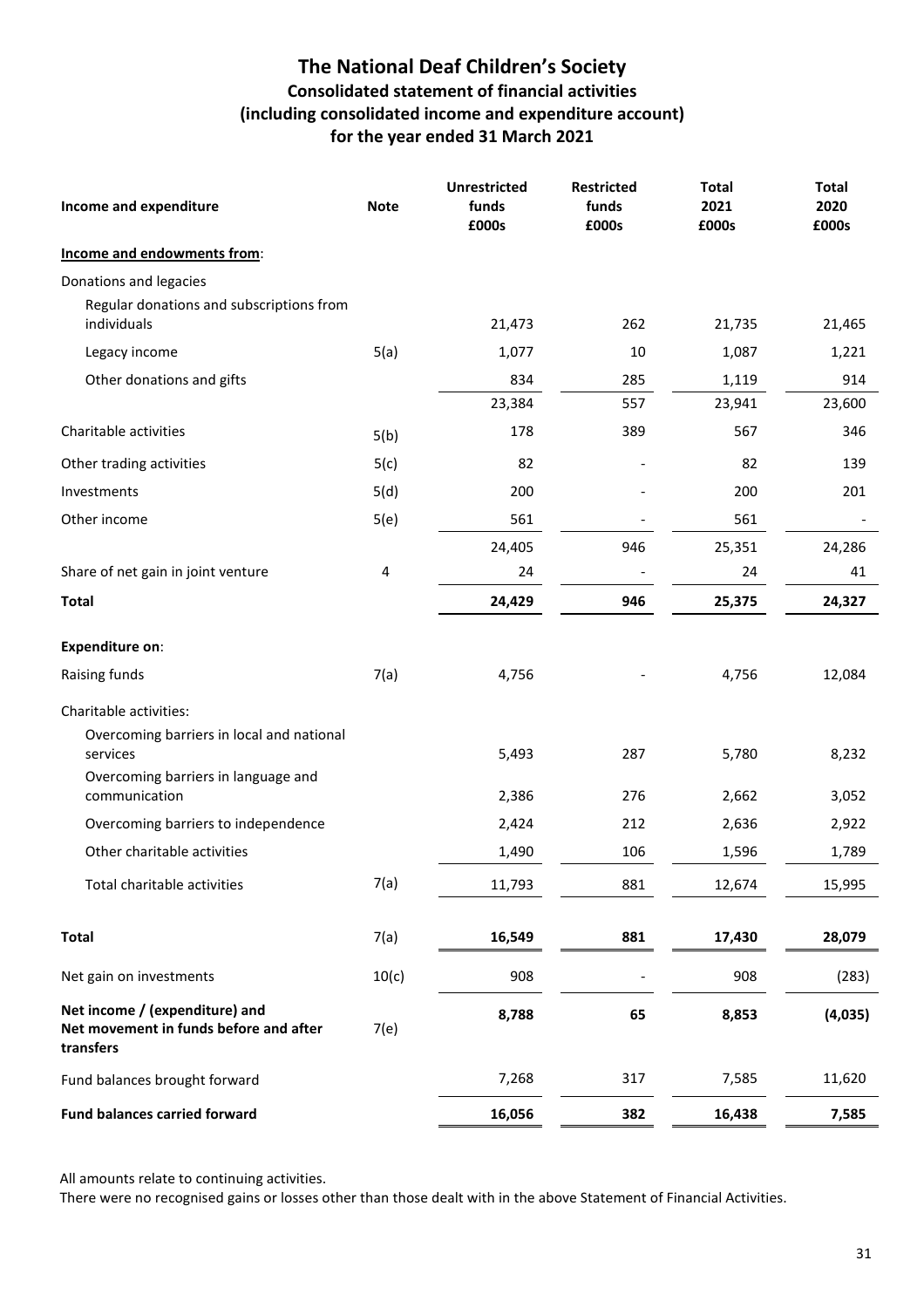# **The National Deaf Children's Society Consolidated balance sheet and balance sheet for the year ended 31 March 2021**

|                                                       | <b>Note</b>    | Group<br>2021<br>£000s | Group<br>2020<br>£000s | Charity<br>2021<br>£000s | Charity<br>2020<br>£000s |
|-------------------------------------------------------|----------------|------------------------|------------------------|--------------------------|--------------------------|
| <b>Fixed assets</b>                                   |                |                        |                        |                          |                          |
| Intangible assets                                     | 8              | 12                     | 53                     | 12                       | 53                       |
| Tangible assets                                       | 9              | 43                     |                        | 43                       |                          |
| Investment in joint venture<br>share of net assets    | $\overline{4}$ | 129                    | 105                    |                          |                          |
| Other investments                                     | $10\,$         | 4,643                  | 3,630                  | 4,643                    | 3,630                    |
|                                                       |                | 4,827                  | 3,788                  | 4,698                    | 3,683                    |
| <b>Current assets</b>                                 |                |                        |                        |                          |                          |
| Debtors                                               | 11             | 1,858                  | 2,158                  | 1,907                    | 2,175                    |
| Cash at bank and in hand                              |                | 11,044                 | 3,769                  | 10,987                   | 3,734                    |
|                                                       |                | 12,902                 | 5,927                  | 12,894                   | 5,909                    |
| Creditors: amounts falling due within one year        | 12             | 1,291                  | 2,130                  | 1,282                    | 2,112                    |
| Net current assets                                    |                | 11,611                 | 3,797                  | 11,612                   | 3,797                    |
| <b>Net assets</b>                                     |                | 16,438                 | 7,585                  | 16,310                   | 7,480                    |
| The funds of the charity<br><b>Unrestricted funds</b> |                |                        |                        |                          |                          |
| Fixed asset reserve                                   |                | 55                     | 53                     | 55                       | 53                       |
| General funds                                         |                | 16,001                 | 7,215                  | 15,873                   | 7,110                    |
|                                                       |                | 16,056                 | 7,268                  | 15,928                   | 7,163                    |
| <b>Restricted funds</b>                               | 13             | 382                    | 317                    | 382                      | 317                      |
|                                                       | 15             | 16,438                 | 7,585                  | 16,310                   | 7,480                    |

The surplus for the financial year dealt with in the financial statements of the parent company was £8,829,361 (2020: deficit of £4,075,588).

The financial statements were approved by the Board and authorised for issue on 10 November 2021 and signed on its behalf by:

…………………………………………………… Tim Polack Director and Trustee

Date: 10 November 2021

The notes on pages 34 to 54 form part of the financial statements.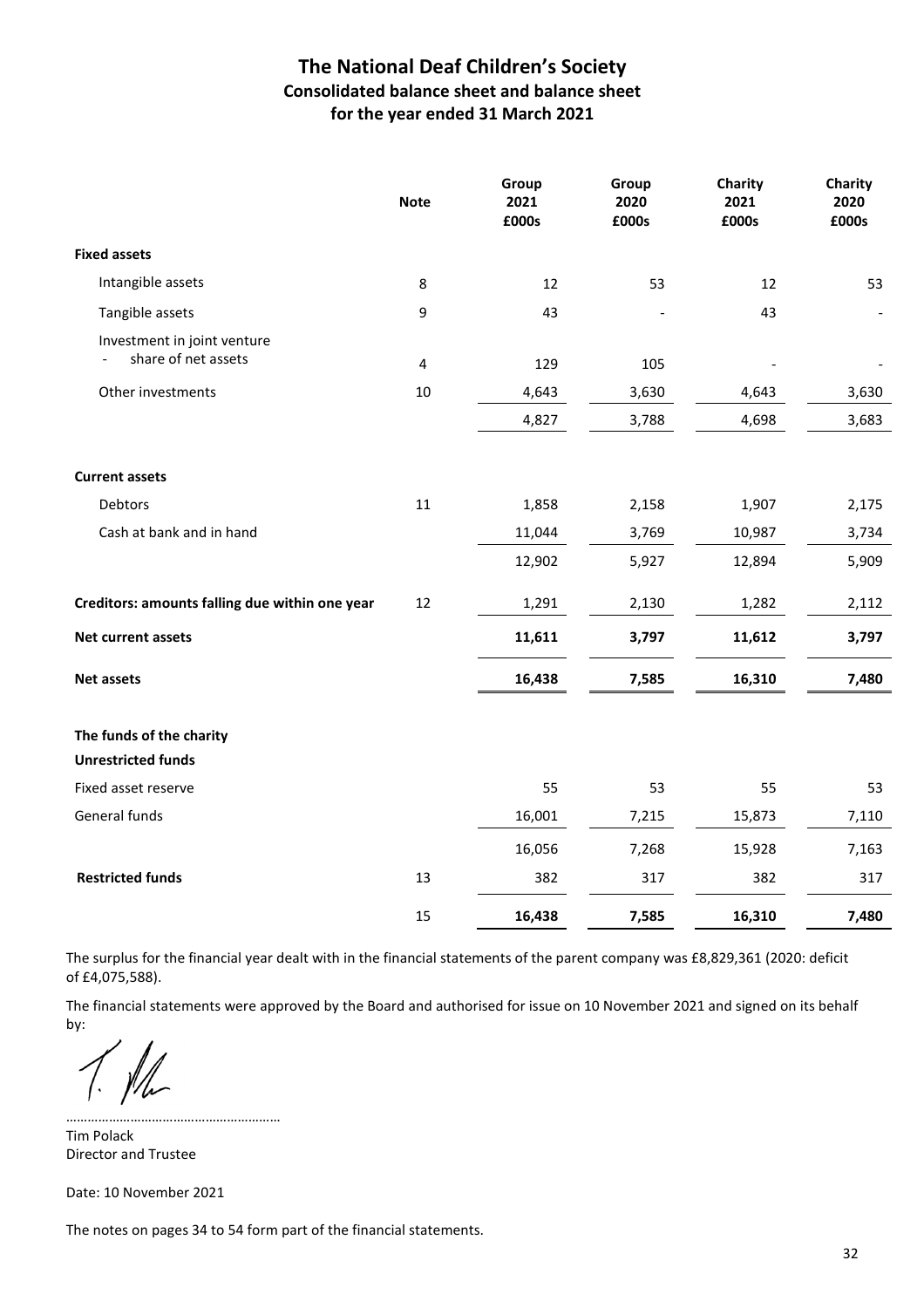# **The National Deaf Children's Society Consolidated statement of cash flows for the year ended 31 March 2021**

|                                                               | 2021<br>£000s | 2020<br>£000s |
|---------------------------------------------------------------|---------------|---------------|
| Cash flow from operating activities:                          |               |               |
| Net income for the year                                       | 8,853         | (4,035)       |
| Adjustments for:                                              |               |               |
| Depreciation/amortisation                                     | 53            | 135           |
| (Gain)/Loss on investments                                    | (908)         | 283           |
| Income from investments                                       | (200)         | (201)         |
| Investment management fees                                    | 27            | 26            |
| Share of net (gain) in joint venture                          | (24)          | (41)          |
| Decrease / (increase) in debtors                              | 300           | 226           |
| (Decrease) / increase in creditors                            | (839)         | 115           |
| Net cash provided by/ (used in) operating activities          | 7,262         | (3, 492)      |
| Cash flows from investing activities:                         |               |               |
| Interest on cash deposits                                     | 5             | 20            |
| Income from joint venture                                     | 63            | 64            |
| Purchase of intangible fixed assets                           | (12)          | (13)          |
| Purchase of tangible fixed assets                             | (43)          |               |
| Net cash provided by/(used in) investing activities           | 13            | 71            |
| Decrease /(increase) in cash and cash equivalents in the year | 7,275         | (3, 421)      |
| Cash and cash equivalents at 1 April 2020                     | 3,769         | 7,190         |
| Cash and cash equivalents at 31 March 2021                    | 11,044        | 3,769         |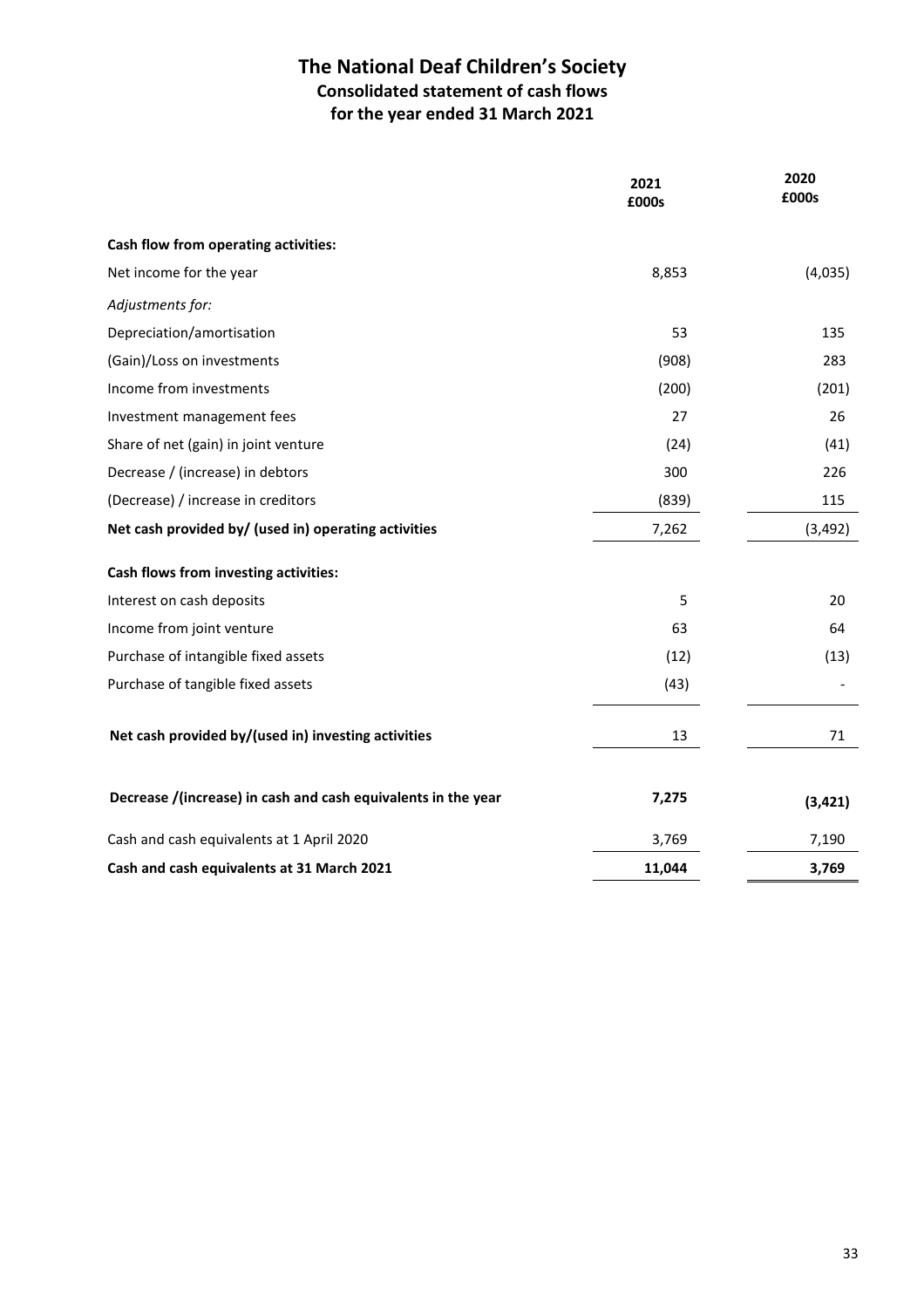### **1 Company information**

The National Deaf Children's Society is a private company, limited by guarantee, registered in England and Wales, registration number 02752456. The registered office is Ground Floor South, Castle House, 37-45 Paul Street, London, EC2A 4LS. The company is a registered charity, registered in England & Wales, registration number 1016532, and in Scotland, registration number SC040779.

#### **2 Accounting policies**

#### a) **Basis of preparation and assessment of going concern**

The financial statements have been prepared under the historical cost convention, with the exception of listed investments which are included on a market value basis.

The financial statements have been prepared in accordance with the Statement of Recommended Practice Accounting and Reporting by Charities preparing their accounts in accordance with the Financial Reporting Standard applicable in the UK and Republic of Ireland (FRS 102)(Second Edition) (SORP FRS 102), the Financial Reporting Standard applicable in the UK and Republic of Ireland (FRS 102), the Charities and Trustee Investment (Scotland) Act 2005 and the Charities Accounts (Scotland) Regulations 2006, The Charities Act 2011 and the Companies Act 2006.

The charity meets the definition of public benefit entity under FRS 102.

As detailed in the going concern commentary in the Directors Report the trustees have reviewed the charity's activities, financial position and risks, including the impact of uncertainty arising from the Covid-19 pandemic on our voluntary income. We continued to incorporate social distancing into our fundraising and programme of work, making greater use of digital delivery methods to support, and campaign for, deaf children and their families which received positive feedback and increased our reach. As a result, and given the trustees continued to regularly review of financial scenarios that incorporated a range of fundraising outcomes, the going concern basis of accounting continues to be adopted in preparing the financial statements.

The trustees have assessed the charity's ability to continue as a going concern. The trustees have considered several factors when forming their conclusion as to whether the use of the going concern basis is appropriate when preparing these financial statements, including a review of updated forecasts to 31 March 2024, a consideration of key risks – including the impact of Covid-19 – that could impact the charity and the latest available management information. These forecasts took account of the further restrictions on fundraising activity and also reflected the increased use of digital delivery methods to support, and campaign for deaf children and their families.

Trustees conclude it is appropriate for the financial statements to continue to be prepared on a going concern basis.

#### b) **Critical accounting estimates and areas of judgement**

In the view of the trustees in applying the accounting policies adopted, no judgements were required that have a significant effect on the amounts recognised in the financial statements, nor do any estimates or assumptions made carry a significant risk of material adjustment in the next financial year. With respect to the next accounting period the most significant area of uncertainty that affects the carrying value of assets held by the charitable company is the performance of the investment market.

#### c) **Currencies**

### The financial statements are presented in sterling (£).

Transactions denominated in foreign currencies are translated at the rate of exchange prevailing at the time of the transaction. Monetary items denominated in foreign currencies at the end of the reporting period are translated at the rate of exchange prevailing at that date.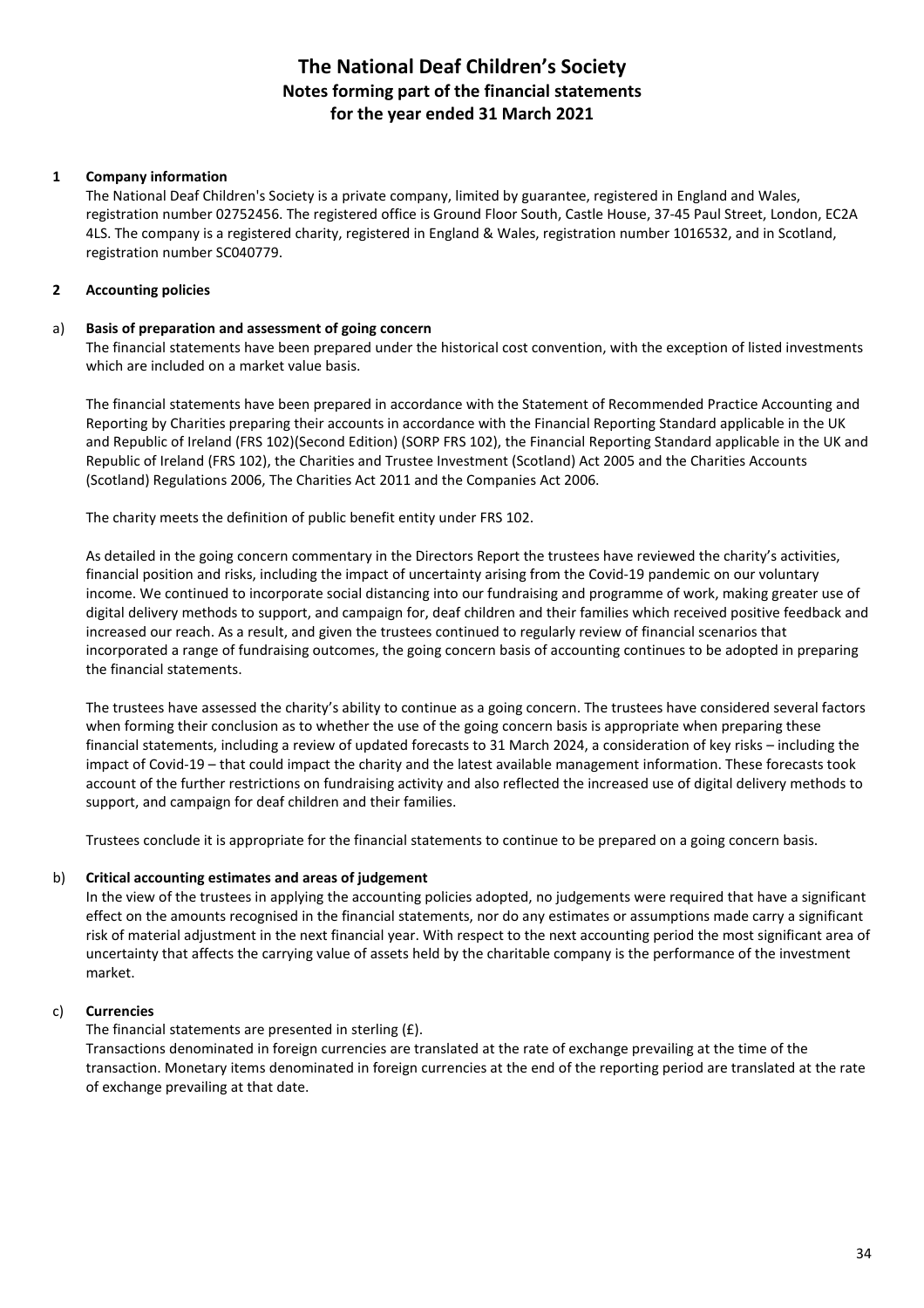### **2 Accounting policies** (continued)

#### d) **Group financial statements**

These financial statements consolidate the results of the charity and its subsidiary undertakings. The results of the wholly-owned subsidiaries, NDCS Limited and Friends for Young Deaf People, are consolidated on a line-by-line basis. In the group financial statements the joint venture is accounted for using the equity method under FRS 102 so that the consolidated SOFA includes the group's net share of profit or loss, while the group's share of the net assets of the joint venture is shown in the consolidated Balance Sheet. The results included for the joint venture in Childlife are derived from audited accounts.

No separate Statement of Financial Activities has been presented for the National Deaf Children's Society as permitted by Section 408 of the Companies Act 2006. The charity has taken advantage of the exemptions in FRS 102 from the requirements to present a charity only Cash Flow Statement and certain disclosures about the charity's financial instruments.

### e) **Fund accounting**

Unrestricted funds - these are accumulated surpluses and deficits on general funds which can be used in furtherance of the general objectives of the charity at the discretion of the trustees. They include a fixed asset reserve, equivalent in value to the net book value of fixed assets.

Designated funds - these are unrestricted funds which have been set aside by trustees for specific future purposes or projects.

Restricted funds - these are funds that have restrictions imposed by donors and can only be applied for the particular purposes specified by donors. The funds are not available for work performed by the National Deaf Children's Society other than that specified by the donor.

### f) **Income recognition**

All income is recognised and accounted for in the SOFA when the charity has entitlement to the income, it is probable that the income will be received and the amount can be measured reliably. The following specific policies apply to categories of income:

Legacies - legacies are recognised when there is entitlement, it is probable that the legacy will be received and when it can be measured with sufficient reliability. Specifically, residual legacies are recognised when probate has been granted, any conditions pertaining to the legacy over which the charity has control have been met and either cash or estate accounts are received. Pecuniary legacies are recognised when probate has been granted. Legacies received after the year end are reviewed and, where material, are accrued where entitlement had been met at the balance sheet date. Income is not recognised for legacies which remain subject to a life interest.

Income from trading and merchandising - is accounted for when earned. Activity income received in advance is deferred until entitlement to the income has arisen (the activity has taken place) at which time it is credited to the SOFA.

Donated services and facilities - are included at the value to the charity where this can be quantified. No amounts are included in the financial statements for services donated by volunteers. The Trustees Report includes further detail of the contribution from volunteers.

Investment income - is accounted for on a receivable basis.

Grants and contractual payments - are included on a receivable basis. Income received for expenditure in future accounting periods is deferred. Where entitlement occurs before income is received the income is accrued. Capital grants are accounted for as income as soon as they are receivable. Government grants are recognised on the performance model, when the charity has complied with any conditions attaching to the grant and the grant will be received.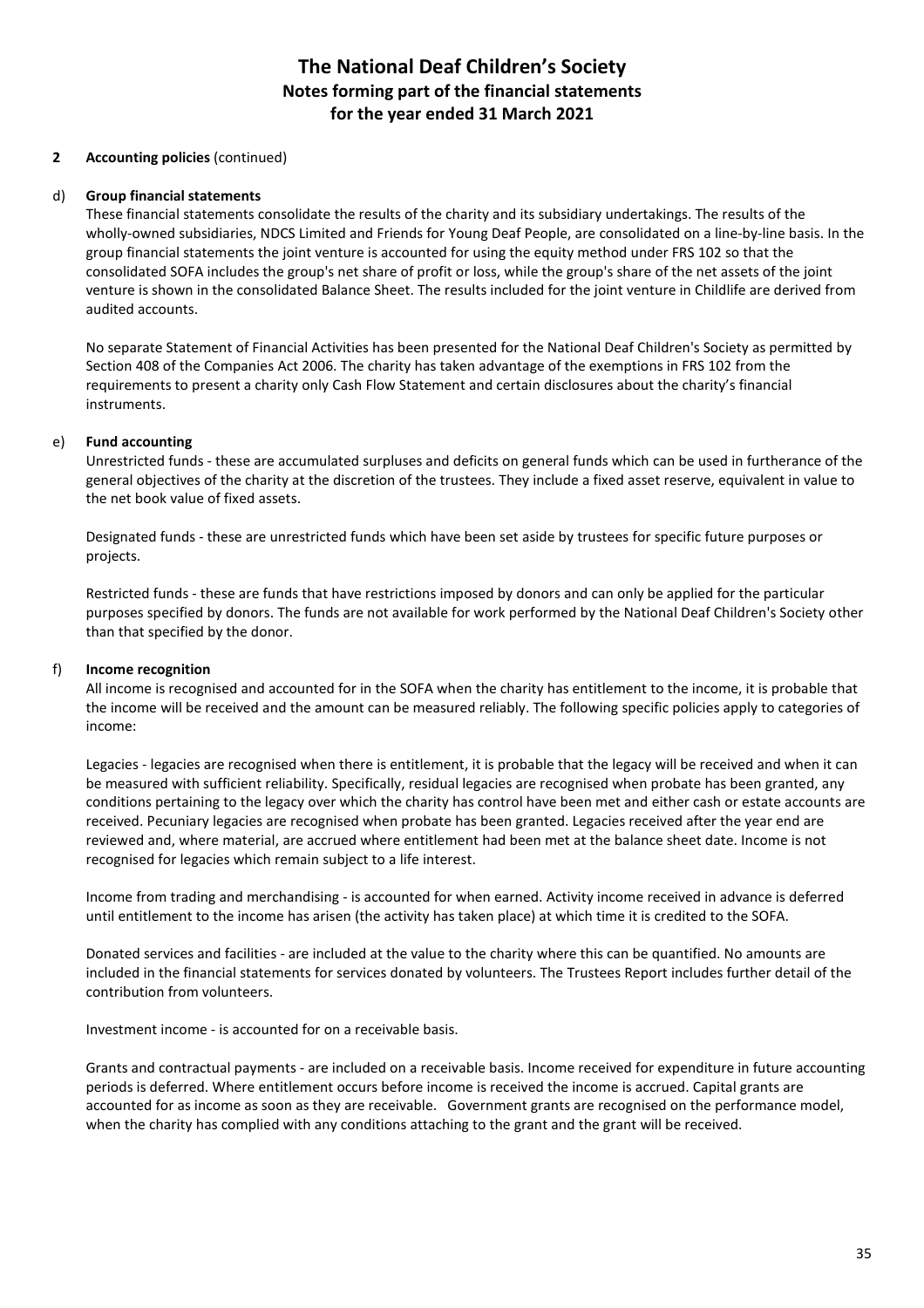### **2 Accounting policies** (continued)

#### g) **Expenditure recognition**

All expenditure is accounted for on an accruals basis and includes irrecoverable VAT where applicable. It is classified under headings in the accounts that aggregate all costs related to the category.

Expenditure on raising funds include the costs incurred in generating voluntary income and fundraising trading costs. These costs are regarded as necessary to generate funds that are needed to finance charitable activities. They do not include the costs of disseminating information.

Charitable activities expenditure includes the costs identified as wholly or mainly attributable to achieving the charitable objects of the charity, including the costs of disseminating information in support of charitable activities. These costs include direct staff costs, wholly or mainly attributable support costs and an apportionment of general overheads allocated on a basis consistent with the use of resources.

Grants payable are accounted for when awarded except where future payments are conditional on performance and specific deliverables of the project. In such cases, amounts payable are accounted for as expended when the reporting criteria are satisfactorily met.

Support costs, including governance costs, are those costs that assist the work of the charity but are not directly on fundraising or charitable activities. Governance costs are associated with the governance arrangements of the charity and include audit, legal advice for trustees and costs associated with meeting constitutional and statutory requirements such as the cost of trustee meetings and the preparation of the statutory accounts. This category also includes costs associated with the strategic management of the charity's activities. Other support costs include central office functions such as budgeting and accounting, payroll administration, human resources, information systems, communications, property management and legal costs. Support and governance costs have been allocated to an activity cost on a basis consistent with the use of resources. The basis is explained in the notes to the accounts.

### h) **Operating leases**

Expenditure on operating leases is accounted for in the period in which the lease charge arises.

The benefit of lease incentives received to enter an operating lease are recognised as a reduction to the expense on a straight line basis over the period of the lease, except as noted below.

The charity has taken advantage of the transitional exemption for lease incentives in existence on the date of transition to FRS 102 (1 April 2014) and continues to credit such lease incentives to income and expenditure over the period to the first rent review date on which the rent is adjusted to market rates.

### i) **Intangible fixed assets**

Computer software is stated at cost less accumulated amortisation and accumulated impairment losses. Software is amortised on a straight line basis over its estimated useful life of 3 years. Computer software costs of less than £10,000 are not capitalised.

### j) **Tangible fixed assets**

Tangible fixed assets costing less than £10,000 are not capitalised, and are written off in the year of purchase. Tangible fixed assets which are capitalised are included at cost, including any incidental expenses of acquisition. They are stated at cost less accumulated depreciation. Depreciation is provided on all tangible fixed assets, except freehold land, at rates calculated to write off the cost less estimated residual value of each asset on a straight line basis over its expected useful economic life. The rates are as follows:

| Plant, machinery, fixtures and fittings | 5 years |
|-----------------------------------------|---------|
| Computers and ancillary equipment       | 3 years |

A full year's worth of depreciation is charged in the year of acquisition.

Plant, machinery, fixtures and fittings are eliminated from the accounts when no longer in use.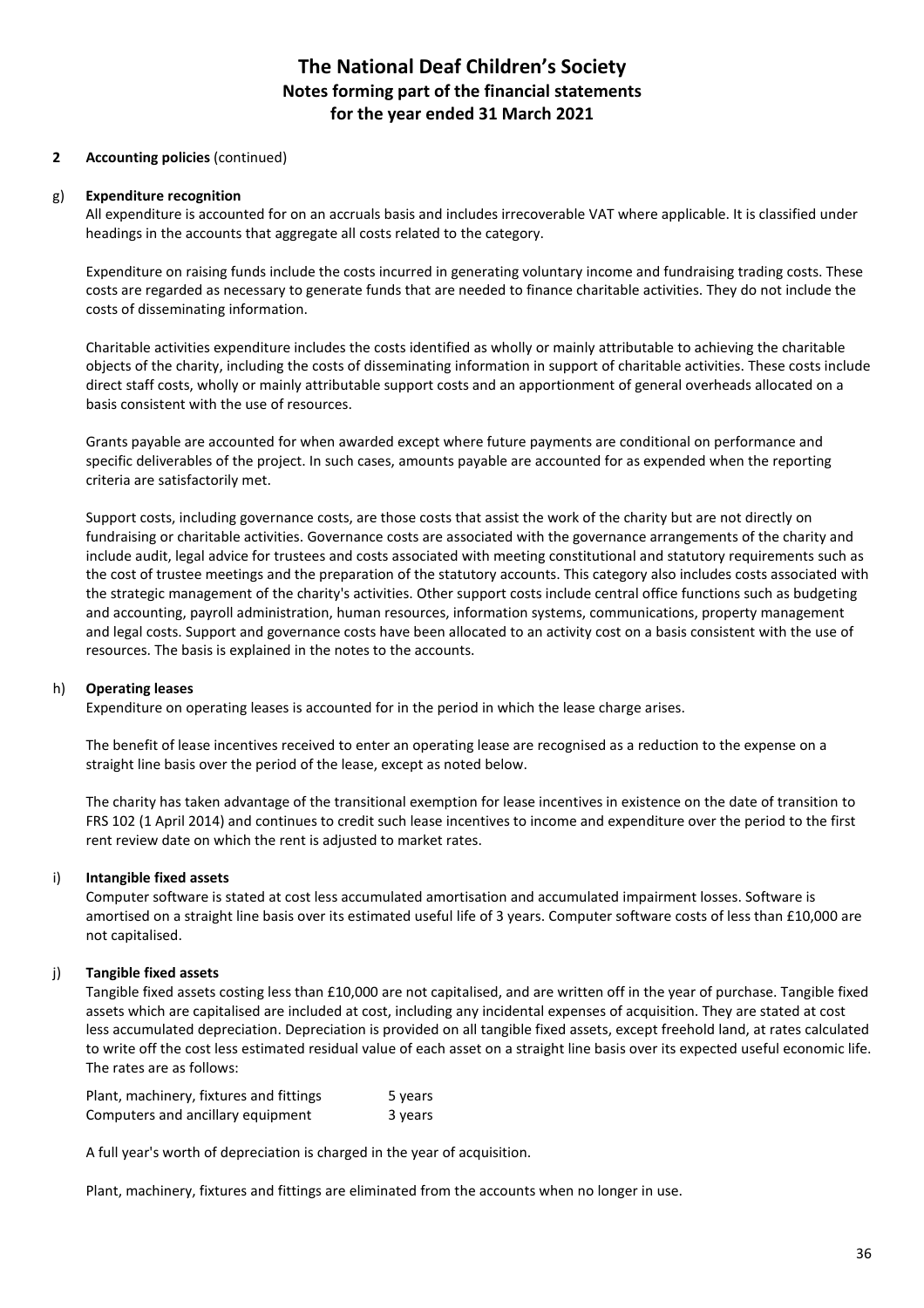#### **2 Accounting policies (continued)**

#### k) **Assets in the course of construction**

Payments on account of intangible and tangible fixed assets which are not operational at the balance sheet date are recorded in separate fixed asset categories "Assets in the course of construction". No depreciation is charged on assets in the course of construction until they are brought into operational use at which point the asset is transferred into the relevant fixed asset category and depreciated/amortised over their useful economic life.

#### l) **Investments**

Investments in subsidiaries are stated in the company accounts at cost less impairment.

Listed investments are initially measured at cost and subsequently at fair value (using market value). The SOFA includes the net gains and losses arising on movements in fair value and disposals throughout the year.

#### m) **Stock**

Stocks of publications and Christmas cards are written off in the year of purchase as net realisable value is estimated at nil.

#### n) **Taxation**

NDCS is a registered charity and as such is potentially exempt from taxation of its income and gains to the extent that they fall within the exemptions available to charities under the Taxes Act and are applied to its charitable objectives. N.D.C.S. Limited is subject to Corporation Tax but it remits by Gift Aid its taxable profit to the National Deaf Children's Society.

Tax credits, tax deducted from income and receipts under deed of covenant or Gift Aid are recorded on a receivable basis. They are recorded as part of the income to which they relate.

#### o) **Pensions**

The group makes payments into a group defined contribution personal pension scheme. These pension costs are allocated to activities and between restricted/unrestricted funds in proportion to the related staffing costs incurred.

At 31 March 2021 contributions amounting to £51,314 (2020: £51,412) were payable.

#### p) **Financial instruments**

The company has elected to apply the provisions of Section 11 'Basic Financial Instruments' of FRS 102 to all of its financial instruments.

Basic financial assets which are receivable within one year, which include trade and other receivables and accrued income were £1,027,000 (2020: £968,000) and cash and bank balances of £11,044,000 (2020: £3,769,000) are initially measured at transaction price and subsequently carried at settlement amount.

Basic financial liabilities which are payable within one year, which include trade and other payables and accruals were £1,057,000 (2020: £1,861,000) are initially measured at transaction price and subsequently carried at settlement amount.

### q) **Cash and cash equivalents**

Cash and cash equivalents include cash in hand, deposits held at call with bank and other short term liquid investments with original maturities of three months or less.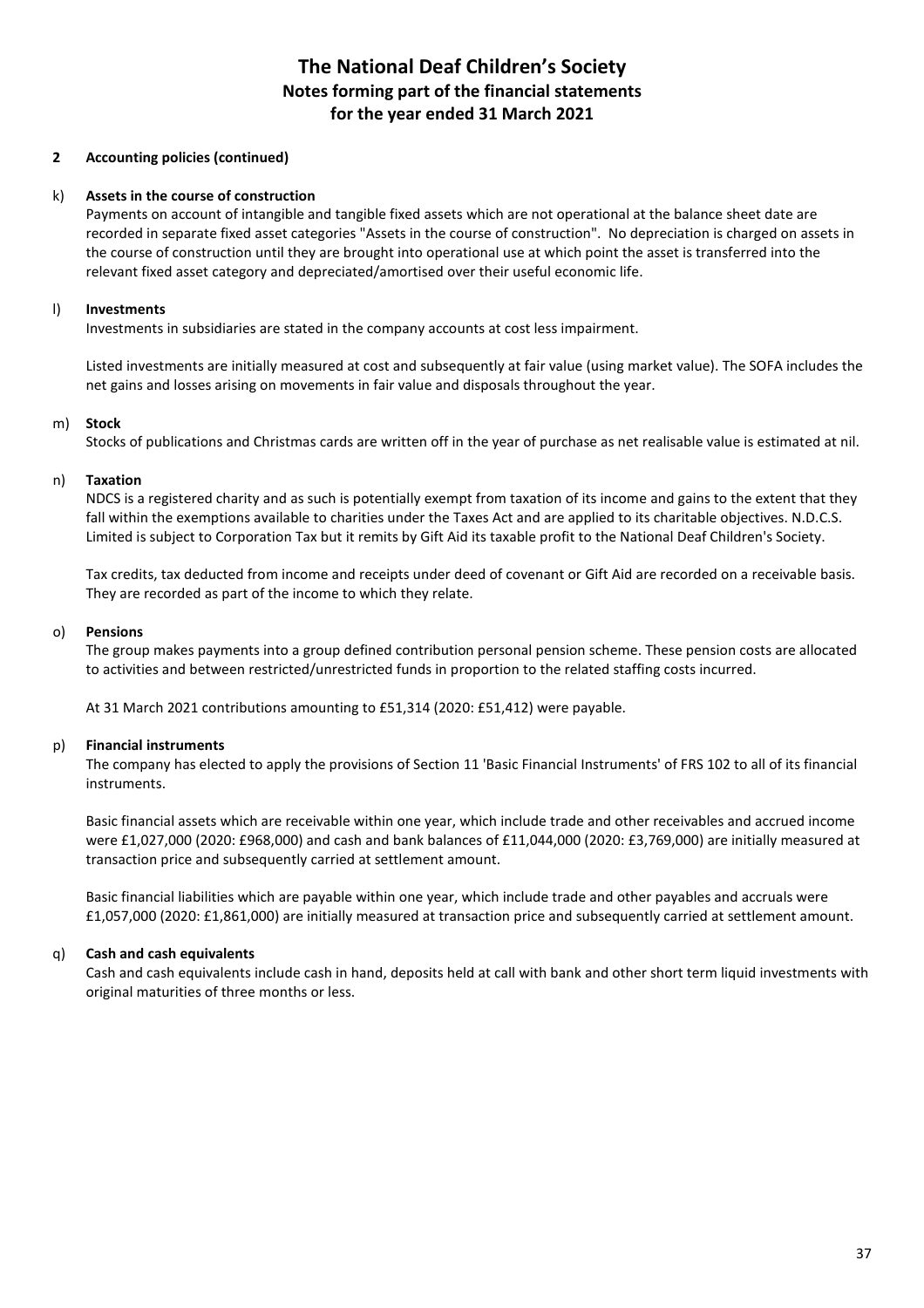#### **3 Results of subsidiaries**

#### a) **N.D.C.S. Limited**

The charity has a wholly owned trading subsidiary, N.D.C.S. Limited, a company registered in England and Wales, company number 00893232. The registered address of N.D.C.S. Limited is 37-45 Paul Street, Ground Floor South, Castle House, London, EC2A 4LS. The principal activity of the company is the sale of advertising, cards, and other goods and services and the company pays all of its profits to the charity under the Gift Aid scheme. A summary of its results is shown below:

|                                                           | 2021<br>£000s | 2020<br>£000s |
|-----------------------------------------------------------|---------------|---------------|
| Turnover                                                  | 82            | 134           |
| Cost of sales                                             | (27)          | (101)         |
| Gross profit                                              | 55            | 33            |
| Administrative expenses                                   | (6)           | (8)           |
| Net income                                                | 49            | 25            |
| Amount Gift Aided to the National Deaf Children's Society | (49)          | (25)          |
|                                                           |               |               |
| The assets and liabilities of the subsidiary were:        |               |               |
| Current assets                                            | 73            | 62            |
| Creditors: amounts falling due within one year            | (73)          | (62)          |
| <b>Total net assets</b>                                   |               |               |
| <b>Equity shareholders' funds</b>                         |               |               |

At the end of the year, N.D.C.S. Limited paid £48,987 (2020 - £25,279) to the charity by Gift Aid.

In these consolidated accounts, turnover consolidated in activities for generating funds is £82,466 (2020: £133,912) and investment income is £15 (2020: £127) with the associated costs included under fundraising expenditure.

#### b) **Friends for Young Deaf People**

 The charity has a wholly owned charity, Friends for Young Deaf People, a charitable company registered in England and Wales (company number 3029501, registered charity number 1045011). The registered address of Friends for Young Deaf People is 37-45 Paul Street, Ground Floor South, Castle House, London, EC2A 4LS. Friends for Young Deaf People was dormant throughout the year ended 31 March 2021, as well as the year ended 31 March 2020.

At the end of the year, no amounts were due between the National Deaf Children's Society and Friends for Young Deaf People.

#### c) **Fundacion Ninos Sordos del Mundo**

Throughout the year, the National Deaf Children's Society had one other wholly owned subsidiary, Fundacion Ninos Sordos del Mundo, a charity registered in Spain, which was dormant for the year ended 31 March 2021. The registered address of Fundacion Ninos Sordos del Mundo is Torre Europa, Paseo de la Castellana 95 -18º, 28046, Madrid, Spain.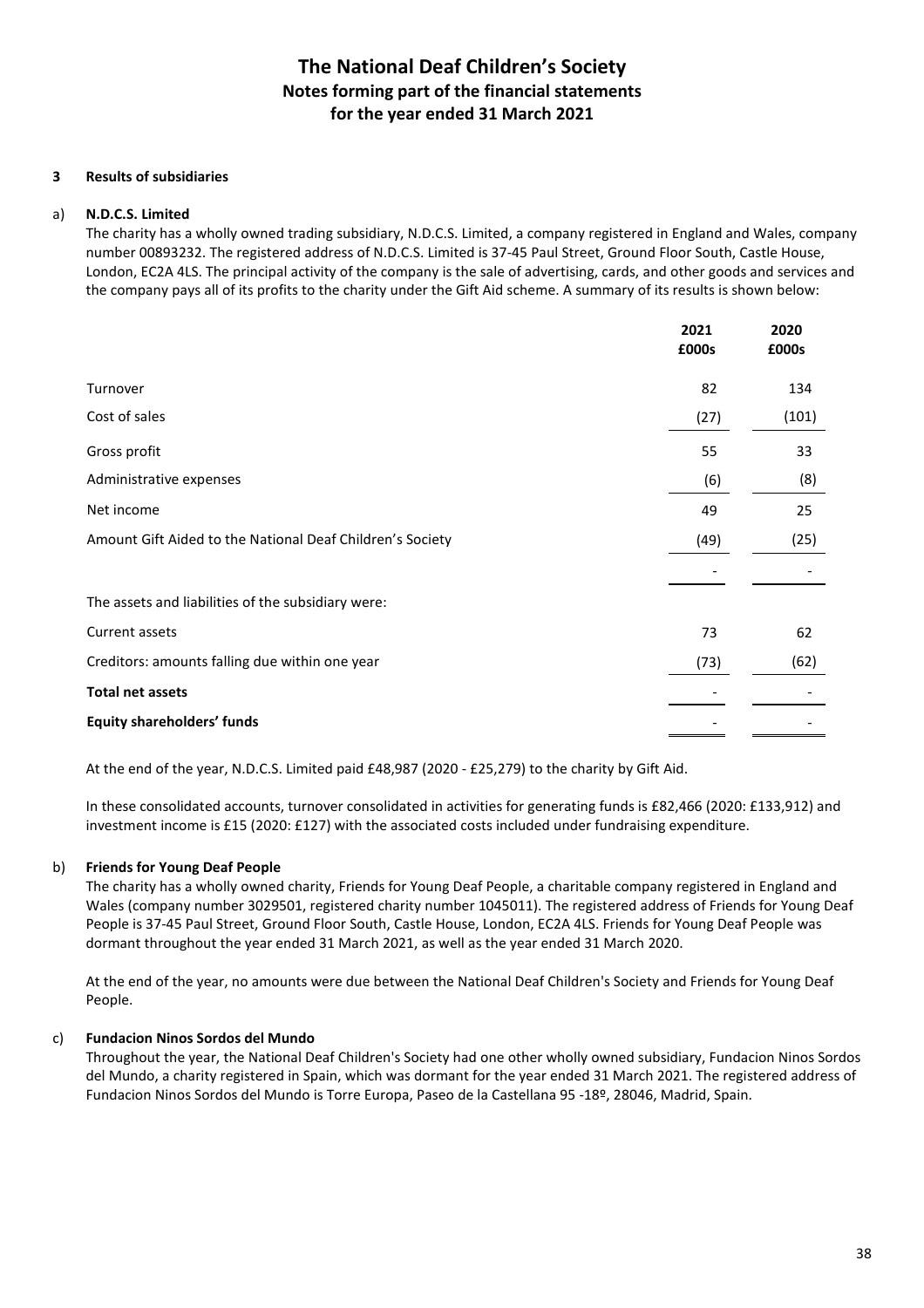#### **4 Share in joint venture**

#### **Childlife**

The National Deaf Children's Society has a 25% share in Childlife, a company limited by guarantee. The registered office of Childlife is Westmead House, Westmead, Farnborough, Hampshire, GU14 7LP. This is accounted for in the consolidated accounts of NDCS as a joint venture.

|                                                                   | 2021<br>£000s | 2020<br>£000s |
|-------------------------------------------------------------------|---------------|---------------|
| The 25% share of Childlife's results for the year is shown below: |               |               |
| Income from:                                                      |               |               |
| Voluntary income                                                  | 249           | 238           |
| Other trading activities                                          |               |               |
|                                                                   | 249           | 238           |
| <b>Expenditure on:</b>                                            |               |               |
| Raising funds                                                     | 144           | 129           |
| Charitable activities                                             | 66            | 68            |
| Other expenditure                                                 | 15            |               |
|                                                                   | 225           | 197           |
| Net income / (expenditure)                                        | 24            | 41            |
| Funds balances brought forward                                    | 105           | 64            |
| <b>Fund balances carried forward</b>                              | 129           | 105           |

Income receivable from Childlife for the year of £62,500 (2020: £64,000) is included in investment income (see note 5d).

| 2021<br>£000s | 2020<br>£000s |
|---------------|---------------|
|               |               |
|               |               |
| 142           | 124           |
| 142           | 124           |
| (13)          | (19)          |
| 129           | 105           |
|               |               |
| 129           | 105           |
|               |               |

#### **5 Income**

#### a) **Legacy income**

At 31 March 2021 the charity had been notified of legacies amounting to an estimated £382,308 (2020: £225,900) which have not been included within the accounts as the recognition criteria had not been met at the year end date.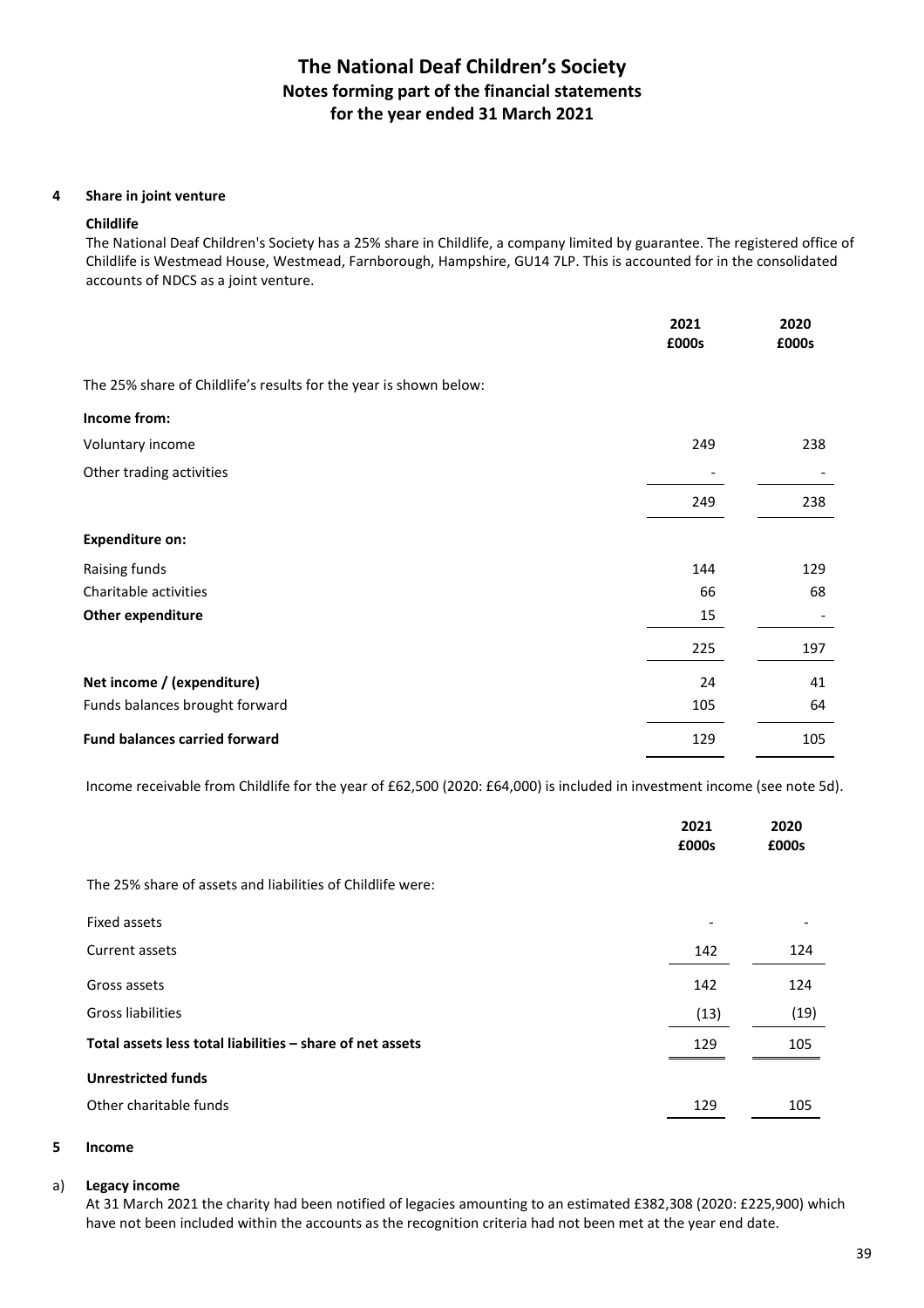### **5 Income (continued)**

#### b) **Income from charitable activities**

|                                                    | <b>Grants</b><br>£000s | <b>Fees from</b><br>non-statutory<br>sources<br>£000s | Total<br>£000s |
|----------------------------------------------------|------------------------|-------------------------------------------------------|----------------|
| Overcoming barriers in local and national services | 88                     | 70                                                    | 158            |
| Overcoming barriers in language and communications | 126                    | 53                                                    | 179            |
| Overcoming barriers to independence                | 112                    | 21                                                    | 133            |
| Other charitable activities                        | 63                     | 34                                                    | 97             |
| <b>Total 2021</b>                                  | 389                    | 178                                                   | 567            |
| <b>Total 2020</b>                                  | 274                    | 72                                                    | 346            |

Further information about the above grant income is provided in note 13. Other government grants, included in other income, are detailed in note 5e.

#### c) **Other trading activities**

|                                   | 2021<br>£000s            | 2020<br>£000s |
|-----------------------------------|--------------------------|---------------|
| Gross income from trading         | 82                       | 139           |
| Income from training and services | $\overline{\phantom{0}}$ |               |
|                                   | 82                       | 139           |

#### d) **Investment income**

|                                      | 2021<br>£000s | 2020<br>£000s |
|--------------------------------------|---------------|---------------|
| Interest on cash deposits            |               | 20            |
| Income from listed investments       | 132           | 117           |
| Income receivable from joint venture | 63            | 64            |
|                                      | 200           | 201           |

#### e) **Other income**

|                                                | 2021<br>£000s | 2020<br>£000s            |
|------------------------------------------------|---------------|--------------------------|
| UK Government Coronavirus Job Retention Scheme | 561           | $\overline{\phantom{0}}$ |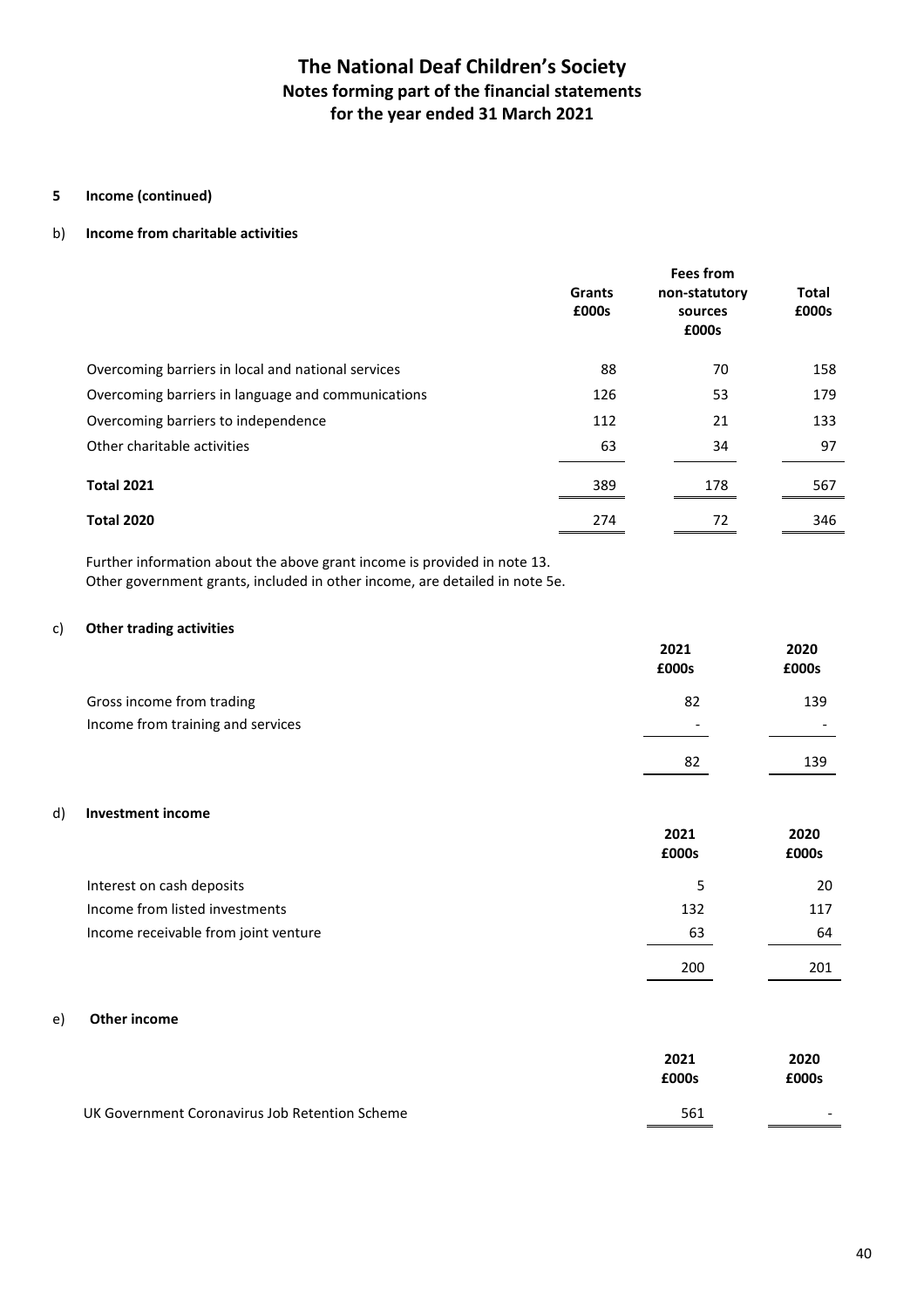### **6 Staff costs, trustee remuneration and expenses and costs of key management personnel**

a) Staff costs comprise:

|                                                                 |             |               | 2021<br>£000s | 2020<br>£000s |
|-----------------------------------------------------------------|-------------|---------------|---------------|---------------|
| Wages and salaries                                              |             |               | 7,943         | 7,800         |
| Social security costs                                           |             |               | 797           | 779           |
| Pension costs                                                   |             |               | 416           | 429           |
|                                                                 |             |               | 9,156         | 9,008         |
|                                                                 |             |               |               |               |
| The average number of employees during the year was as follows: | 2021<br>No. | 2021<br>(FTE) | 2020<br>No.   | 2020<br>(FTE) |
| Charitable activities                                           | 182         | 156           | 188           | 155           |
| Fundraising                                                     | 27          | 26            | 29            | 28            |
| Administration and support services                             | 38          | 37            | 39            | 37            |

The above staff numbers include an average of 14 (2020: 20) casual workers who primarily worked on our events programme.

247 219 256 220

- b) During the year, redundancy and termination payments totalling £190,222 (2020: £77,966) were payable. All payments were settled at the year end. These related to redundancy payable at the end of the fixed term contracts for specific projects and restructures within departments.
- c) Employee benefits, excluding employer pension costs and employer's NI, of higher paid staff within the following scales were:

|                     | 2021<br>No.              | 2020<br>No.   |
|---------------------|--------------------------|---------------|
| £60,000 - £69,999   | 2                        | 3             |
| £70,000 - £79,999   | $\overline{\phantom{0}}$ | 1             |
| £80,000 - £89,999   | $\overline{\phantom{0}}$ |               |
| £90,000 - £99,999   | $\mathcal{P}$            | $\mathcal{P}$ |
| £100,000 - £109,999 | 1                        |               |

- d) The charity trustees were not paid nor received any other benefits from employment with the charity or its subsidiary in the year (2020: £nil). Reasonable expenses for travel, subsistence and incidentals reimbursed to no trustees (2020: 8 trustees) during the year totalled £nil (2020: £1,256) are included in note 7(d) below.
- e) The key management personnel of the group, other than the trustees, comprise the Chief Executive, the Deputy CEO and Director People, Finance and Business Solutions, the Director Children, Young People and Families, the Director Policy & Campaigns and the Director Fundraising & Communications. Their total employee benefits, including employer pension costs and employer's NI, for the year ended 31 March 2021 was £499,069 (2020: £498,371).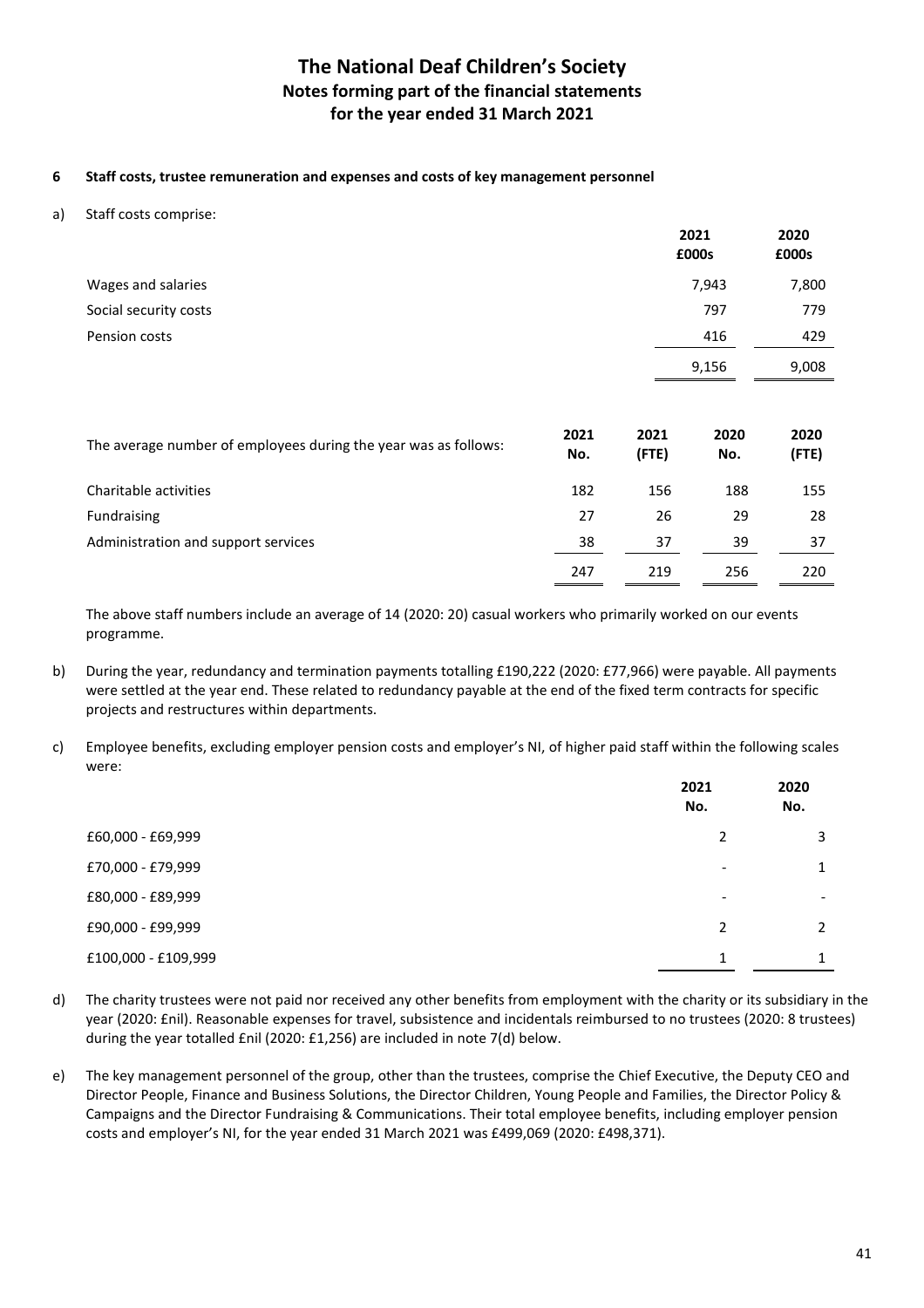### **7 Analysis of expenditure**

| a) Expenditure on:                                      | <b>Direct</b><br>costs<br>£000s | Grants<br>payable<br>£000s | <b>Support</b><br>costs<br>£000s | <b>Total</b><br>2021<br>£000s | <b>Total</b><br>2020<br>£000s |
|---------------------------------------------------------|---------------------------------|----------------------------|----------------------------------|-------------------------------|-------------------------------|
| Raising funds                                           |                                 |                            |                                  |                               |                               |
| Regular donations and subscriptions<br>from individuals | 3,510                           |                            | 327                              | 3,837                         | 11,061                        |
| Legacies                                                | 285                             |                            | 38                               | 323                           | 291                           |
| Other fundraising costs *                               | 365                             |                            | 203                              | 568                           | 705                           |
|                                                         | 4,160                           |                            | 568                              | 4,728                         | 12,057                        |
| Investment management fees **                           | 28                              |                            |                                  | 28                            | 27                            |
|                                                         | 4,188                           |                            | 568                              | 4,756                         | 12,084                        |
| Charitable activities                                   |                                 |                            |                                  |                               |                               |
| Overcoming barriers in local & national<br>services     | 4,675                           | 196                        | 909                              | 5,780                         | 8,232                         |
| Overcoming barriers in language &<br>communications     | 1,854                           | 207                        | 601                              | 2,662                         | 3,052                         |
| Overcoming barriers to independence                     | 1,902                           | 117                        | 617                              | 2,636                         | 2,922                         |
| Other charitable activities                             | 1,157                           |                            | 439                              | 1,596                         | 1,789                         |
|                                                         | 9,588                           | 520                        | 2,566                            | 12,674                        | 15,995                        |
| <b>Total expenditure 2021</b>                           | 13,776                          | 520                        | 3,134                            | 17,430                        | 28,079                        |
| Total expenditure 2020                                  | 24,143                          | 452                        | 3,484                            |                               | 28,079                        |

\* Other fundraising costs includes costs of challenge events, community and corporate fundraising, and other trading activities

### b) **Analysis of grants payable**

|                                                                   | 2021<br>£000s |
|-------------------------------------------------------------------|---------------|
| UK grants                                                         |               |
| Grants to University of Manchester (3 research grants)            | 81            |
| Grant to University of London                                     | 9             |
| Grants to affiliated local registered Deaf Children's Societies * | 12            |
| <b>Grants to NHS National Services Scotland</b>                   | 10            |
| Other UK grants                                                   | 1             |
|                                                                   | 113           |

**\*** Each grant was for a maximum of £500, with the maximum received by any one local Deaf Children's Society £727.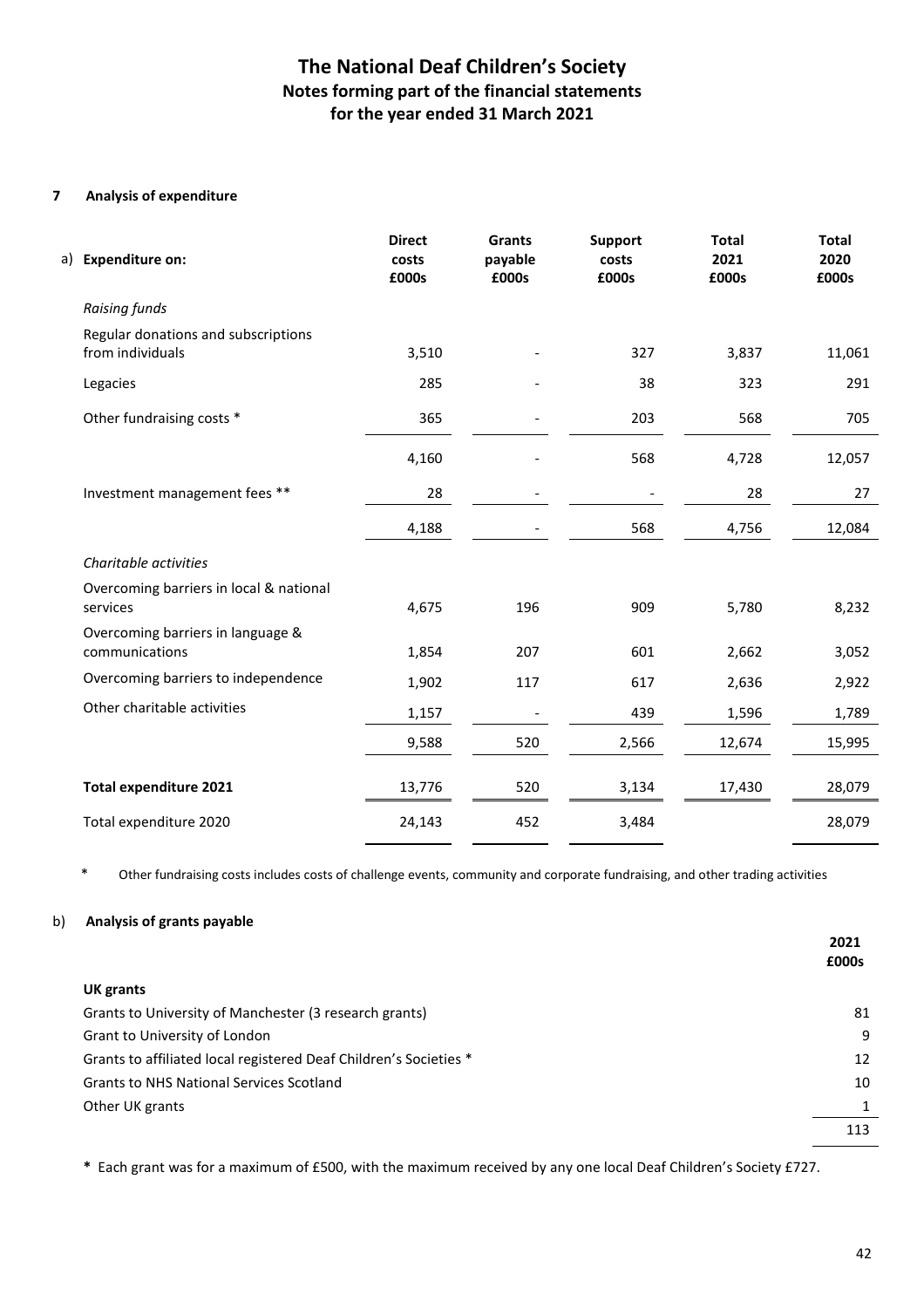### **7 Analysis of expenditure** (continued)

### b) **Analysis of grants payable** (continued)

| <b>International grants</b>                      | 2021<br>£000s |
|--------------------------------------------------|---------------|
| Cini Asha Deaf Way                               | 40            |
| Khagenhat Welfare Organisation                   | 22            |
| Samuha – Deaf children and families              | 27            |
| Centre for Disability in Development             | 110           |
| Sadhana                                          | 25            |
| Citizens Association for Rural Development       | 22            |
| <b>SNDAYP</b>                                    | 35            |
| Lipica                                           | 31            |
| Graham Bell Centre for the Deaf                  | 30            |
| University of Dar es-Salaam                      | 12            |
| Deaf Empowerment Kenya                           | 25            |
| National Association of Parents of Deaf Children | 28            |
|                                                  | 407           |
| <b>Total grants</b>                              | 520           |

There are no grant commitments.

#### c) **Allocation of support costs**

|                                                     | Governance<br>£000s | <b>Finance</b><br>and<br>legal<br>£000s | Human<br>resources<br>£000s | IT<br>£000s | <b>Facilities</b><br>management<br>and shared<br>premises<br>£000s | <b>Total</b><br>£000s |
|-----------------------------------------------------|---------------------|-----------------------------------------|-----------------------------|-------------|--------------------------------------------------------------------|-----------------------|
| Raising funds                                       |                     | 89                                      | 66                          | 138         | 275                                                                | 568                   |
| Charitable activities                               |                     |                                         |                             |             |                                                                    |                       |
| Overcoming barriers in<br>local & national services | 96                  | 170                                     | 128                         | 263         | 252                                                                | 909                   |
| Overcoming barriers in<br>language & communications | 40                  | 124                                     | 93                          | 192         | 152                                                                | 601                   |
| Overcoming barriers to<br>independence              | 39                  | 121                                     | 91                          | 188         | 178                                                                | 617                   |
| Other charitable                                    |                     |                                         |                             |             |                                                                    |                       |
| activities                                          | 23                  | 88                                      | 66                          | 136         | 126                                                                | 439                   |
| <b>Total support costs 2021</b>                     | 198                 | 592                                     | 444                         | 917         | 983                                                                | 3,134                 |
| Total support costs 2020                            | 196                 | 621                                     | 452                         | 1,122       | 1,093                                                              | 3,484                 |

Costs directly attributable to fundraising and charitable activities are allocated to direct costs. Those costs not directly attributable are included in support costs. Finance and legal costs, human resources and IT costs are allocated on the basis of full time equivalent staff. Facilities management and shared premises costs are allocated based on floor area. Governance costs are allocated to charitable activity categories in proportion to their direct costs.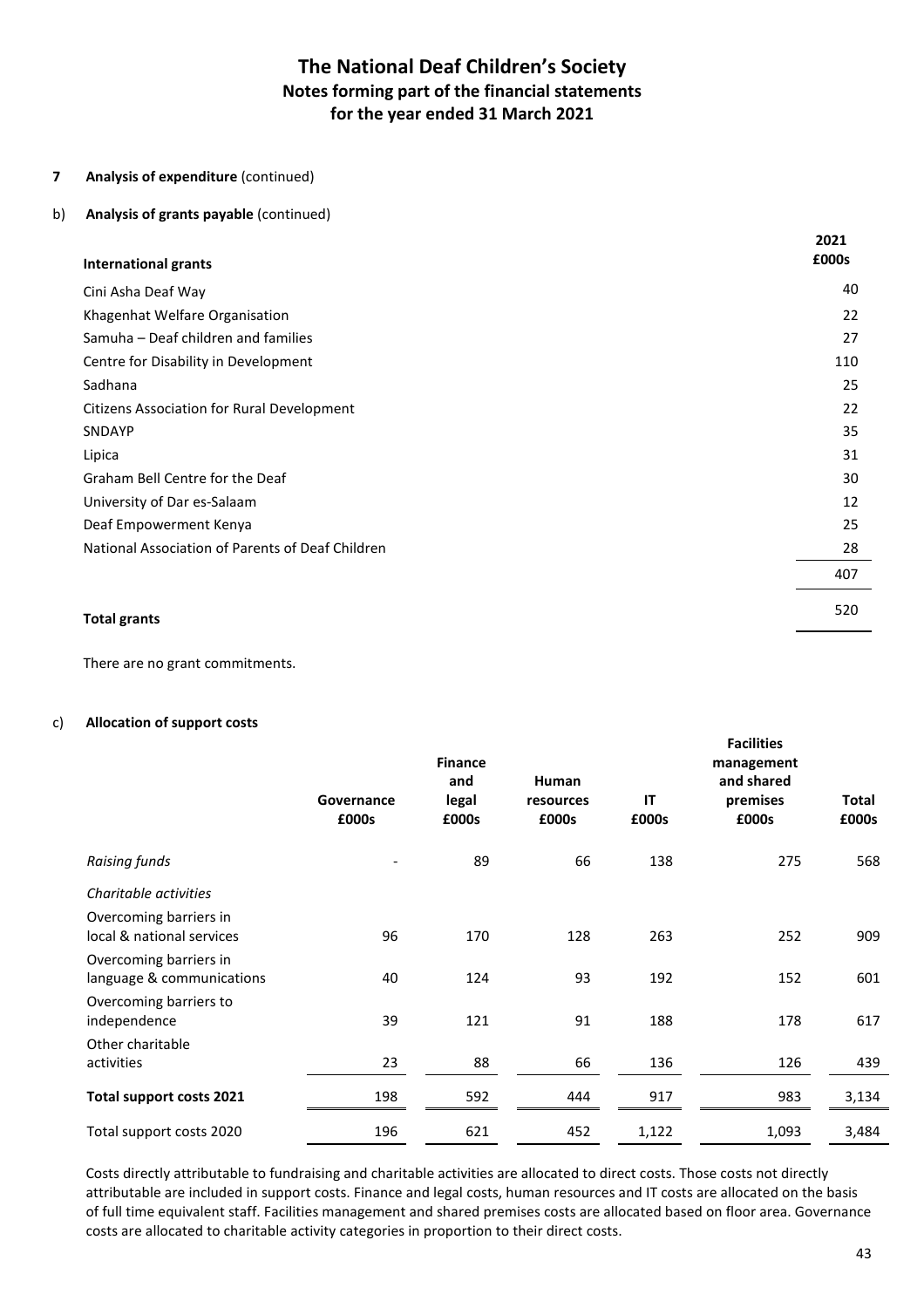### **7 Analysis of expenditure** (continued)

#### d) **Governance costs**

|                                                               | 2021<br>£000s | 2020<br>£000s |
|---------------------------------------------------------------|---------------|---------------|
| Audit fees                                                    | 18            | 17            |
| Trustee costs                                                 | 11            | 15            |
| Other costs supporting governance activities                  | 169           | 164           |
|                                                               | 198           | 196           |
| Net income / expenditure for the year<br>e)                   |               |               |
|                                                               | 2021          | 2020          |
|                                                               | £000s         | £000s         |
| Net income/expenditure for the year is stated after charging: |               |               |
| Auditor's remuneration                                        |               |               |
| Statutory audit                                               | 18            | 17            |
| Other                                                         | 5             | 4             |
| Amortisation                                                  | 53            | 70            |
| Depreciation                                                  |               | 65            |
| Operating lease rentals                                       | 825           | 818           |

#### **8 Intangible fixed assets**

| Charity and group        | Computer<br>software<br>£000s | <b>Total</b><br>£000s |
|--------------------------|-------------------------------|-----------------------|
| Cost                     |                               |                       |
| As at 1 April 2020       | 1,253                         | 1,253                 |
| Additions                | 12                            | 12                    |
| Disposals                |                               |                       |
| As at 31 March 2021      | 1,265                         | 1,265                 |
| Amortisation             |                               |                       |
| As at 1 April 2020       | 1,200                         | 1,200                 |
| Charge for the year      | 53                            | 53                    |
| Adjustment for disposals |                               |                       |
| As at 31 March 2021      | 1,253                         | 1,253                 |
| Net book value           |                               |                       |
| As at 31 March 2021      | 12                            | 12                    |
| As at 31 March 2020      | 53                            | 53                    |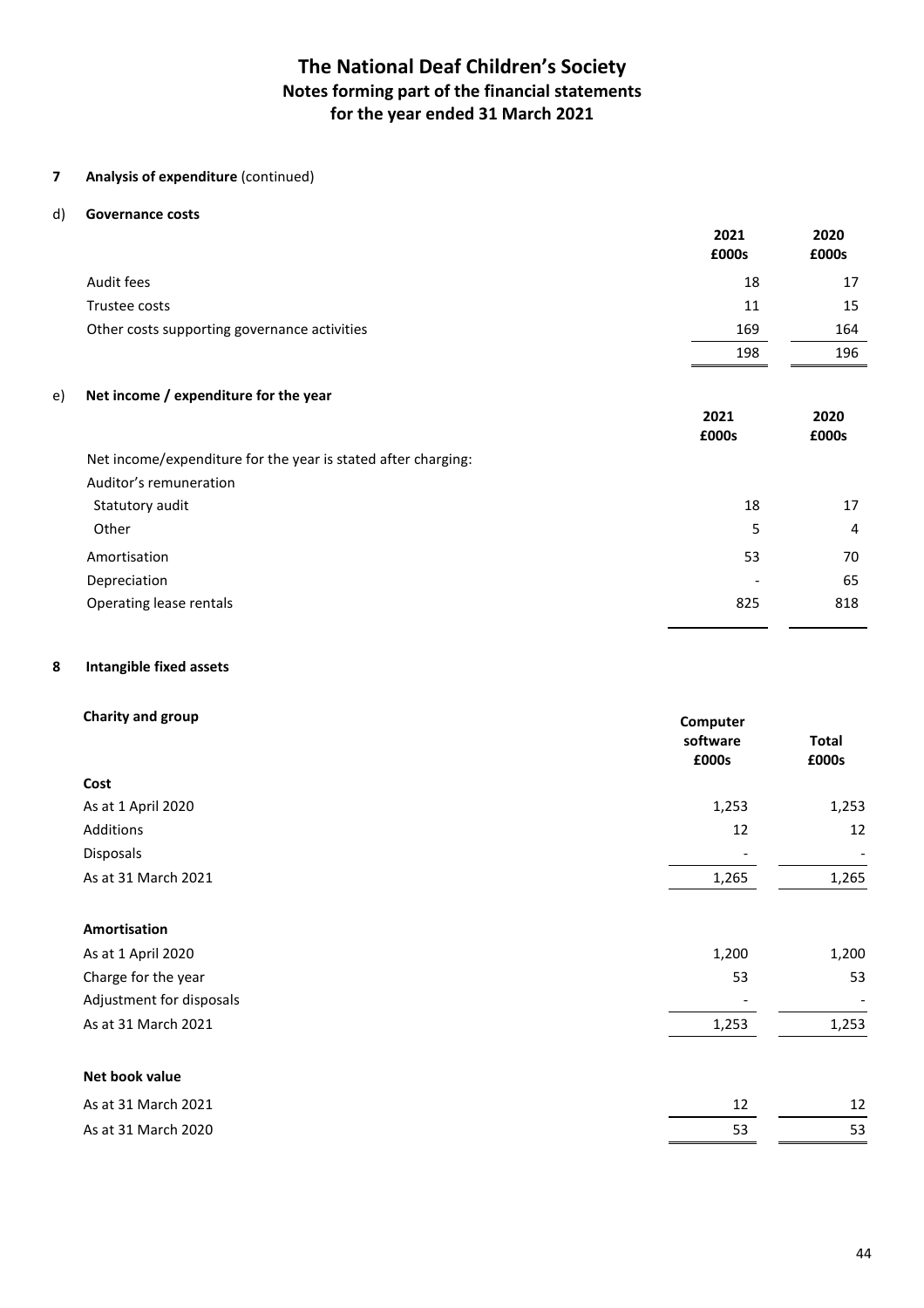### **9 Tangible fixed assets**

| Charity and group       | Assets in the<br>course of<br>construction<br>£000s | <b>Plant and</b><br>machinery<br>£000s |       | <b>Total</b><br>£000s |  |
|-------------------------|-----------------------------------------------------|----------------------------------------|-------|-----------------------|--|
| Cost                    |                                                     |                                        |       |                       |  |
| As at April 2020        |                                                     | 222                                    | 1,452 | 1,674                 |  |
| Additions               | 43                                                  |                                        |       | 43                    |  |
| Disposals               |                                                     |                                        |       |                       |  |
| As at 31 March 2021     | 43                                                  | 222                                    | 1,452 | 1,717                 |  |
| Depreciation            |                                                     |                                        |       |                       |  |
| As at April 2020        |                                                     | 222                                    | 1,452 | 1,674                 |  |
| Charge for the year     |                                                     |                                        |       |                       |  |
| Adjustment for disposal |                                                     |                                        |       |                       |  |
| As at 31 March 2021     |                                                     | 222                                    | 1,452 | 1,674                 |  |
| Net book value          |                                                     |                                        |       |                       |  |
| As at 31 March 2021     | 43                                                  |                                        |       | 43                    |  |
| As at 31 March 2020     |                                                     |                                        |       |                       |  |

Assets under construction at the year end related to costs of new computer infrastructure, which was not completed and brought into use until 2021-22.

#### **10 Fixed assets investments**

#### a) **Childlife**

The National Deaf Children's Society has a 25% in Childlife, a company limited by guarantee whose object is to promote the relief of children who are in need, by enabling the member charities to meet their respective charitable purposes, through the provision of grant payments. This is accounted for in the consolidated accounts of the National Deaf Children's Society as a joint venture. See note 4 for details of the National Deaf Children's Society share of Childlife's results for the year.

#### b) **Other investments**

|    |                                                            | Group         |               | Charity       |               |
|----|------------------------------------------------------------|---------------|---------------|---------------|---------------|
|    |                                                            | 2021<br>£000s | 2020<br>£000s | 2021<br>£000s | 2020<br>£000s |
|    | Listed investments at market value (see note 10c)          | 4,643         | 3,630         | 4,643         | 3,630         |
|    | Investments in subsidiary (NDCS Limited) £100 - see note 3 |               |               |               |               |
| c) | <b>Listed investments</b>                                  |               |               |               |               |
|    |                                                            |               |               | 2021<br>£000s | 2020<br>£000s |
|    | Market value at 1 April 2020                               |               |               | 3,630         | 3,823         |
|    | Reinvested income                                          |               |               | 132           | 116           |
|    | Management fees paid                                       |               |               | (27)          | (26)          |
|    | Realised gain on investments                               |               |               | 908           | (283)         |
|    | Market value as at 31 March 2021                           |               |               | 4,643         | 3,630         |
|    | Listed investments at historic cost                        |               |               | 4,020         | 3,805         |
|    |                                                            |               |               |               |               |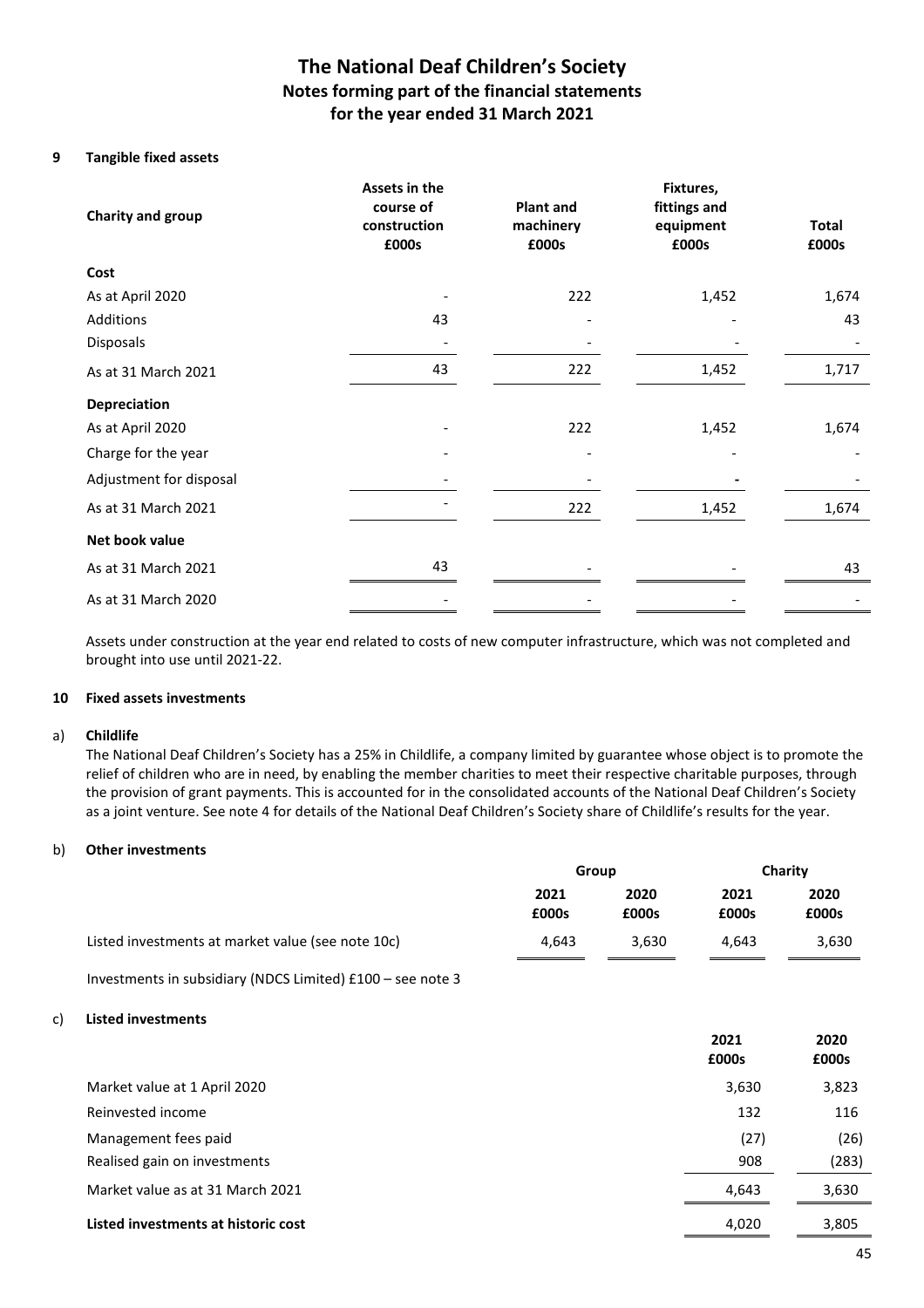#### **10 Fixed asset investments** (continued)

#### d) **Listed investments by type**

|                                  | 2021<br>£000s | 2020<br>£000s |
|----------------------------------|---------------|---------------|
| Equities                         | 3,236         | 2,463         |
| Alternative investments          | 710           | 544           |
| <b>Fixed interest</b>            | 584           | 598           |
| Cash                             | 113           | 25            |
| Market value as at 31 March 2021 | 4,643         | 3,630         |

#### **11 Debtors**

|                                 | Group<br>2021<br>£000s   | Group<br>2020<br>£000s | Charity<br>2021<br>£000s | Charity<br>2020<br>£000s |
|---------------------------------|--------------------------|------------------------|--------------------------|--------------------------|
| Due within one year:            |                          |                        |                          |                          |
| Trade debtors                   | 27                       | 55                     | 22                       | 44                       |
| Due from subsidiary undertaking | $\overline{\phantom{a}}$ |                        | 64                       | 45                       |
| Other debtors                   | 561                      | 987                    | 561                      | 987                      |
| Prepayments and accrued income  | 1,270                    | 1,116                  | 1,260                    | 1,099                    |
|                                 | 1,858                    | 2,158                  | 1,907                    | 2,175                    |

### **12 Creditors: amounts falling due within one year**

|                                 | Group<br>2021<br>£000s | Group<br>2020<br>£000s | Charity<br>2021<br>£000s | Charity<br>2020<br>£000s |
|---------------------------------|------------------------|------------------------|--------------------------|--------------------------|
| Trade creditors                 | 524                    | 503                    | 524                      | 503                      |
| Social security and other taxes | 211                    | 215                    | 209                      | 212                      |
| Other creditors                 | 72                     | 79                     | 72                       | 79                       |
| Accruals                        | 466                    | 1,279                  | 459                      | 1,264                    |
| Deferred income                 | 18                     | 54                     | 18                       | 54                       |
|                                 | 1,291                  | 2,130                  | 1,282                    | 2,112                    |

 Deferred income mainly consists of deposits for events taken in advance and funds raised for challenge events which will take place in future years. All amounts at the year end related to new deferrals in the year.

| Deferred income reconciliation | 2021<br>£000s | 2020<br>£000s |
|--------------------------------|---------------|---------------|
| At 1 April 2020                | 54            | 63            |
| Recognised in the year         | (54)          | (63)          |
| Deferred in the year           | 18            | 54            |
| At 31 March 2021               | 18            | 54            |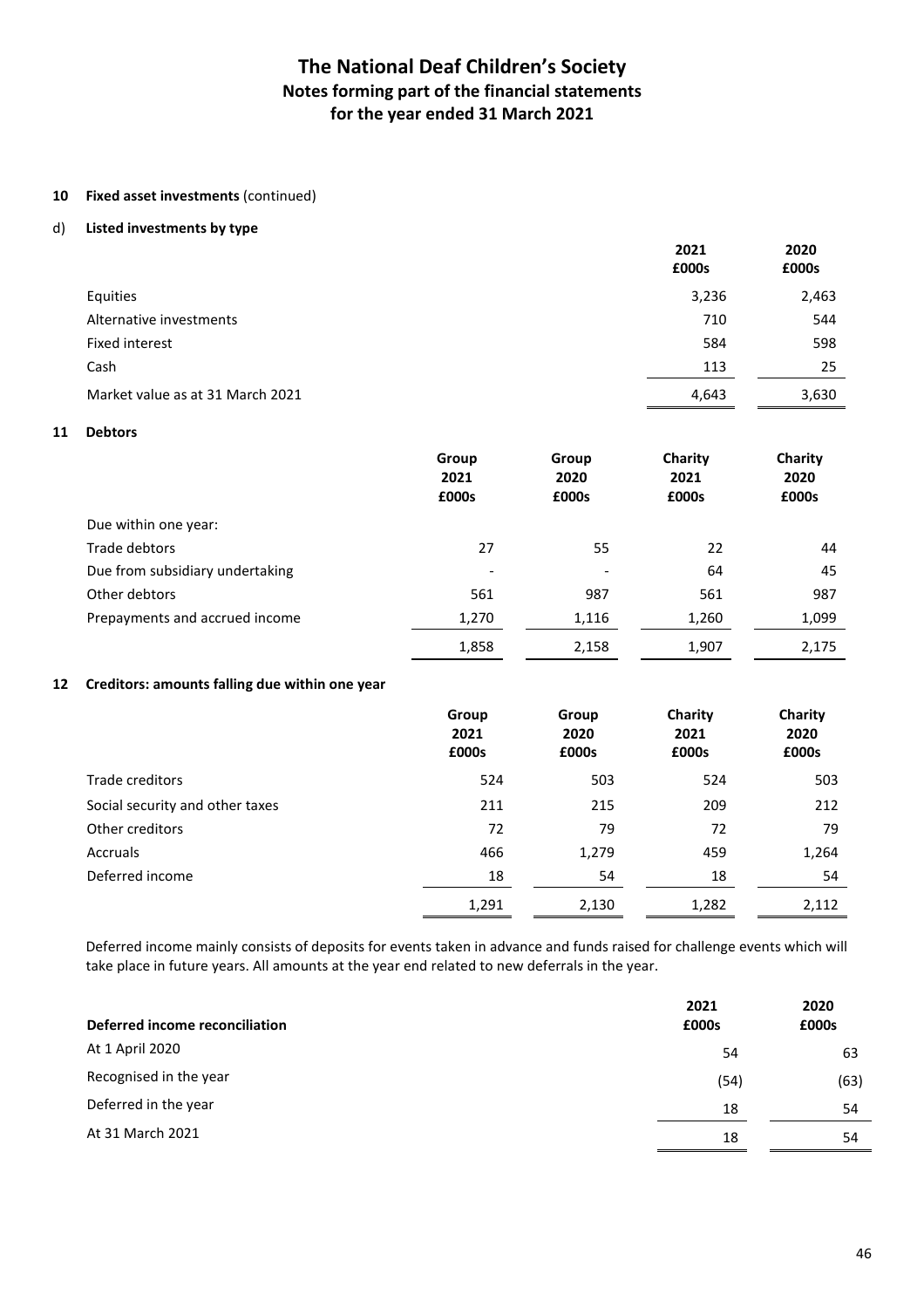### **13 Restricted funds**

The income funds of the charity include restricted funds comprising the following unexpended balances of donations, gifts and grants to be applied for restricted purposes.

|                                                                                                                 | <b>Balance at</b><br>1 April<br>2020<br>£000s | <b>Income</b><br>£000s | <b>Expenditure</b><br>£000s | <b>Balance at</b><br>31 March<br>2021<br>£000s |
|-----------------------------------------------------------------------------------------------------------------|-----------------------------------------------|------------------------|-----------------------------|------------------------------------------------|
|                                                                                                                 |                                               |                        |                             |                                                |
| National Lottery Community Fund (England) -<br>Coronavirus Community Support Fund                               |                                               | 173                    | (173)                       |                                                |
| Dept. for Communities Northern Ireland - Sign Language<br>Covid-19 Support Funding                              |                                               | 28                     | (28)                        |                                                |
| Dept. for Communities Northern Ireland, Sign Language<br>Partnership Group - Family Sign Online                 |                                               | 18                     | (18)                        |                                                |
| Dept. for Communities Northern Ireland, Sign Language<br>Partnership Group - Signs for the Future Twenty Twenty | 11                                            |                        | (11)                        |                                                |
| Scottish Government - Managed Clinical Networks                                                                 | 18                                            |                        | (10)                        | 8                                              |
| Scottish Government - CYPFEIF & ALEC                                                                            |                                               | 98                     | (98)                        |                                                |
| Scottish Government – Equality Funding, Sign of the                                                             |                                               |                        |                             |                                                |
| <b>Future</b>                                                                                                   | 11                                            |                        | (10)                        | 1                                              |
| Scottish Government - PECF, Deaf Sector Partnership                                                             | 27                                            | 38                     | (33)                        | 32                                             |
| Careers & Enterprise Company - My Future: Careers                                                               |                                               |                        |                             |                                                |
| Guidance for Young Deaf People                                                                                  |                                               | 33                     | (33)                        |                                                |
|                                                                                                                 | 67                                            | 388                    | (414)                       | 41                                             |
| Barclays - 100x100k UK Covid-19 Community Relief<br>Funding                                                     |                                               | 100                    | (100)                       |                                                |
| Deaf Child Worldwide                                                                                            |                                               | 263                    | (263)                       |                                                |
| Dr A Evans Trust Fund                                                                                           | 42                                            |                        |                             | 42                                             |
| <b>Estate of David Griffith</b>                                                                                 | 41                                            |                        | (38)                        | 3                                              |
| The P F Charitable Trust                                                                                        | 10                                            |                        |                             | 10                                             |
| Richard Lumley Charitable Trust                                                                                 | 4                                             |                        | (1)                         | 3                                              |
| The Robertson Trust                                                                                             | 11                                            |                        | (11)                        |                                                |
| <b>Scottish Power Foundation</b>                                                                                | 5                                             |                        | (5)                         |                                                |
| Legacy for work in Bristol and the surrounding area                                                             | 69                                            |                        |                             | 69                                             |
| Other restricted funds                                                                                          | 68                                            | 195                    | (49)                        | 214                                            |
|                                                                                                                 | 317                                           | 946                    | (881)                       | 382                                            |

 Other restricted funds comprise a number of funds, each of which are immaterial for disclosure purposes but further details are available on request.

The restricted funds are held for the following purposes:

**The National Lottery Community Fund** – *Coronavirus Community Support Fund -* provides funding to support our work between October 2020 and March 2021 during the Covid-19 pandemic. This included support for the helpline, our digital roadshow, AGOs, digital workshops, video content development, comms support and support for our volunteers.

**Department for Communities Northern Ireland** – *Sign Language Covid-19 Support Funding –* provides funding to support our work in Northern Ireland during the Covid pandemic.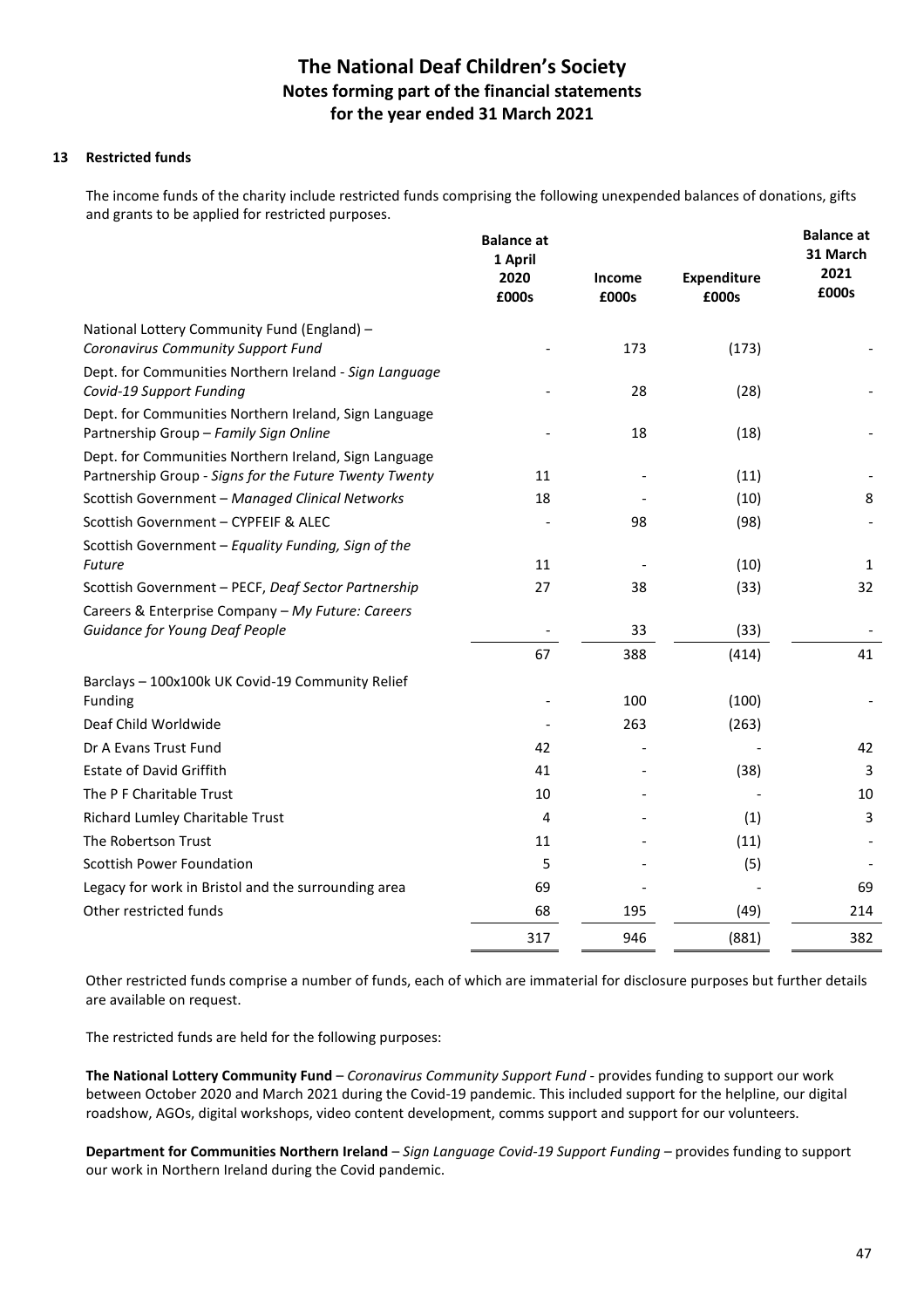### **13 Restricted funds** (continued)

**Department for Communities Northern Ireland – Sign Language Partnership Group** – comprises two grants, the most recent of which, *Family Sign Online* awarded in the financial year for the period from 1 August 2020 to 31 March 2021, to provide an online programme to increase use and awareness of BSL as a family-friendly, inclusive means of interacting with deaf children and young people.

**Scottish Government** - *Managed Clinical Networks* - grant funding contributes towards salary costs of a managed clinical network (MCN) manager and local groups coordinator to explore the viability of a Children's Hearing Managed Clinical network via multi-agency partners; and to build capacity within local groups and Children's Hearing Services Working Groups (CHSWGs) to support on-going local sensory impairment work. NDCS is holding this funding to pass to the Hearing Impairment Network for Children and Young People which began operation in autumn 2019.

**Scottish Government CYPFEIF and ALEC Fund** - *Children Young People and Families Early Intervention Fund* - grant contributes towards infrastructure costs of NDCS Scotland to ensure deaf children, young people and their families have access to high quality services and support that address the attainment gap and improve life outcomes for deaf children.

 **Scottish Government Equalities Funding** *– Equality Funding, Sign of the Future* **–** grant funding contributes towards the costs of delivering our Sign of the Future project to support families in developing effective communication and language skills with their deaf child. The Scottish Government has agreed that NDCS can use the remaining funding to deliver Family Sign Language Level 2 and create signed vocabulary videos.

**Scottish Government Promoting Equality and Cohesion Fund (PECF) 2020-2021 -** grant funding contributes towards costs of our BSL Act Partnership project to youth and parent participation and inform delivery of the BSL Act in Scotland.

**Careers & Enterprise Company** grant funding supports our *My Future – Careers Guidance for Deaf Young People* project working with deaf young people, careers advisors and five local authorities in England to develop a toolkit to support deaf young people into work.

 **Barclays** – 100x100 *UK Covid-19 Community Relief Funding* – funding to support our work during the Covid-19 pandemic. This included support for Family Webinars, Children and Families Support Officers (CFSOs), Digital Roadshow Workshops, Family Sign Language (FSL).

**Deaf Child Worldwide** is the international arm of the National Deaf Children's Society. Supporter income and other donations are generated for Deaf Child Worldwide specifically and this is used to fund a sustainable international programme.

**Dr A Evans Trust Fund** - funding provides for costs associated with the delivery of Family Sign Language training in Wales.

**Estate of David Griffith** – bequest applied to activities in North Wales, in accordance with the terms of the legacy.

**The P F Charitable Trust** funding contributes to the purchase of software for a project to research the impact that radio aids have on language development in pre-school deaf children.

**Richard Lumley Charitable Trust** – Active and Ready to Learn project in Wales to support the development of communication and language skills to help increase the provision and support for deaf babies and young children.

**The Robertson Trust** funding contributes to salary costs for the children and family support officers supporting deaf children and young people and their families living in North East Scotland.

**Scottish Power Foundation** grant funding towards costs of delivering Roadshow workshops and outreach sessions to deaf children and young people and their hearing peers.

**Estate of Sylvia Whitby** - bequest to be applied to a variety of activities in Bristol and the surrounding area, in accordance with the terms of the legacy.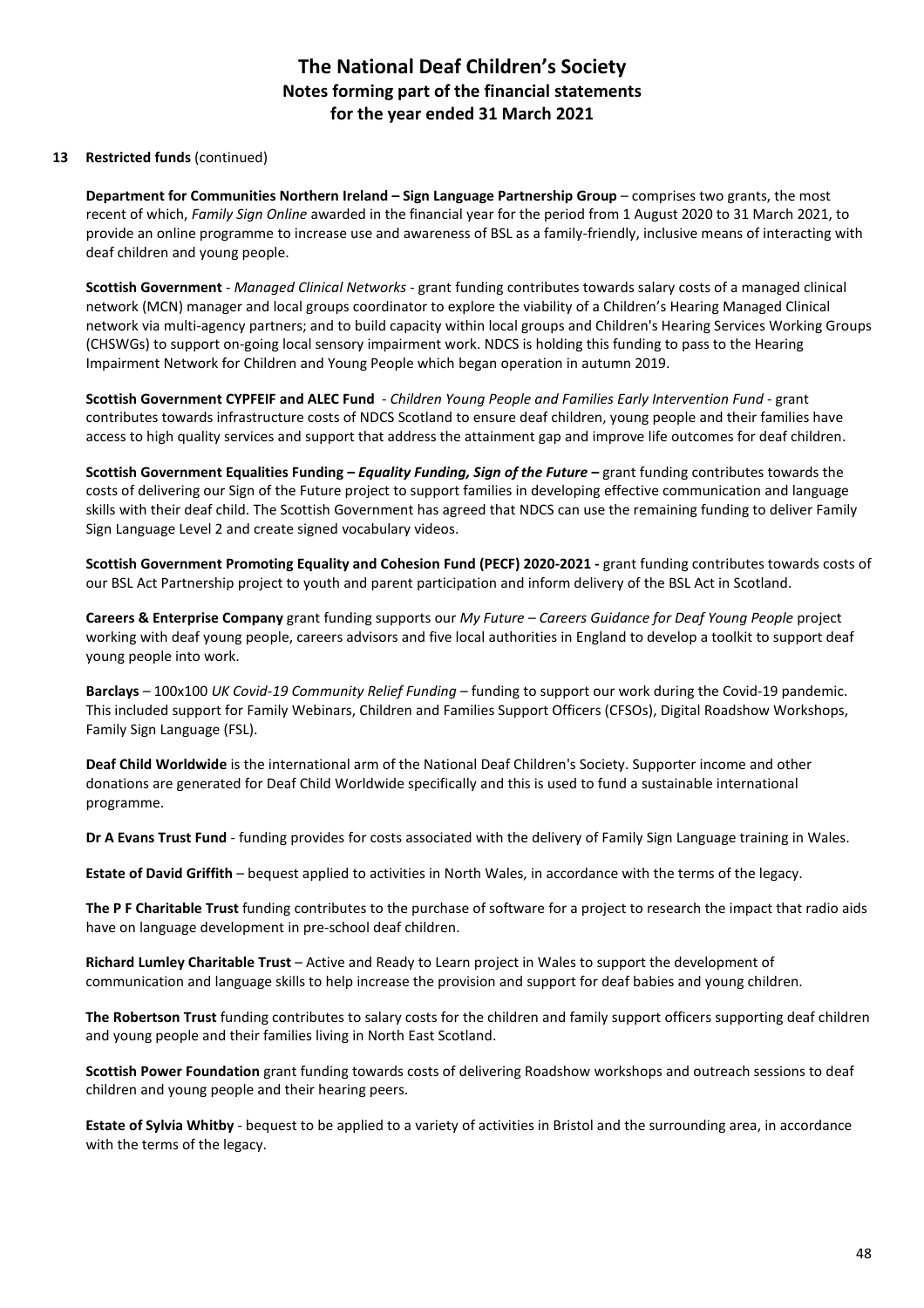#### **13 Restricted funds** (continued)

#### **Specific Donors Disclosure**

In March 2019, the charity was awarded £80,961 over the period January 2019 to September 2020 by the Careers & Enterprise Company for the My Future – Careers Guidance for Deaf Young People Project. A further £13,700 was awarded by The Careers & Enterprise Company as part of the CEF18B Fund – Additional Funds in late 2020. The key financial totals for the project are as follows:

|                                                             | <b>Note</b> | 2019 & 2020<br>£000s | 2021<br>£000s | <b>Total</b><br>£000s |
|-------------------------------------------------------------|-------------|----------------------|---------------|-----------------------|
| Cash received during the year                               |             | 38                   | 25            | 63                    |
| Expenditure incurred & income recognised<br>in the accounts | 13          | (61)                 | (33)          | (94)                  |
| Balance within accrued income                               | 11          | (23)                 | (8)           | (31)                  |

### **14 Movement on unrestricted funds**

|                               | <b>Fixed Asset</b><br>reserve<br>£000s | General<br>funds<br>£000s | <b>Total</b><br><b>Unrestricted</b><br>funds<br>£000s |
|-------------------------------|----------------------------------------|---------------------------|-------------------------------------------------------|
| Balance at 1 April 2020       | 53                                     | 7,215                     | 7,268                                                 |
| Income                        |                                        | 24,429                    | 24,429                                                |
| Expenditure                   | $\overline{2}$                         | (16, 551)                 | (16, 549)                                             |
| Gains/(losses) on investments |                                        | 908                       | 908                                                   |
| Balance at 31 March 2021      | 55                                     | 16,001                    | 16,056                                                |

### **15 Analysis of group net assets between funds at 31 March 2021**

|                                      | <b>Unrestricted</b><br>funds<br>£000s | <b>Fixed asset</b><br>funds<br>£000s | <b>Restricted</b><br>funds<br>£000s | <b>Total funds</b><br>£000s |
|--------------------------------------|---------------------------------------|--------------------------------------|-------------------------------------|-----------------------------|
| Intangible and tangible fixed assets | $\overline{\phantom{a}}$              | 55                                   | $\overline{\phantom{a}}$            | 55                          |
| <b>Investments</b>                   | 4,772                                 | ۰                                    | $\overline{\phantom{a}}$            | 4,772                       |
| Current assets                       | 12,520                                | -                                    | 382                                 | 12,902                      |
| <b>Current liabilities</b>           | (1, 291)                              | $\overline{\phantom{0}}$             | $\overline{\phantom{a}}$            | (1, 291)                    |
|                                      | 16,001                                | 55                                   | 382                                 | 16,438                      |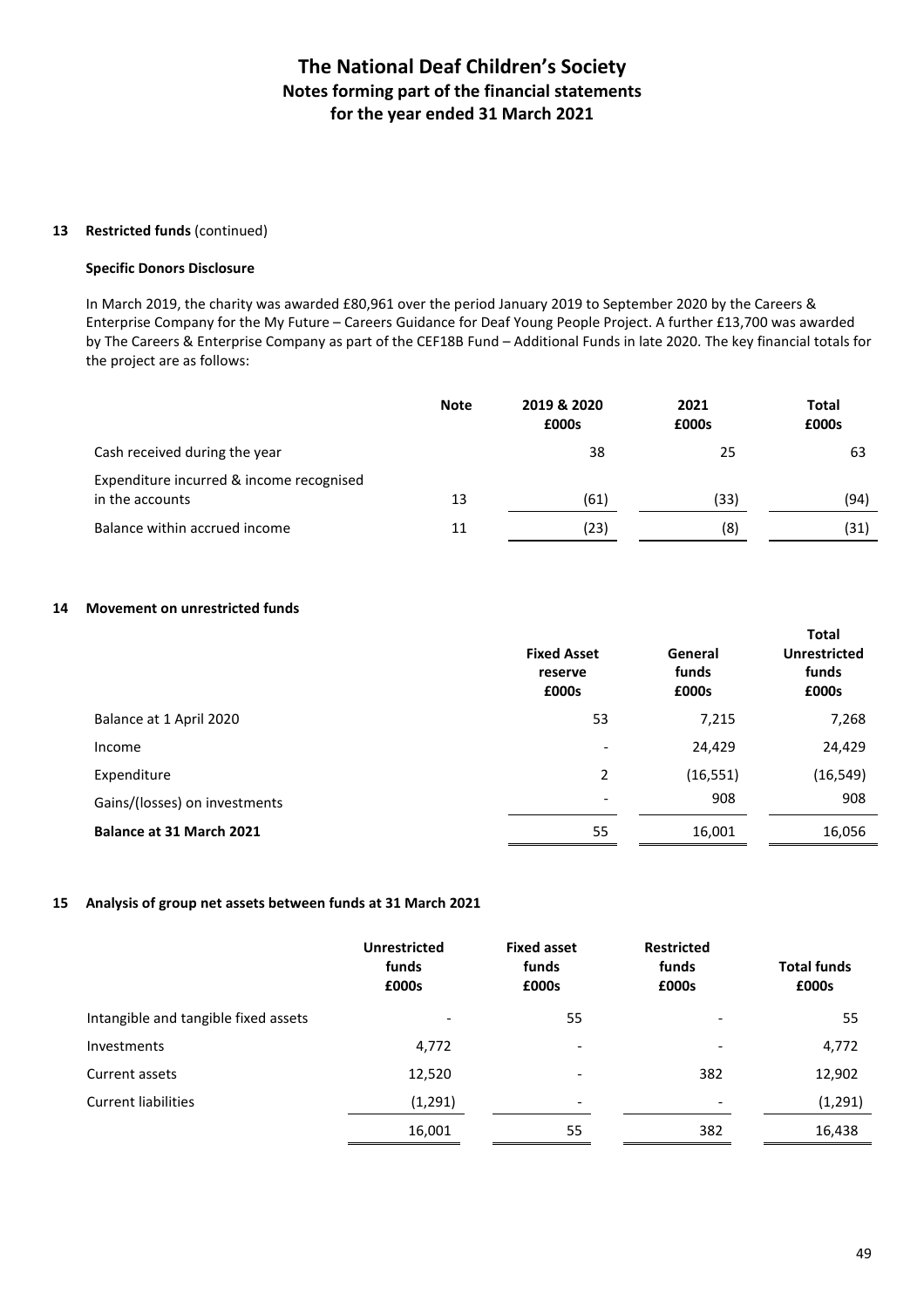#### **16 Parent undertaking's income and expenditure**

 As permitted by Section 408 of the Companies Act 2006, the income and expenditure account of the parent undertaking is not presented as part of these accounts. The consolidated Income and Expenditure Account includes a surplus of £8,829,361 (2020: deficit of £4,075,588) which is dealt with in the accounts of the parent undertaking.

### **17 Share capital**

 The National Deaf Children's Society is a company limited by guarantee and has no share capital. Every member of the company guarantees to contribute a maximum of £1 on winding up, including up to one year after ceasing to be a member.

### **18 Financial commitments**

The future minimum payments under non-cancellable operating leases are payable as follows:

|                            | 2021<br>£000s | 2020<br>£000s |
|----------------------------|---------------|---------------|
| Within one year            | 777           | 792           |
| Between two and five years | 1,530         | 2,281         |
| After five years           | 763           | 782           |
|                            | 3,070         | 3,855         |

#### **19 Capital and other commitments**

At 31 March 2021 there were no capital commitments (2020: none).

#### **20 Related party transactions**

 Expenses paid to trustees in their capacity as directors of the charity are disclosed in Note 6 to the accounts. Other than transactions with subsidiaries and the joint ventures (disclosed in Notes 3 and 4), there were no related party transactions.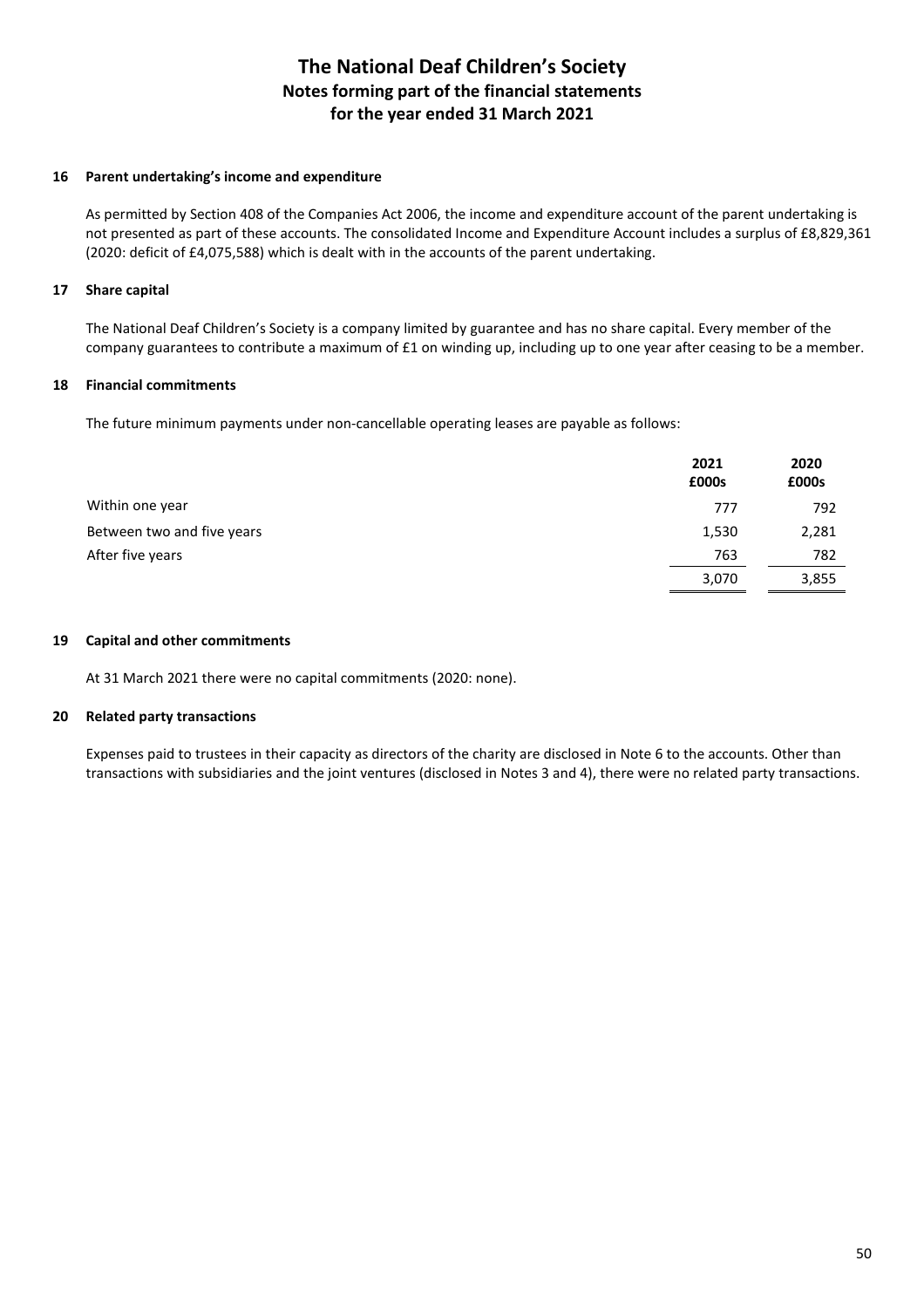The following pages represent comparative figures for the year ended 31 March 2020, in accordance with paragraph 2.29 of the SORP.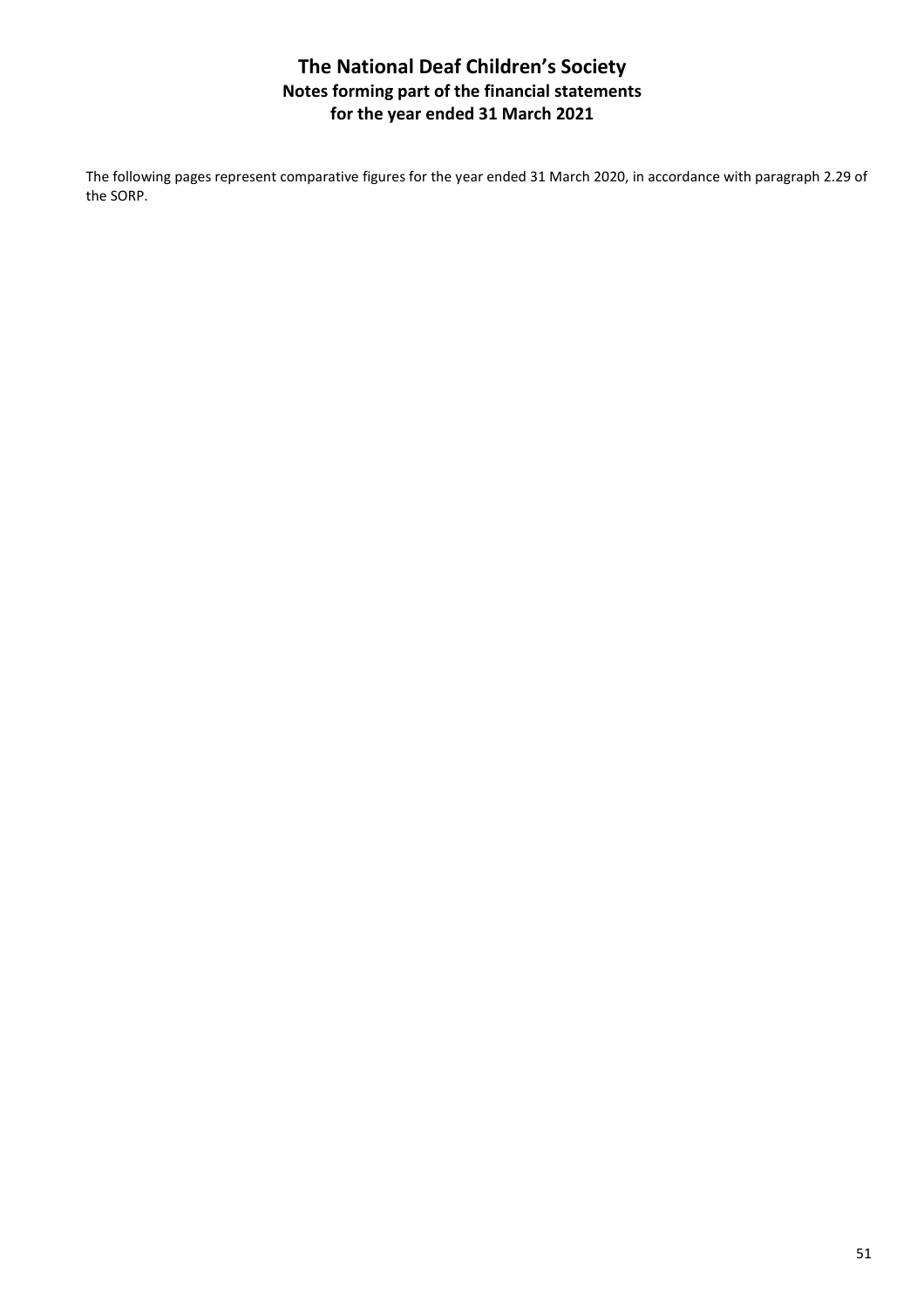### **21 Comparative SOFA**

| Income and expenditure                               | <b>Unrestricted</b><br>funds<br>£000s | <b>Restricted</b><br>funds<br>£000s | <b>Total</b><br>2020<br>£000s |
|------------------------------------------------------|---------------------------------------|-------------------------------------|-------------------------------|
| Income and endowments from:                          |                                       |                                     |                               |
| Donations and legacies                               |                                       |                                     |                               |
| Regular donations and subscriptions from individuals | 21,189                                | 276                                 | 21,465                        |
| Legacy income                                        | 1,179                                 | 42                                  | 1,221                         |
| Other donations and gifts                            | 817                                   | 97                                  | 914                           |
|                                                      | 23,185                                | 415                                 | 23,600                        |
| Charitable activities                                | 61                                    | 285                                 | 346                           |
| Other trading activities                             | 139                                   |                                     | 139                           |
| Investments                                          | 201                                   |                                     | 201                           |
| <b>Total</b>                                         | 23,586                                | 700                                 | 24,286                        |
| Share of net gain in joint venture                   | 41                                    |                                     | 41                            |
| <b>Total</b>                                         | 23,627                                | 700                                 | 24,327                        |
| <b>Expenditure on:</b>                               |                                       |                                     |                               |
| Raising funds                                        | 12,084                                |                                     | 12,084                        |
| Charitable activities:                               |                                       |                                     |                               |
| Overcoming barriers in local and national services   | 7,998                                 | 234                                 | 8,232                         |
| Overcoming barriers in language and communications   | 2,668                                 | 384                                 | 3,052                         |
| Overcoming barriers to independence                  | 2,596                                 | 326                                 | 2,922                         |
| Other charitable activities                          | 1,715                                 | 74                                  | 1,789                         |
| Total charitable activities                          | 14,977                                | 1,018                               | 15,995                        |
| Net share of loss in joint venture                   |                                       |                                     |                               |
| <b>Total</b>                                         | 27,061                                | 1,018                               | 28,079                        |
| Net gain on investments                              | (283)                                 |                                     | (283)                         |
| Net income / (expenditure)                           | (3,717)                               | (318)                               | (4,035)                       |
| Transfer of funds                                    |                                       |                                     |                               |
| Net income / (expenditure)                           | 3,717)                                | (318)                               | (4,035)                       |
| Fund balances brought forward                        | 10,985                                | 635                                 | 11,620                        |
| <b>Fund balances carried forward</b>                 | 7,268                                 | 317                                 | 7,585                         |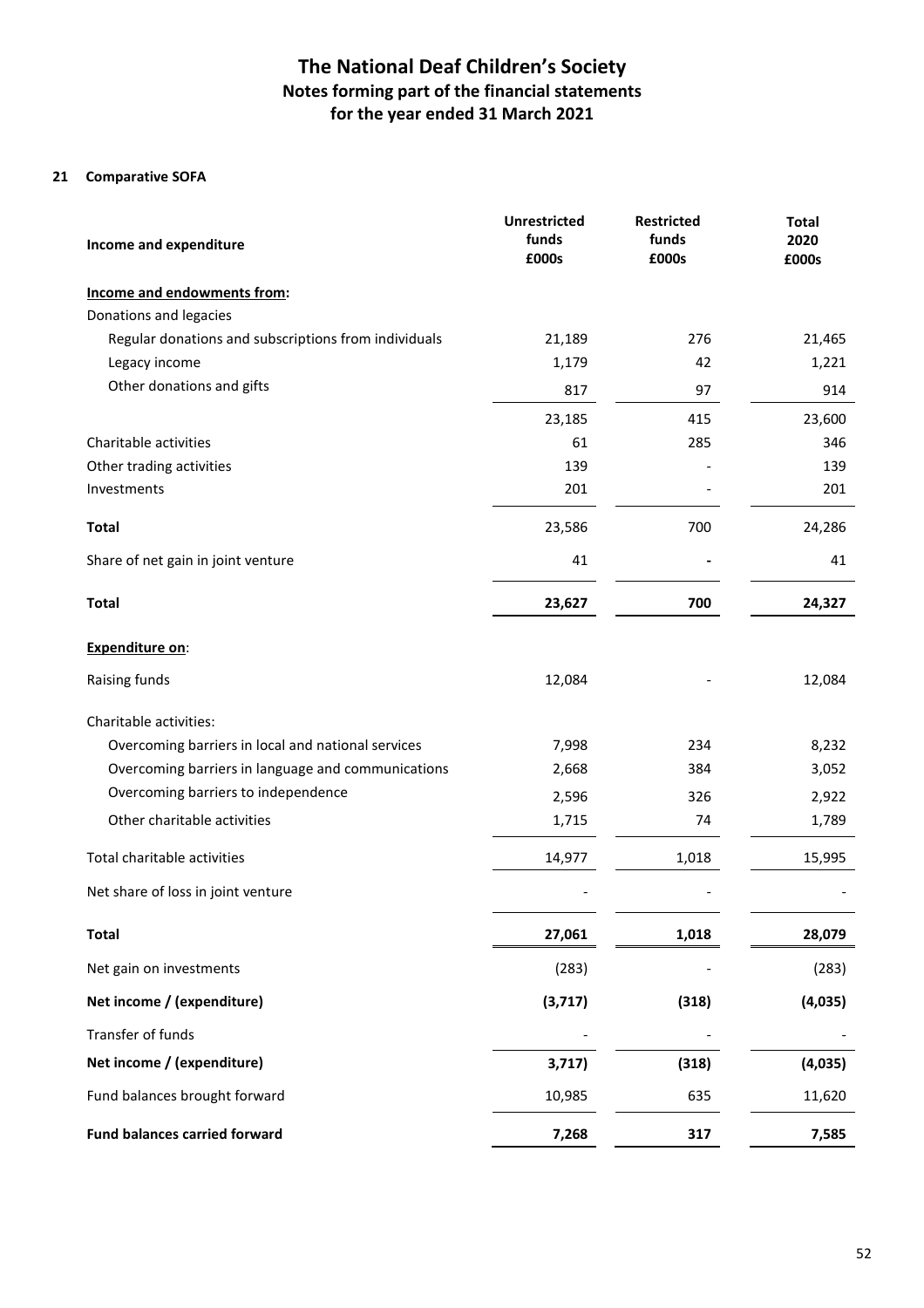#### 22 **Comparative restricted funds**

 The income funds of the charity include restricted funds comprising the following unexpended balances of donations, gifts and grants to be applied for restricted purposes.

|                                                                                                    | <b>Balance at</b><br>1 April<br>2019<br>£000s | Income<br>£000s | <b>Expenditure</b><br>£000s | <b>Balance at</b><br>31 March<br>2020<br>£000s |
|----------------------------------------------------------------------------------------------------|-----------------------------------------------|-----------------|-----------------------------|------------------------------------------------|
| National Lottery Community Fund (England) -                                                        |                                               |                 |                             |                                                |
| Community for families with deaf children in SW<br>England                                         | 13                                            |                 | (13)                        |                                                |
| National Lottery Community Fund (England) -<br><b>Positive Families Plus</b>                       | 42                                            |                 | (42)                        |                                                |
| National Lottery Fund (Scotland) Everyone Together                                                 | 121                                           |                 | (121)                       |                                                |
| Big Lottery Fund (Scotland) - Deaf Friendly<br>Swimming Scotland                                   | 2                                             | 12              | (14)                        |                                                |
| Dept. for Communities Northern Ireland - Sign<br>Language                                          | 9                                             |                 | (9)                         |                                                |
| Dept. for Communities Northern Ireland - Sign<br>Language Partnership Group - Signs for the Future |                                               |                 |                             |                                                |
| Plus                                                                                               | 6                                             | 7               | (13)                        |                                                |
| Dept. for Communities Northern Ireland - Sign                                                      |                                               |                 |                             |                                                |
| Language                                                                                           |                                               | 34              | (23)                        | 11                                             |
| Scottish Government - Managed Clinical Networks                                                    | 28                                            |                 | (10)                        | 18                                             |
| Scottish Government - CYPFEIF & ALEC                                                               |                                               | 98              | (98)                        |                                                |
| Scottish Government - Equality Funding, Sign of<br>the Future                                      | 16                                            |                 | (5)                         | 11                                             |
| Scottish Government - PECF, Deaf Sector<br>Partnership                                             | 5                                             | 64              | (42)                        | 27                                             |
| Scottish Council for Voluntary Organisations - CJS                                                 | 8                                             | 4               | (12)                        |                                                |
| Glasgow City Council - Young People Scotland<br>Sustainable                                        | 2                                             |                 | (2)                         |                                                |
| Careers & Enterprise Company - My Future Careers                                                   |                                               |                 |                             |                                                |
| Guidance for Young Deaf People                                                                     |                                               | 55              | (55)                        |                                                |
|                                                                                                    | 252                                           | 274             | (459)                       | 67                                             |
| Deaf Child Worldwide                                                                               |                                               | 276             | (276)                       |                                                |
| Dr A Evans Trust Fund                                                                              | 48                                            |                 | (6)                         | 42                                             |
| Halifax Foundation for Northern Ireland                                                            | 2                                             |                 | (2)                         |                                                |
| <b>Estate of David Griffith</b>                                                                    |                                               | 41              |                             | 41                                             |
| The P F Charitable Trust                                                                           | 7                                             | 10              | (7)                         | 10                                             |
| Richard Lumley Charitable Trust                                                                    | 10                                            |                 | (6)                         | 4                                              |
| The Robertson Trust                                                                                | 6                                             | 19              | (14)                        | 11                                             |
| ScottishPower Foundation                                                                           | 36                                            | 5               | (36)                        | 5                                              |
| Legacy for work in Bristol and the surrounding area                                                | 213                                           |                 | (144)                       | 69                                             |
| Other restricted funds                                                                             | 61                                            | 75              | (68)                        | 68                                             |
|                                                                                                    | 635                                           | 700             | (1,018)                     | 317                                            |